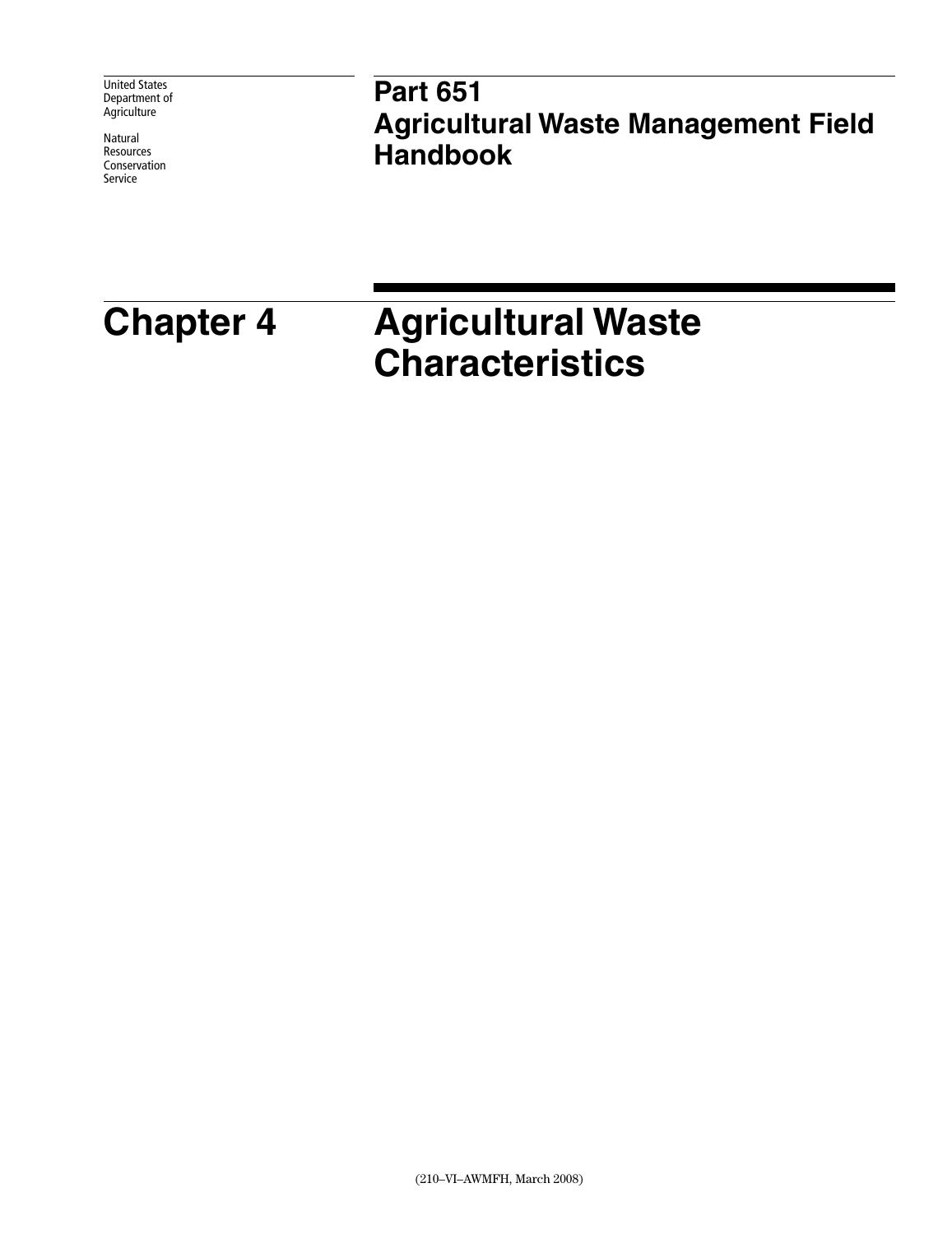<span id="page-1-0"></span>Issued March 2008

The U.S. Department of Agriculture (USDA) prohibits discrimination in all its programs and activities on the basis of race, color, national origin, age, disability, and where applicable, sex, marital status, familial status, parental status, religion, sexual orientation, genetic information, political beliefs, reprisal, or because all or a part of an individual's income is derived from any public assistance program. (Not all prohibited bases apply to all programs.) Persons with disabilities who require alternative means for communication of program information (Braille, large print, audiotape, etc.) should contact USDA's TARGET Center at (202) 720-2600 (voice and TDD). To file a complaint of discrimination write to USDA, Director, Office of Civil Rights, 1400 Independence Avenue, S.W., Washington, D.C. 20250-9410 or call (800) 795- 3272 (voice) or (202) 720-6382 (TDD). USDA is an equal opportunity provider and employer.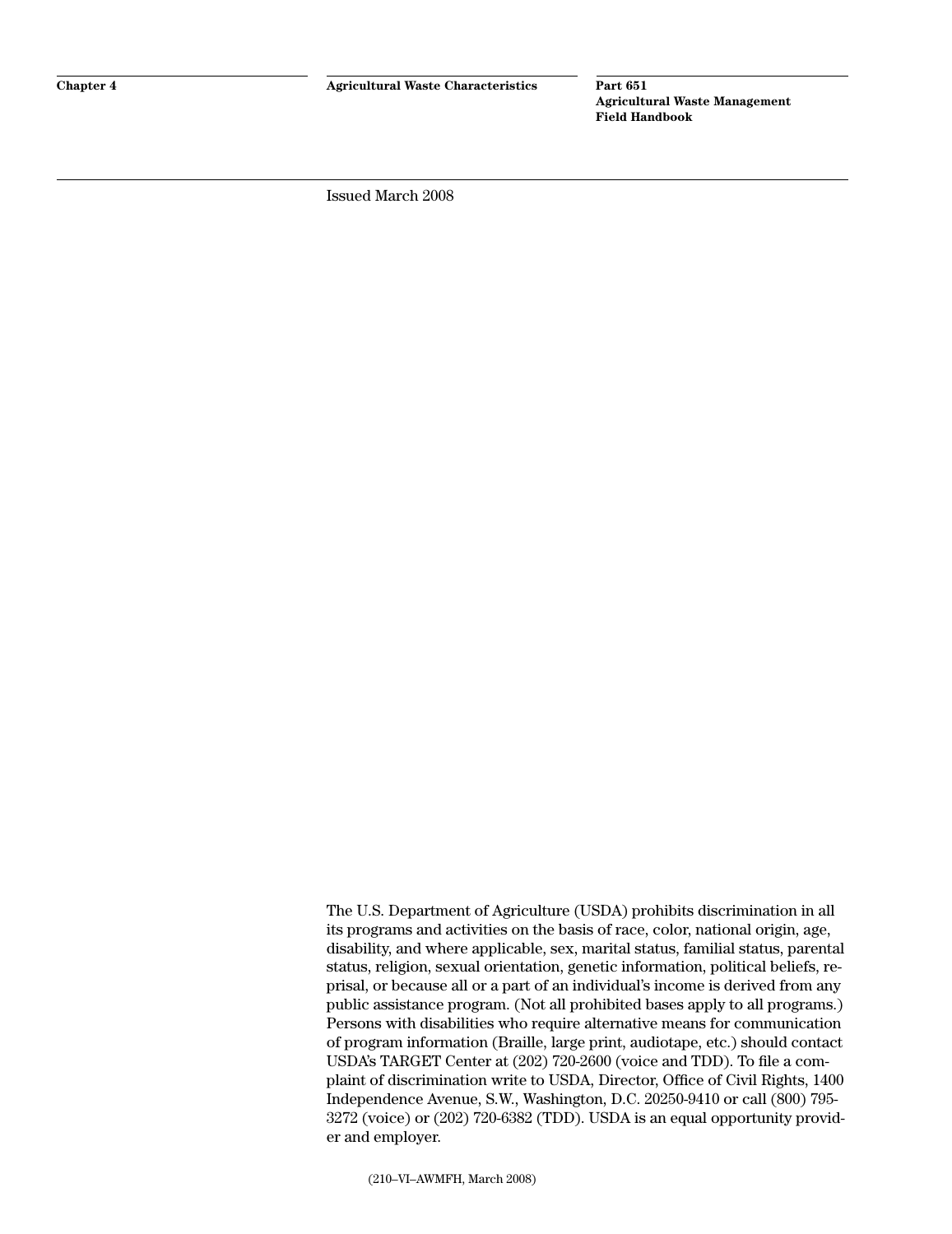# <span id="page-2-0"></span>**Acknowledgments**

Chapter 4 was originally prepared and printed in 1992 under the direction of **James N. Krider** (retired)**,** national environmental engineer, Soil Conservation Service (SCS), now Natural Resources Conservation Service (NRCS), Washington, DC. **James D. Rickman** (retired), environmental engineer, NRCS, Fort Worth, Texas, provided day-to-day coordination in the development of the handbook. Authors for chapter 4 included **Clyde Barth**  (retired), Clemson University, Clemson, South Carolina; **Timothy Powers** (retired)**,** environmental engineer, NRCS, Nashville, Tennessee; and **James Rickman**.

This version was prepared under the direction of **Noller Herbert,** director, Conservation Engineering Division, NRCS, Washington, DC. Revisions to the chapter were provided by **Donald Stettler** (retired), environmental engineer, NRCS, Portland, Oregon; **Charles Zuller**, environmental engineer, West National Technology Support Center, Portland, Oregon; and **Darren Hickman,** environmental engineer, Central National Technology Support Center, Fort Worth, Texas. It was finalized under the guidance of **Darren Hickman**, national environmental engineer, Conservation Engineering Division, Washington, DC.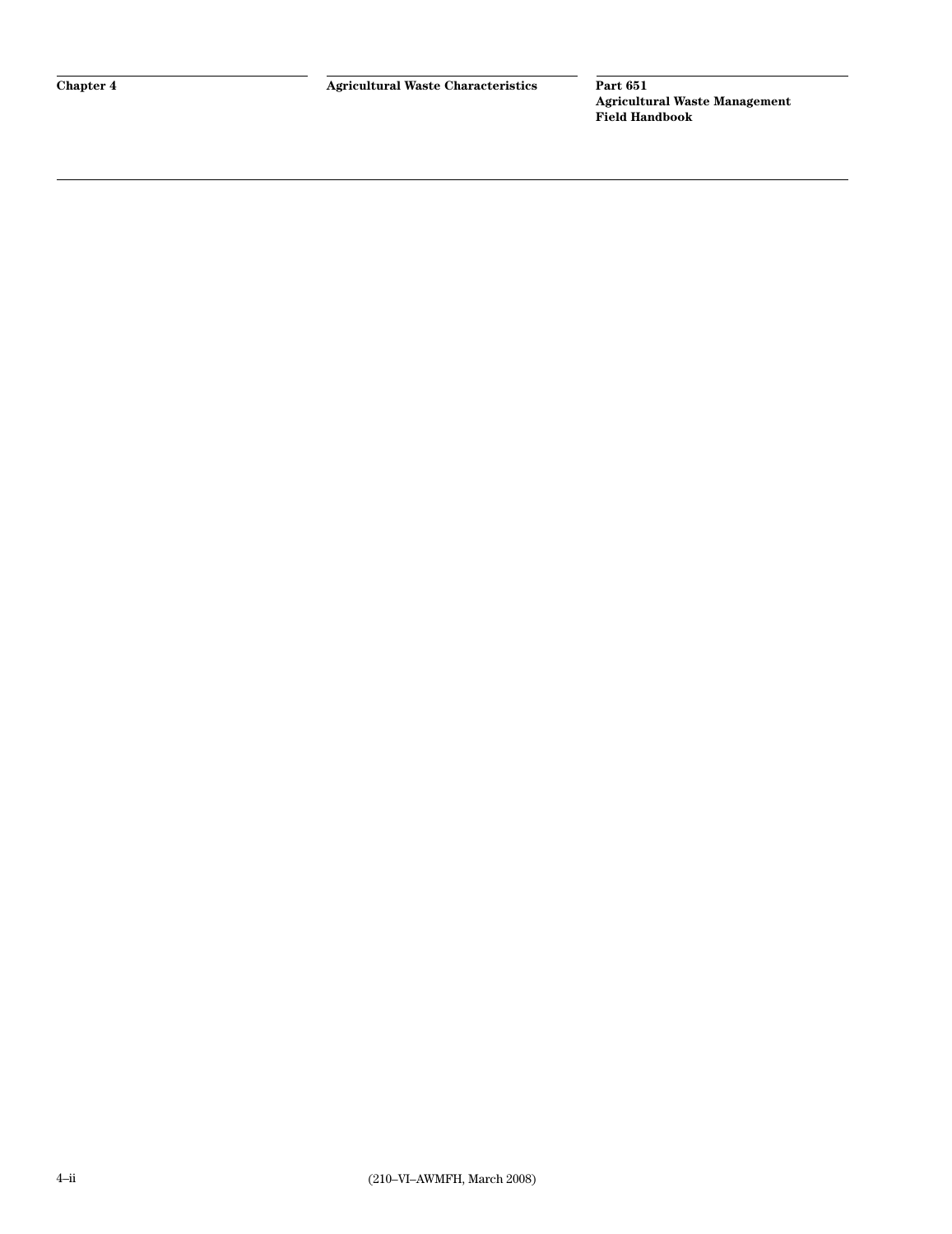# **Chapter 4**

# **Agricultural Waste Characteristics**

| <b>Contents:</b> | 651.0400 | Introduction                                | $4 - 1$  |
|------------------|----------|---------------------------------------------|----------|
|                  |          |                                             |          |
|                  |          |                                             |          |
|                  | 651.0401 | Definitions of waste characterization terms | $4 - 2$  |
|                  | 651.0402 | <b>Units of measure</b>                     | $4-8$    |
|                  | 651.0403 | Animal waste characteristics                | $4 - 9$  |
|                  |          |                                             |          |
|                  |          |                                             |          |
|                  |          |                                             |          |
|                  |          |                                             |          |
|                  |          | (e)                                         |          |
|                  |          | (f)                                         |          |
|                  |          | (g)                                         |          |
|                  |          | (h)                                         |          |
|                  |          | (1)                                         |          |
|                  |          | (j)                                         |          |
|                  | 651.0404 | Manure as transferred for utilization       | $4 - 23$ |
|                  | 651.0405 | <b>Other wastes</b>                         | $4 - 26$ |
|                  |          |                                             |          |
|                  |          |                                             |          |
|                  |          |                                             |          |
|                  | 651.0406 | <b>References</b>                           | $4 - 32$ |
|                  |          |                                             |          |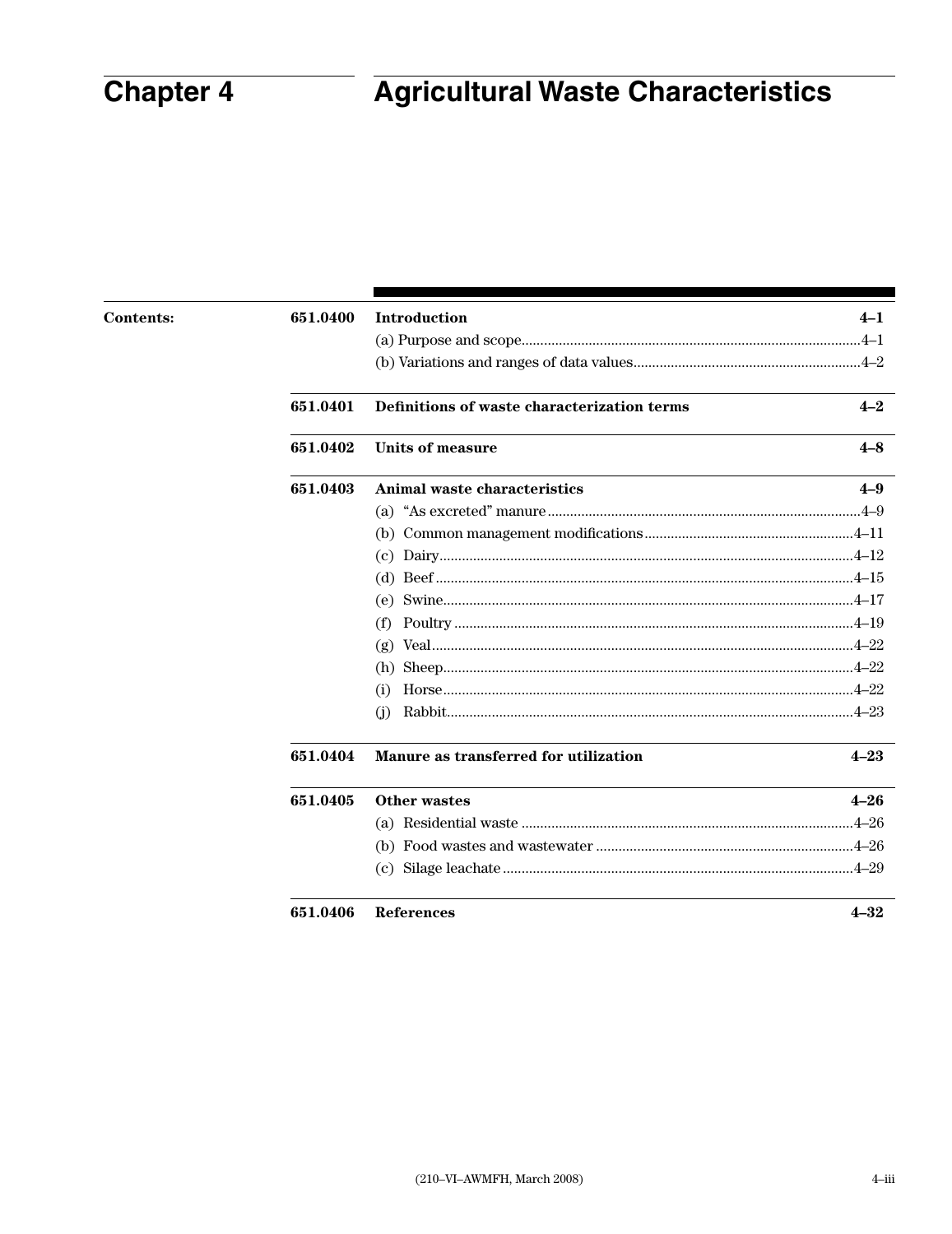| Table 4-1  | Definitions and descriptions of waste characterization<br>terms | $4 - 3$  |
|------------|-----------------------------------------------------------------|----------|
| Table 4-2  | Factors for determining nutrient equivalency                    | $4 - 9$  |
| Table 4-3  | Unit weights of common bedding materials                        | $4 - 11$ |
| Table 4-4  | Daily bedding requirements for dairy cattle                     | $4 - 11$ |
| Table 4-5  | Dairy manure characterization-as excreted                       | $4 - 13$ |
| Table 4-6  | Dairy water use for various operations                          | $4 - 14$ |
| Table 4-7  | Dairy waste characterization-milking center                     | $4 - 14$ |
| Table 4-8  | Beef waste characterization-as excreted                         | $4 - 15$ |
| Table 4-9  | Nitrogen content of cattle feedlot runoff                       | $4 - 16$ |
| Table 4-10 | Swine waste characterization-as excreted                        | $4 - 17$ |
| Table 4-11 | Poultry waste characterization-as excreted                      | $4 - 19$ |
| Table 4-12 | Veal waste characterization-as excreted                         | $4 - 22$ |
| Table 4-13 | Lamb waste characterization-as excreted                         | $4 - 22$ |
| Table 4-14 | Horse waste characterization-as excreted                        | $4 - 22$ |
| Table 4–15 | Rabbit waste characterization-as excreted                       | $4 - 23$ |
| Table 4-16 | Manure as transferred for utilization                           | $4 - 24$ |
| Table 4–17 | Human waste characterization-as excreted                        | $4 - 26$ |
| Table 4–18 | Residential waste characterization-household<br>wastewater      | $4 - 26$ |
| Table 4-19 | Municipal waste characterization-residential                    | $4 - 27$ |
| Table 4-20 | Dairy food processing waste characterization                    | $4 - 27$ |
| Table 4–21 | Dairy food waste characterization-processing<br>wastewater      | $4 - 28$ |
| Table 4-22 | Meat processing waste characterization—wastewater               | $4 - 28$ |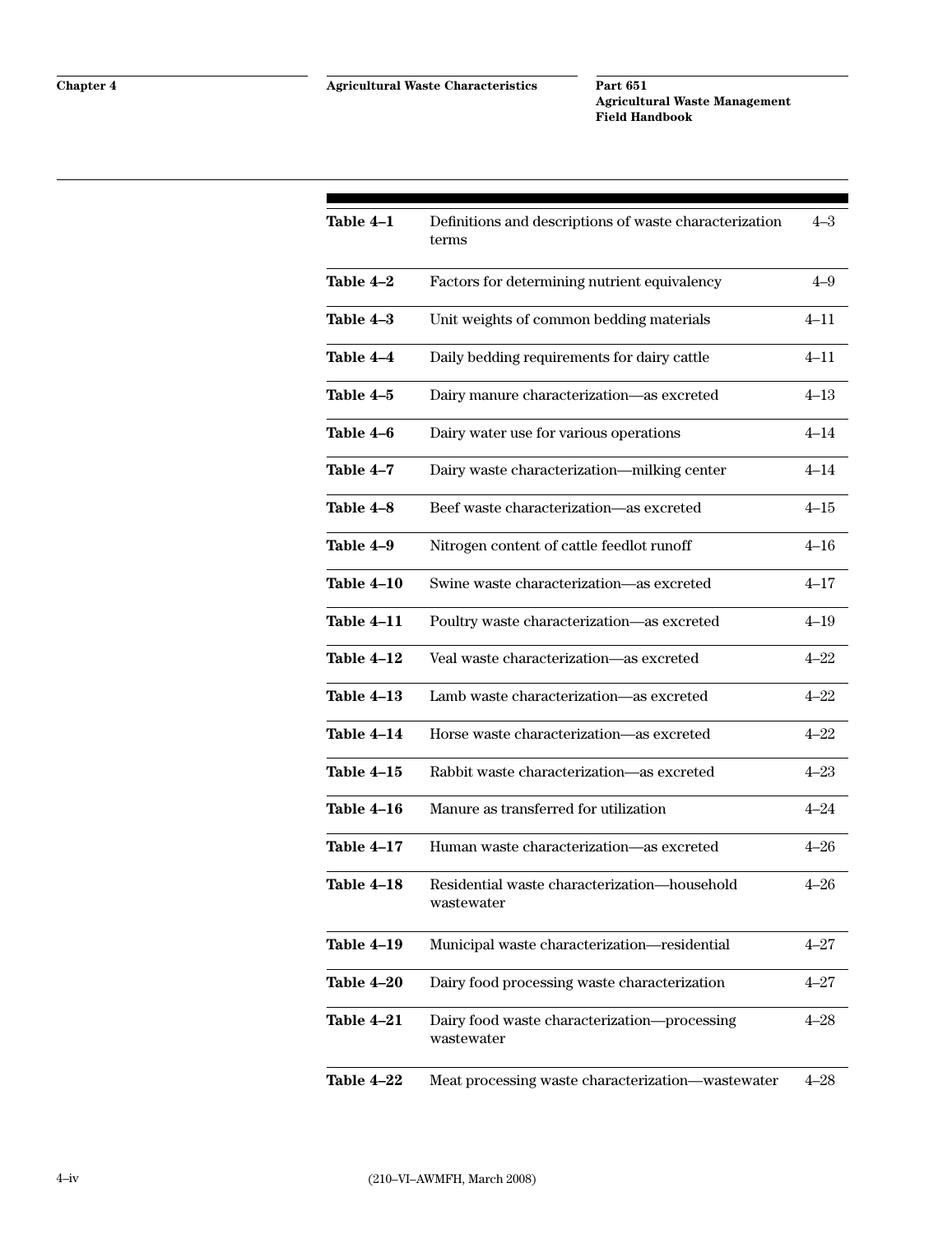| Table 4–23        | Meat processing waste characterization—wastewater<br>sludge    | 4–29     |
|-------------------|----------------------------------------------------------------|----------|
| Table 4–24        | Vegetable processing waste characterization—waste-<br>water    | $4 - 29$ |
| Table 4–25        | Fruit and vegetable waste characterization—solid<br>waste      | 4–30     |
| Table 4-26        | Typical range of nutrient concentrations in silage<br>leachate | 4–31     |
| <b>Table 4-27</b> | Leachate production based on percent dry matter<br>of silage   | 4–31     |

| Figure 4–1<br><b>Figures</b> |  | Mass balance approach used for developing table |  |
|------------------------------|--|-------------------------------------------------|--|
|                              |  | values for beef cattle, swine, and poultry      |  |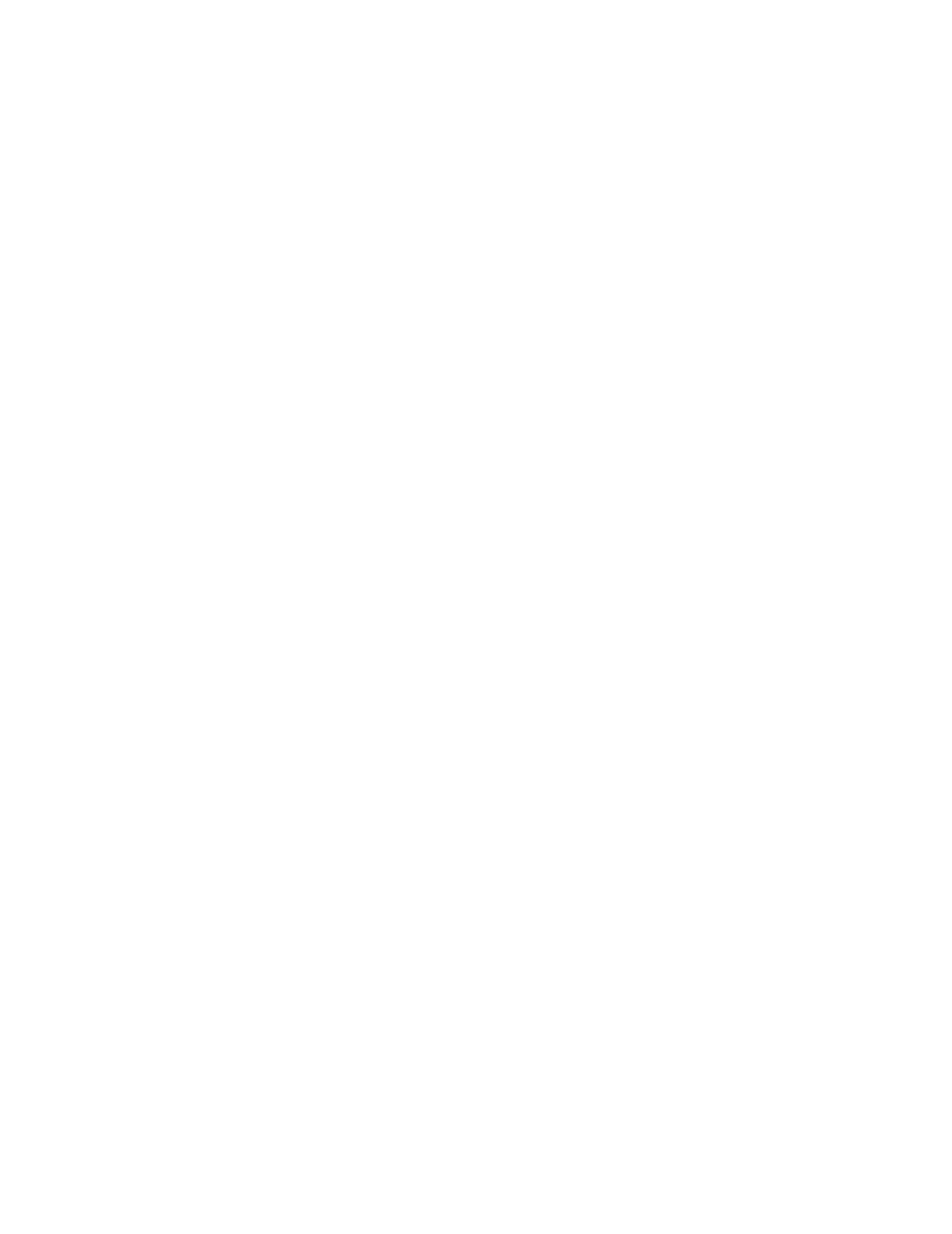# <span id="page-8-0"></span>**651.0400 Introduction**

# **(a) Purpose and scope**

Wastes and residues described in this chapter are of an organic nature and agricultural origin. Other by-products of nonagricultural origin that may be managed within the agricultural sector are also included. This chapter provides information for estimating characteristics of livestock and poultry manure and other agricultural residuals. The information provided is useful for the planning and design of agricultural waste management system (AWMS) components including:

- • storage function components such as ponds and tanks
- • treatment function components such as lagoons and composting
- utilization function components such as land application

The information may also be useful in formulating the environmental impact of manure and other agricultural wastes.

This chapter includes table values for the typical characteristics of manure *as excreted* by livestock and poultry based on typical diets and animal performance levels in 2003. These typical values are most appropriate for use when:

- planning estimates are being made on a scale larger than a single farm such as county or regional estimate of nutrient excretion
- a rough estimate is needed for farm planning
- • farm-specific information of animal performance and feed intake is not available

Much of the as excreted data included in the tables of this chapter were developed using equations that are now available for predicting manure content, primarily nitrogen and phosphorus, dry matter, and, depending upon species, other potential characteristics for beef, swine, and poultry excretion. The fundamental model (fig. 4–1) on which these equations are based is:

Nutrient excretion = Nutrient feed intake – Nutrient retention

Dry matter excretion = Feed dry matter intake  $\times$  (1 – dry matter digestibility) + Dry matter in urine

Of the total excreted solids, dry matter in urine typically contributes 10 to 20 percent of the volume.

These equations allow an estimate of as excreted manure characteristics relevant to a wide range of dietary options and animal performance levels commonly observed in commercial production. Considered are factors related to the feed efficiency in animal performance and to feed intake including crude protein, phosphorus, and dry matter. A full presentation and description of these equations is beyond the scope of this chapter. They are, however, available in the American Society of Agricultural and Biological Engineers Standard D384.2. See *http://www.asabe.org/standards/index.html*.

For dairy and horses, regression analysis was performed on large data sets to determine appropriate equations.

In a number of situations, consideration should be given to using equations instead of the as excreted values presented in the tables of this chapter. Typical or average estimates of as excreted manure eventually become out-of-date due to changes in animal genetics, performance potential, feeding program strategies, and available feeds. If the timeliness of the data presented in this chapter becomes problematic, consideration should be given to computing values using equations. Other situations when use of equations should be considered are when:

- comprehensive nutrient management plans are being developed specific to a farm and its AWMS
- • data is available for a livestock or poultry operation's feeding program and animal performance
- a feeding strategy or technology designed to reduce nutrient excretion is being used



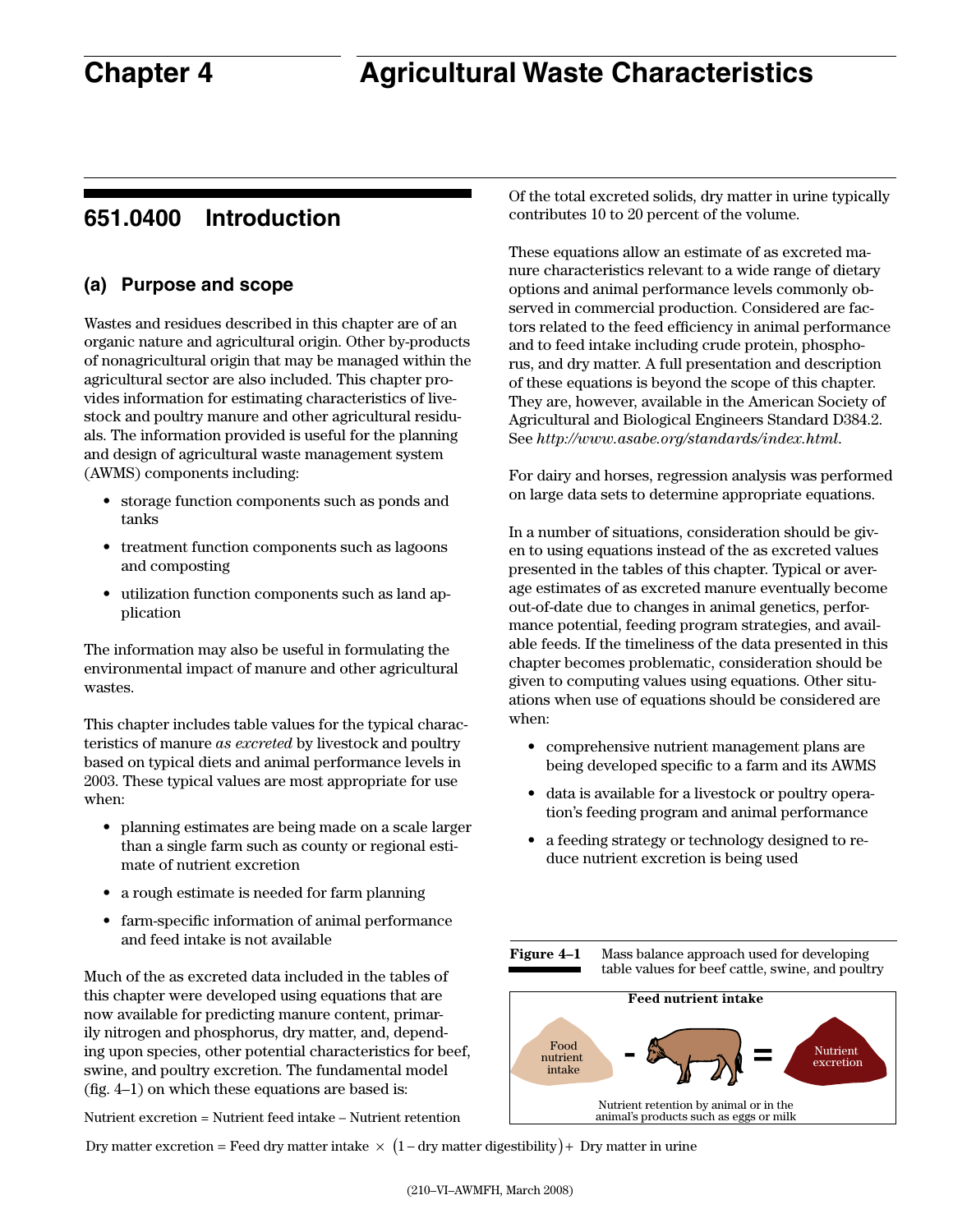The chapter also provides table values for the typical characteristics of manure at transfer from housing or from storage and treatment facilities. These values are useful for long-term planning for utilization of manure and other wastes; but, they should not be used in determining a field-specific application rate.

# **(b) Variations and ranges of data values**

In most cases, a single value is presented for a specific waste characteristic. This value is presented as a reasonable value for facility design and equipment selection for situations where site-specific data are not available. Waste characteristics are subject to wide variation; both greater and lesser values than those presented can be expected. Therefore, much attention is given in this chapter to describing the reasons for data variation and to giving planners and designers a basis for seeking and establishing more appropriate values where justified by the situation.

Site-specific waste sampling, testing, and data collection are essential for the utilization function of an AWMS. Such sampling can result in greater certainty and confidence in amount of nutrients available. Care must be exercised to assure that samples are representative of the waste stream and arrive at the laboratory in a timely manner. Since manure and other waste products are in continual flux, it must also be kept in mind that the results from such testing are only valid for the time when the samples were taken.

# **651.0401 Definitions of waste characterization terms**

Table 4–1 contains definitions and descriptions of waste characterization terms. It includes abbreviations, definitions, units of measurement, methods of measurement, and other considerations for the physical and chemical properties of manure, waste, and residue. The physical properties—weight (Wt), volume (Vol), moisture content (MC), total solids (TS), volatile solids (VS), fixed solids (FS), dissolved solids (DS), and suspended solids (SS) are important to agricultural producers and facility planners and designers. They describe the amount and consistency of the material to be dealt with by equipment and in treatment and storage facilities. Of the chemical constituents, nitrogen (N), phosphorus (P), and potassium (K) are of great value to waste systems planners, producers, and designers. Land application of agricultural waste is the primary waste utilization procedure, and N, P, and K are the principal components considered in development of an agricultural waste management plan.

Volatile solids (VS) and 5-day Biochemical Oxygen Demand  $(BOD_{5})$  are used in the planning and design of certain biological treatment procedures.

Data on biological properties, such as numbers of specific micro-organisms, are not presented in this chapter. Micro-organisms are of concern as possible pollutants of ground and surface water, but they are not commonly used as a design factor for no-discharge waste management systems that use wastes on agricultural land.

When expressed in units of pounds per day or as a concentration, various solid fractions of manure, waste, or residue are often measured on a wet weight basis (% w.b.), a percentage of the "as is" or wet weight of the material. In some cases, however, data are recorded on a dry weight basis (% d.w.), a percentage of the dry weight of the material. The difference in these two values for a specific material is most likely very large. Nutrient and other chemical fractions of a waste material, expressed as a concentration, may be on a wet weight or dry weight basis, or expressed as pounds per 1,000 gallons of waste.

The term "agricultural waste" was coined by those who pioneered the technology. For them, the term seemed appropriate because it was generic and could be used in the context of the wide variety of materials under con-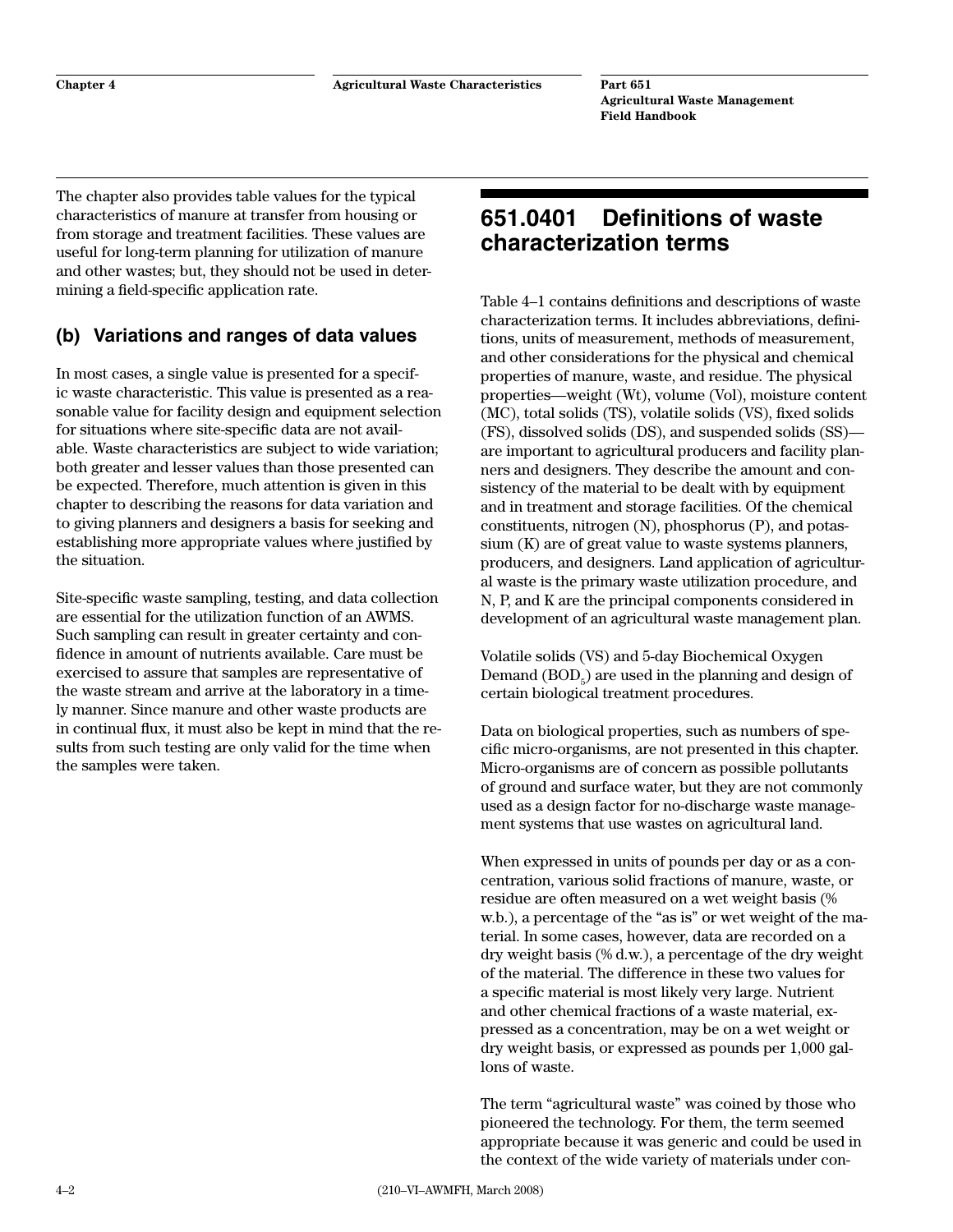#### <span id="page-10-0"></span>**Table 4–1** Definitions and descriptions of waste characterization terms

#### **Physical characteristics**

| Term                                  | Abbreviation | <b>Units of</b><br>measure                      | Definition                                                                                                                                  | <b>Method</b> of<br>measurement                                                                                                                                         | <b>Remarks</b>                                                                                                         |
|---------------------------------------|--------------|-------------------------------------------------|---------------------------------------------------------------------------------------------------------------------------------------------|-------------------------------------------------------------------------------------------------------------------------------------------------------------------------|------------------------------------------------------------------------------------------------------------------------|
| Weight                                | Wt           | $_{\rm lb}$                                     | Quantity or mass                                                                                                                            | Scale or balance                                                                                                                                                        |                                                                                                                        |
| Volume                                | Vol          | $ft^3$ ; gal                                    | Space occupied in cubic<br>units                                                                                                            | Place in or compare to container<br>of known volume calculate from<br>dimensions of containment facility                                                                |                                                                                                                        |
| Moisture<br>content                   | MC           | $\frac{0}{0}$                                   | That part of a waste<br>material removed by<br>evaporation and oven<br>drying at 217 °F<br>(103 °C)                                         | Evaporate free water on steam<br>table and dry in oven at 217 °F<br>for 24 hours or until constant<br>weight                                                            | Moisture content (%)<br>plus total solids (%)<br>equals 100%                                                           |
| Total solids                          | <b>TS</b>    | $\%$ ,<br>% w.b. <sup>1/</sup> ;<br>% d.w. 2';  | Residue remaining<br>after water is removed<br>from waste material by<br>evaporation; dry matter                                            | Evaporate free water on steam<br>table and dry in oven at 217 °F<br>for 24 hours or until constant<br>weight                                                            | Total of volatile and<br>fixed solids; total<br>of suspended and<br>dissolved solids                                   |
| Volatile solids                       | VS, TVS      | $\%$ ,<br>% w, b. $\frac{1}{2}$ ;<br>% d.w. 2'; | That part of total solids<br>driven off as volatile<br>(combustible) gases<br>when heated to $1,112$ °F<br>$(600 °C)$ ; organic matter      | Place total solids residue in furnace<br>at $1,112$ °F for at least<br>1 hour                                                                                           | Volatile solids<br>determined from<br>difference of total<br>and fixed solids                                          |
| <b>Fixed solids</b>                   | FS, TFS      | $\%$ ,<br>% w.b.; %<br>d.w.                     | That part of total solids<br>remaining after volatile<br>gases driven off at 1,112<br>$\mathrm{^{\circ}F}$ (600 $\mathrm{^{\circ}C}$ ); ash | Weight (mass) of residue after<br>volatile solids have been removed<br>as combustible gases when heated<br>at $1,112$ °F for at least 1 hr is<br>determined             | Fixed solids equal<br>total solids minus<br>volatile solids                                                            |
| <b>Dissolved</b><br>solids<br>DS; TDS | DS, TDS      | $\%$ ,<br>% w.b.;<br>% d.w.                     | That part of total solids<br>passing through the filter<br>in a filtration procedure                                                        | Pass a measured quantity of<br>waste material through 0.45<br>micron filter using appropriate<br>procedure; evaporate filtrate and<br>dry residue to constant weight at | <b>Total dissolved</b><br>solids (TDS) may be<br>further analyzed for<br>volatile solids and<br>fixed dissolved solids |
|                                       |              |                                                 |                                                                                                                                             | $217\text{ }^{\circ}\text{F}$                                                                                                                                           | parts%                                                                                                                 |
| Suspended<br>solids                   | SS, TSS      | %,<br>% w.b.;<br>% d.w.                         | That part of total solids<br>removed by a filtration<br>procedure                                                                           | May be determined by difference<br>between total solids and dissolved<br>solids                                                                                         | Total suspended<br>solids may be further<br>analyzed for volatile<br>and fixed suspended<br>solids parts               |

 $1/$  % w.b.  $=$  percent wet basis

 $2/$  % d.w. = percent dry weight basis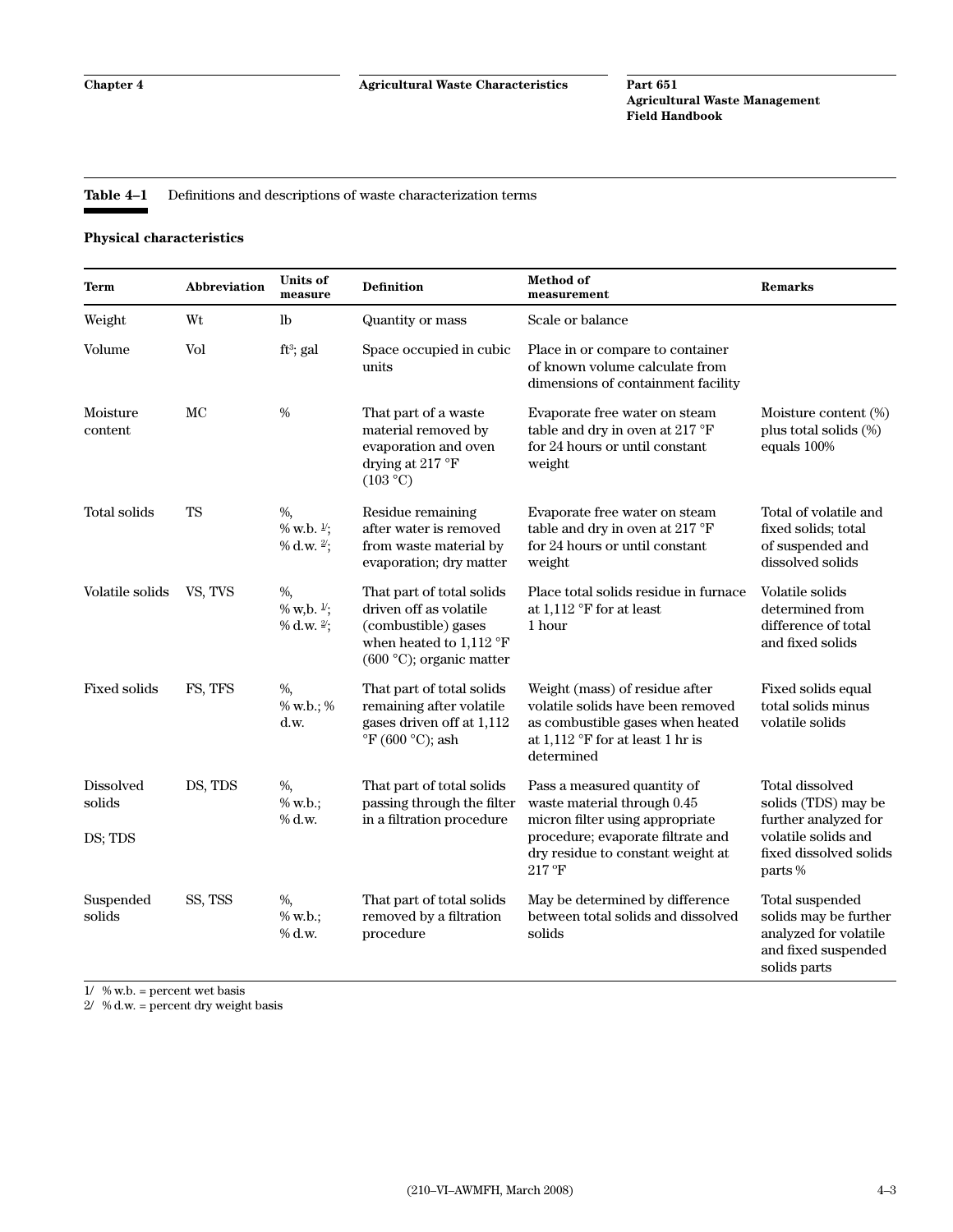#### <span id="page-11-0"></span>**Table 4–1** Definitions and descriptions of waste characterization terms—Continued

#### **Chemical properties**

| Term                                                 | Abbreviation                       | <b>Units of</b><br>measure  | Definition                                                                                                                                                                                                                                                                                                                                                                                                                       | <b>Method</b> of<br>measurement                                                                                                                                                             | Remarks                                                                                                                                          |
|------------------------------------------------------|------------------------------------|-----------------------------|----------------------------------------------------------------------------------------------------------------------------------------------------------------------------------------------------------------------------------------------------------------------------------------------------------------------------------------------------------------------------------------------------------------------------------|---------------------------------------------------------------------------------------------------------------------------------------------------------------------------------------------|--------------------------------------------------------------------------------------------------------------------------------------------------|
| Ammoniacal<br>nitrogen (total<br>ammonia)<br>Ammonia | $NH_{3}-N$                         | $mg/L$<br>$\mu$ g/L<br>mg/L | Both $NH3$ and $NH4$<br>nitrogen compounds<br>A gaseous form of                                                                                                                                                                                                                                                                                                                                                                  | Common laboratory pro-<br>cedure uses digestion, ox-<br>idation, and reduction to<br>convert all or selected ni-<br>trogen forms to ammo-                                                   | Volatile and mobile nutri-<br>ents; may be a limiting nu-<br>trient in land spreading of<br>wastes and in eutrophica-<br>tion. Recommended meth- |
| nitrogen                                             |                                    | $\mu$ g/L                   | ammoniacal nitrogen                                                                                                                                                                                                                                                                                                                                                                                                              | nium that is released and<br>measured as ammonia                                                                                                                                            | ods of manure analysis<br>measures ammonium nitro-<br>gen $(NH_A-N)$                                                                             |
| Ammonium<br>nitrogen                                 | $NH_{4}-N$                         | mg/L<br>µg/L                | The positively ionized<br>(cation) form of<br>ammoniacal nitrogen                                                                                                                                                                                                                                                                                                                                                                |                                                                                                                                                                                             | Can become attached to<br>the soil or used by plants or<br>microbes                                                                              |
| Total Kjeldahl<br>nitrogen                           | <b>TKN</b>                         | mg/L<br>µg/L                | The sum of organic<br>nitrogen and ammoniacal<br>nitrogen                                                                                                                                                                                                                                                                                                                                                                        | Digestion process which<br>converts all organic nitro-<br>gen to ammonia                                                                                                                    |                                                                                                                                                  |
| Nitrate nitro-<br>gen                                | $NO3-N$                            | mg/L<br>µg/L                | The negatively ionized<br>(anion) form of<br>nitrogen that is highly mo-<br>bile                                                                                                                                                                                                                                                                                                                                                 |                                                                                                                                                                                             | Nitrogen in this form can<br>be lost by denitrification,<br>percolation, runoff, and<br>plant microbial utilization                              |
| Total nitrogen                                       | TN; N                              | $%$ ; lb                    | The summation of<br>nitrogen from all the vari-<br>ous nitrogen<br>compounds                                                                                                                                                                                                                                                                                                                                                     |                                                                                                                                                                                             | Macro-nutrient for plants                                                                                                                        |
| Phosphorus                                           | TP,<br><b>SRP</b><br>P<br>$P_2O_5$ | mg<br>mg/L<br>lb<br>lb      | Total phosphorus (TP)<br>is a measure of all the<br>forms of phosphorus, dis-<br>solved or particulate,<br>that is found in a sample.<br>Soluble reactive phospho-<br>rus (SRP) is a measure of<br>orthophosphate, the filter-<br>able (soluble, inorganic)<br>fraction of phosphorus,<br>the form directly taken up<br>by plant cells. P is elemen-<br>tal phosphorus. $P_2O_5$ is the<br>fertilizer equivalent phos-<br>phorus | Laboratory procedure<br>uses digestion and/or re-<br>duction to convert phos-<br>phorus to a colored com-<br>plex; result measured by<br>spectrophotometer or in-<br>ductive coupled plasma | Critical in water pollution<br>control; may be a limiting<br>nutrient in eutrophication<br>and in spreading of wastes                            |
| 5-day<br>Biochemical<br>oxygen<br>demand             | BOD <sub>5</sub>                   | lb of $O2$                  |                                                                                                                                                                                                                                                                                                                                                                                                                                  | <b>Extensive laboratory</b><br>procedure of incubating<br>waste sample in oxygen-<br>ated water for 5 days and<br>measuring amount of dis-<br>solved oxygen consumed                        | Standard test for measuring<br>pollution potential of waste                                                                                      |
| Chemical<br>oxygen<br>demand                         | $\rm{COD}$                         | lb of $O_2$                 | Measure of oxygen con-<br>suming capacity of or-<br>ganic and some inorganic<br>components of waste ma-<br>terials                                                                                                                                                                                                                                                                                                               | Relatively rapid laborato-<br>ry procedure using chemi-<br>cal oxidants and heat to<br>fully oxidize organic com-<br>ponents of waste                                                       | Estimate of total oxygen<br>that could be consumed in<br>oxidation of waste material                                                             |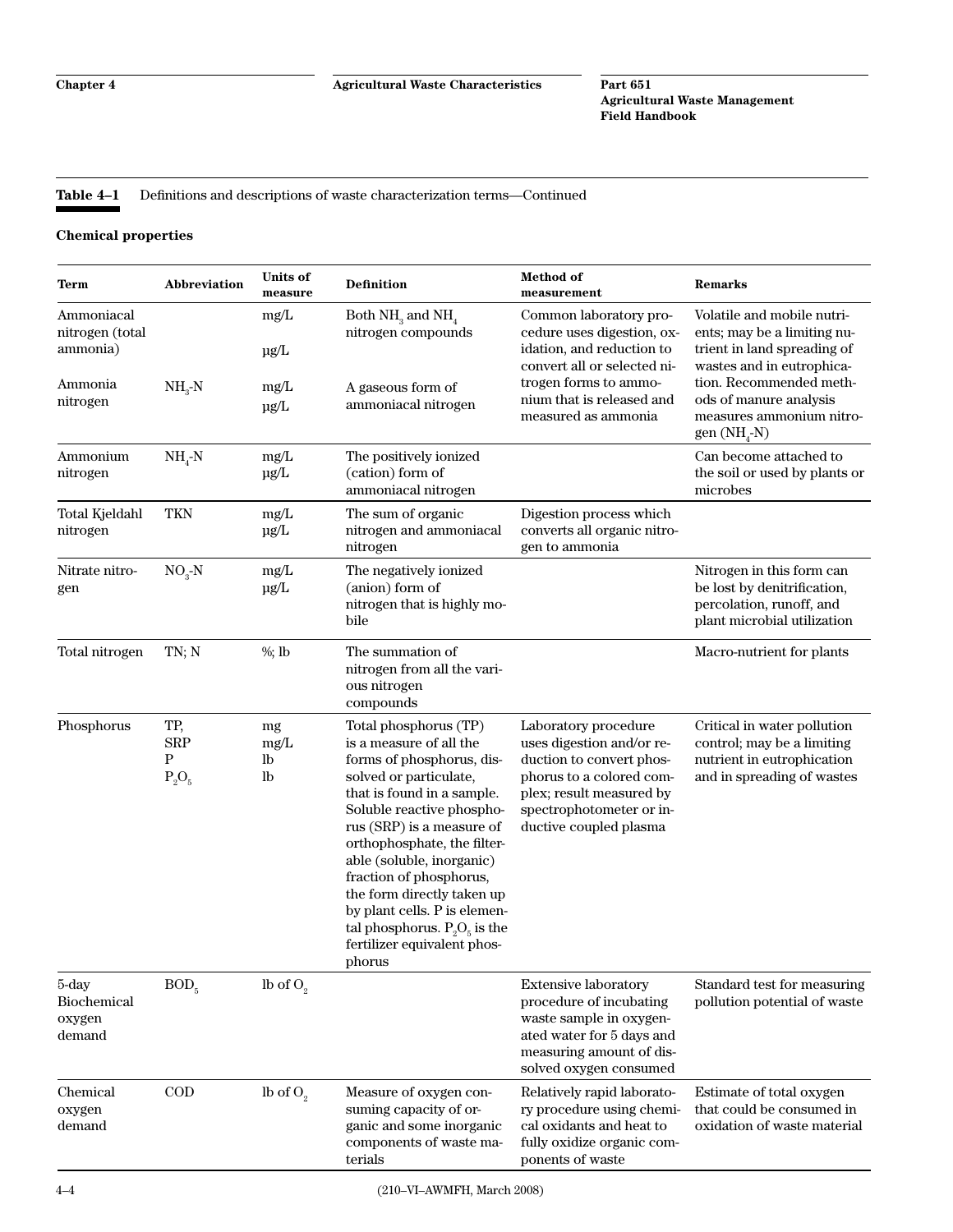<span id="page-12-0"></span>sideration. Now, the concern of many is that the word waste implies that the material is only suitable for disposal and as such, detracts from proper utilization. Even though another word or term might better convey the beneficial aspects, agricultural waste is so entrenched in the literature it would now be difficult to change. Further, a consensus replacement term that is appropriate in every context has not come to the forefront. It must be understood that it was neither the intent of those who initially developed the technology nor the authors of this chapter (with its continued use) to imply the materials being discussed are worthless and are only suitable for disposal. Rather, the materials are to be viewed as having value both monetarily and environmentally if properly managed, regardless of what they are called.

Wastes are often given descriptive names that reflect their moisture content such as liquid, slurry, semisolid and solid. Wastes that have a moisture content of 95 percent or more exhibit qualities very much like water are called liquid waste or liquid manure. Wastes that have moisture content of about 75 percent or less exhibit the properties of a solid and can be stacked and hold a definite angle of repose. These are called solid manure or solid waste. Wastes that are between about 75 and 95 percent moisture content (25 and 5 percent solids) are semiliquid (slurry) or semisolid (chapter 9). Because wastes are heterogeneous and inconsistent in their physical properties, the moisture content and range indicated above must be considered generalizations subject to variation and interpretation.

The terms "manure," "waste," and "residue" are sometimes used synonymously. In this chapter, manure refers to materials that have a high percentage of feces and urine. Other material that may or may not have significant feces, and urine is referred to as waste or a related term such as wastewater. The term *as excreted* refers to feces and urine prior to any changes due to dilution water addition, drying, volatilization, or other physical, chemical, or biological processes. Litter is a specific form of poultry waste that results from floor production of birds after an initial layer of a bedding material, such as wood shavings, is placed on the floor at the beginning of and perhaps during the production cycle.

Because of the high moisture content of as excreted manure and treated waste, their specific weight is very similar to that of water—62.4 pounds per cubic foot. Some manure and waste that have considerable solids content can have a specific weight of as much as 105 percent that of water. Some dry wastes, such as litter, that have significant void space can have specific weight of much less than that of water. Assuming that wet and moist wastes weigh 60 to 65 pounds per cubic foot is a convenient and useful estimate for planning waste management systems.

Because moisture content of manure is transitory, most testing laboratories report results in terms of dry weight (d.w.). However, equipment is calibrated and storage structures sized based upon wet weight. As such, it is important to understand the relationship of wet basis (w.b.) and dry basis (d.w.).

When test data is reported in terms of its wet basis, the base is its hydrated weight.

Percent wet basis  $=$   $\frac{\text{weight of constituent}}{\text{wet weight of sample}}$ 

When test data is reported in terms of its dry weight, the base is its dry weight.

Percent dry basis  $=$   $\frac{\text{weight of constituent}}{\text{dry weight of sample}}$ 

Residue after oven drying the sample is the total solids. Since the dry weight is equal to the total solids, they are always 100 percent d.w.

The fixed solids are the nonorganic portion of the total solids. The weight of fixed solids is determined by a test that involves heating a sample of the waste to 1,112 °F. The fixed solids are the ash that remains after the material driven off by the heating is the volatile solids.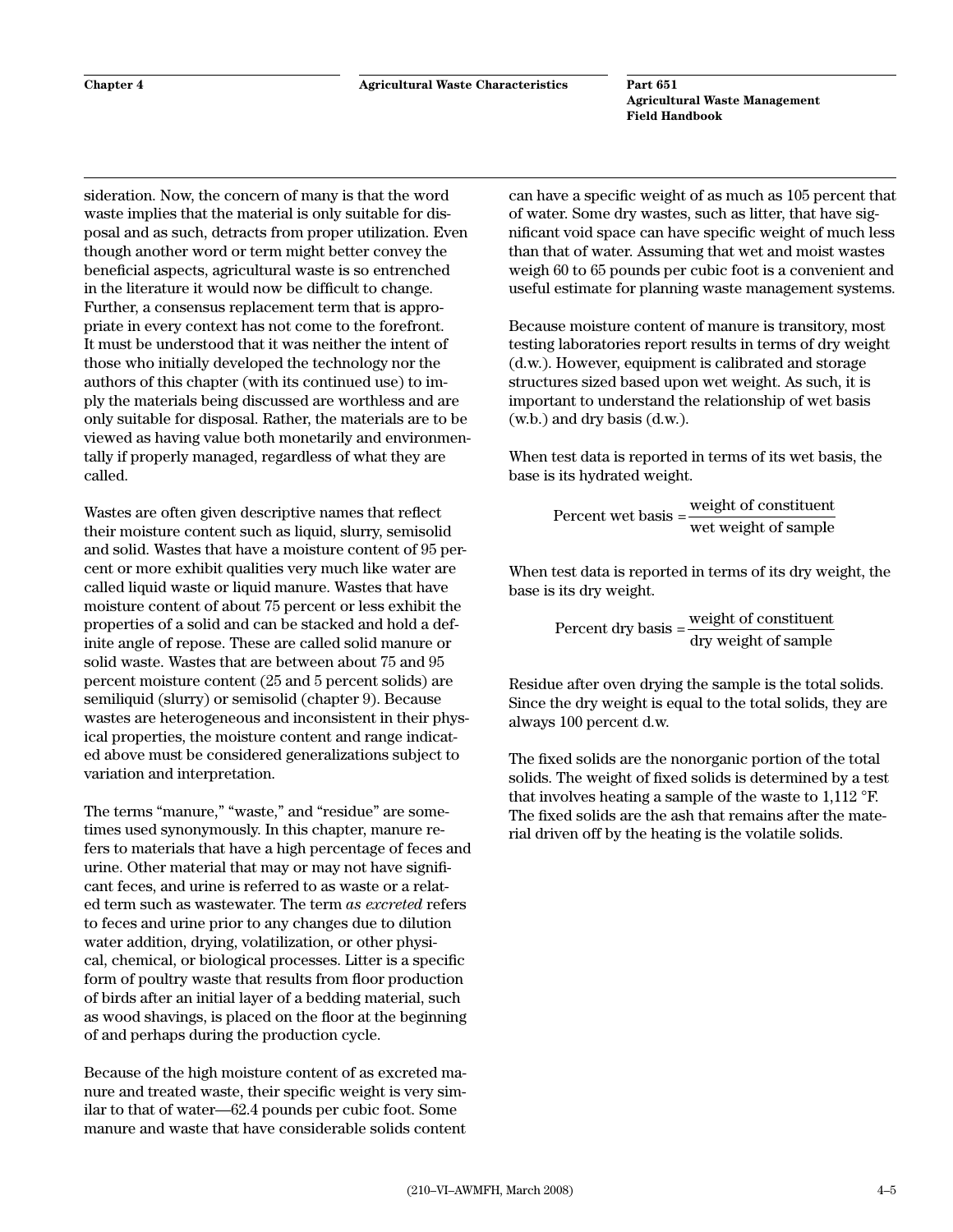## <span id="page-13-0"></span>**Example 4–1**

*Given*: A laboratory sample of manure weighing 200 grams is oven dried. After oven drying, the sample weighs 50 grams. Following oven drying, the remaining 50 grams is heated to 1,112 °F. After this heating, 20 grams remain.

#### *Calculate*:

Moisture content (MC)

$$
MC = wet weight - dry weight
$$

 $= 200$  grams  $-50$  grams

$$
= 150
$$
 grams

Percent moisture (%MC)

$$
\% MC = \frac{MC}{wet weight} \times 100
$$

$$
= \left(\frac{150 \text{ grams}}{200 \text{ grams}}\right) \times 100
$$

$$
= 75\%
$$

Percent total solids dry basis (%TS)

$$
\%TS \text{ w.b.} = \frac{\text{(dry weight)}}{\text{wet weight}} \times 100
$$

$$
= \frac{\left(50 \text{ grams}}{200 \text{ grams}} \right) \times 100
$$

$$
= 25\%
$$

After the 50-gram dry sample (originally 200-gm wet sample) is heated to 1,112 °F, the sample now weighs 20 grams. Since the fixed solids are what remain, they are:

Percent fixed solids (%FS)  $FS = 20$  grams  $VS = TS - FS$  $= 50$  grams  $-20$  grams  $= 30$  grams

Percent volatile solids both wet basis and dry weight basis. (% VS w.b. and % VS d.w.)

$$
\% \text{VS d.w.} = \frac{30 \text{ grams}}{50 \text{ grams}} \times 100
$$

$$
= 60\%
$$

Following are a number of relationships that may be used to evaluate the constituents of manure or other wastes.

$$
\frac{\% \text{ dw}}{\% \text{ wb}} = \frac{\text{(oven dry weight of manure)}}{\text{(weight of manure at excreted moisture content)}}
$$
\n
$$
\frac{\% \text{ wb}}{\% \text{ dw}} = \frac{\text{(weight of manure at excreted moisture content)}}{\text{(oven dry weight of manure)}}
$$
\n
$$
\% \text{ dry matter} = \left(\frac{\text{dry weight}}{\text{wet weight}}\right) \times 100
$$

% moisture =  $100 - %$  dry matter

% dry matter  $= 100 - %$  moisture

$$
\%w.b. = \% d.w. \times \left(\frac{(100 - \% \text{ moisture})}{100}\right)
$$

$$
\% d.w. = \left(\frac{\% w.b. \times 100}{100 - \% w.b.}\right)
$$

weight of manure (wet) = weight of total + weight of<br>solids (dry) moisture  $solids (dry)$ 

Carbon is a component of all organic wastes. Quantifying it is important because of carbon's impact on soil quality and greenhouse gas emissions. Adding manure and other organic material to the soil improves the soil's structure and tilth and increases its nutrient storage capacity. As the soil sequesters the carbon in the manure, it reduces the emissions of carbon dioxide and methane into the air.

The carbon content of a material can be determined using the following equation if the material's volatile solids are known.

$$
C = 0.55 \times VS
$$

where:  $C = \text{carbon } (\% C \text{ d.w.})$  $VS =$  volatile solids (%VS d.w.)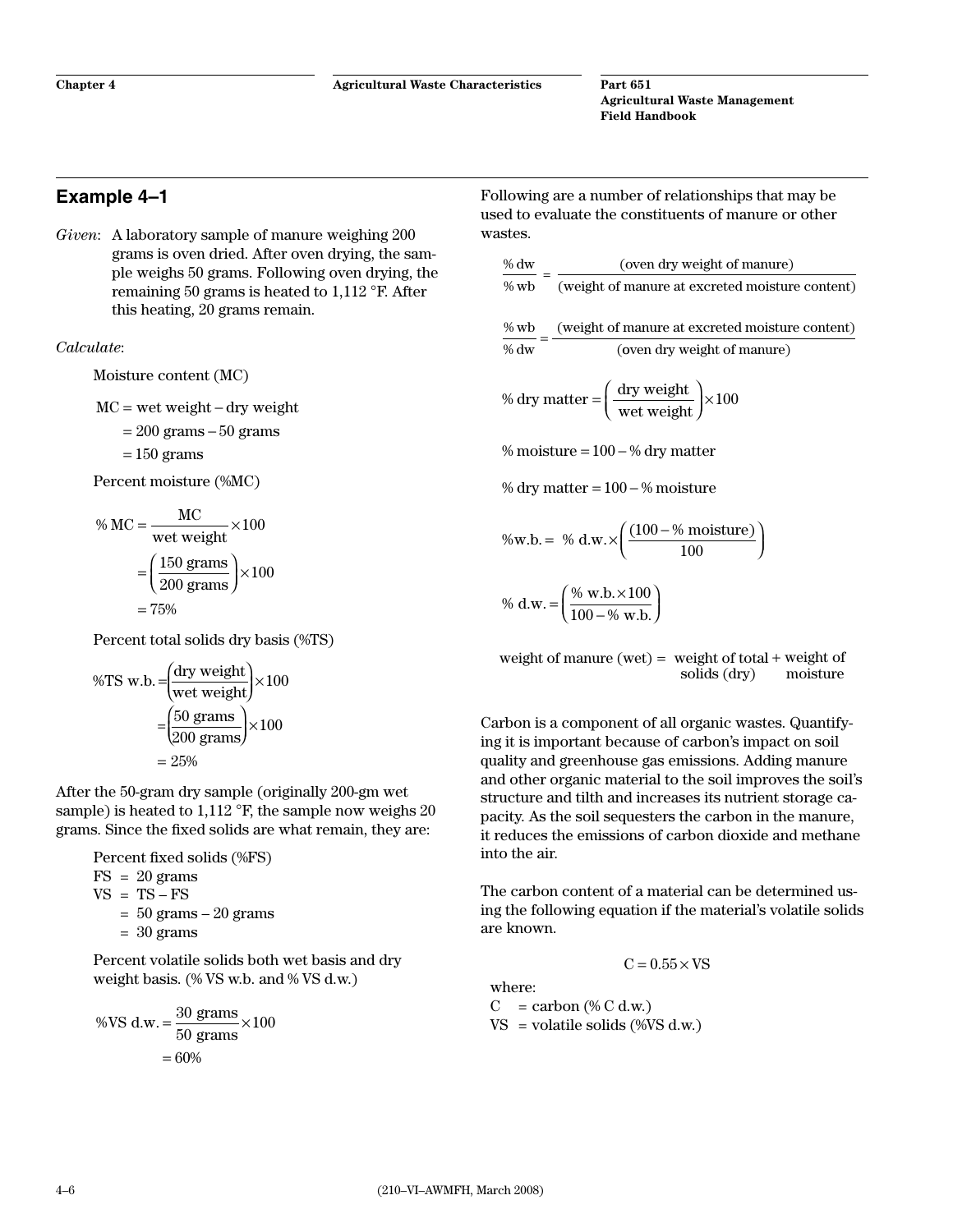## <span id="page-14-0"></span>**Example 4–2**

The testing laboratory reports that the manure's volatile solids on a dry weight basis are 60 percent. Compute the percentage d.w. carbon content of the sample.

% C d.w. = 
$$
0.55 \times \%
$$
 VS d.w.  
=  $0.55 \times 60$   
= 33.0 % d.w.

The manure has a moisture content of 80 percent. Compute the percentage of carbon contained in the manure on a wet basis.

% C w.b. = % C d.w. × 
$$
\frac{(100 - % \text{ moisture})}{100}
$$
  
= 33.00 ×  $\frac{(100 \times 80)}{100}$   
= 6.6%

Knowing the carbon to nitrogen ratio (C:N) can be important. For example, the C:N is an important aspect of the compost recipe (ch. 10). If the C:N is high, such as it might be in a manure containing organic bedding such as sawdust, the carbon can tie up nitrogen from the soil when land applied. The C:N can be determined using the following equation.

$$
C:N=\frac{C}{TN}
$$

where:

 $C:N =$  carbon to nitrogen ratio  $C = \text{carbon } (\%C \text{ d.w.})$  $TN = total nitrogen$  (%TN d.w.)

## **Example 4–3**

Determine the C:N ratio for a manure that contains 2.1 percent d.w. of total nitrogen and a carbon content of 33.0 percent d.w.

$$
C:N = \frac{C}{TN}
$$

$$
= \frac{33.0}{2.1}
$$

$$
= 15.7:1
$$

The following are equations for converting nutrient levels reported on dry basis to a wet basis:

| nutrient level, $=$ $\overline{-}$ | dry basis | nutrient level, $\times(100-\% \text{ moisture})$ |
|------------------------------------|-----------|---------------------------------------------------|
| wet basis                          |           | 100                                               |

|                     | dry basis | nutrient level, $\times$ % dry matter<br>total solids |
|---------------------|-----------|-------------------------------------------------------|
| nutrient level, $=$ |           | 100                                                   |
| wet basis           |           |                                                       |

## **Example 4–4**

A manure testing laboratory reports that the manure has a nitrogen content of 11.5 percent d.w. The manure sampled contained 85 percent moisture. Compute the pounds of nitrogen per ton of manure as it will be transferred for utilization.

nutrient level, = nutrient level,  $\times$ (100 – % moisture)<br>dry basis dry basis 100 wet basis 100  $=\frac{11.5\times(100-85)}{100}$  $= 1.725%$ N/ton = 1 ton  $\times$  2,000 lb/ton  $\times \frac{1.725}{1.28}$ lb N/ton = 1 ton  $\times$  2,000 lb/ton  $\times \frac{1.128}{100}$ 100

$$
= 34.5
$$
 lb/ton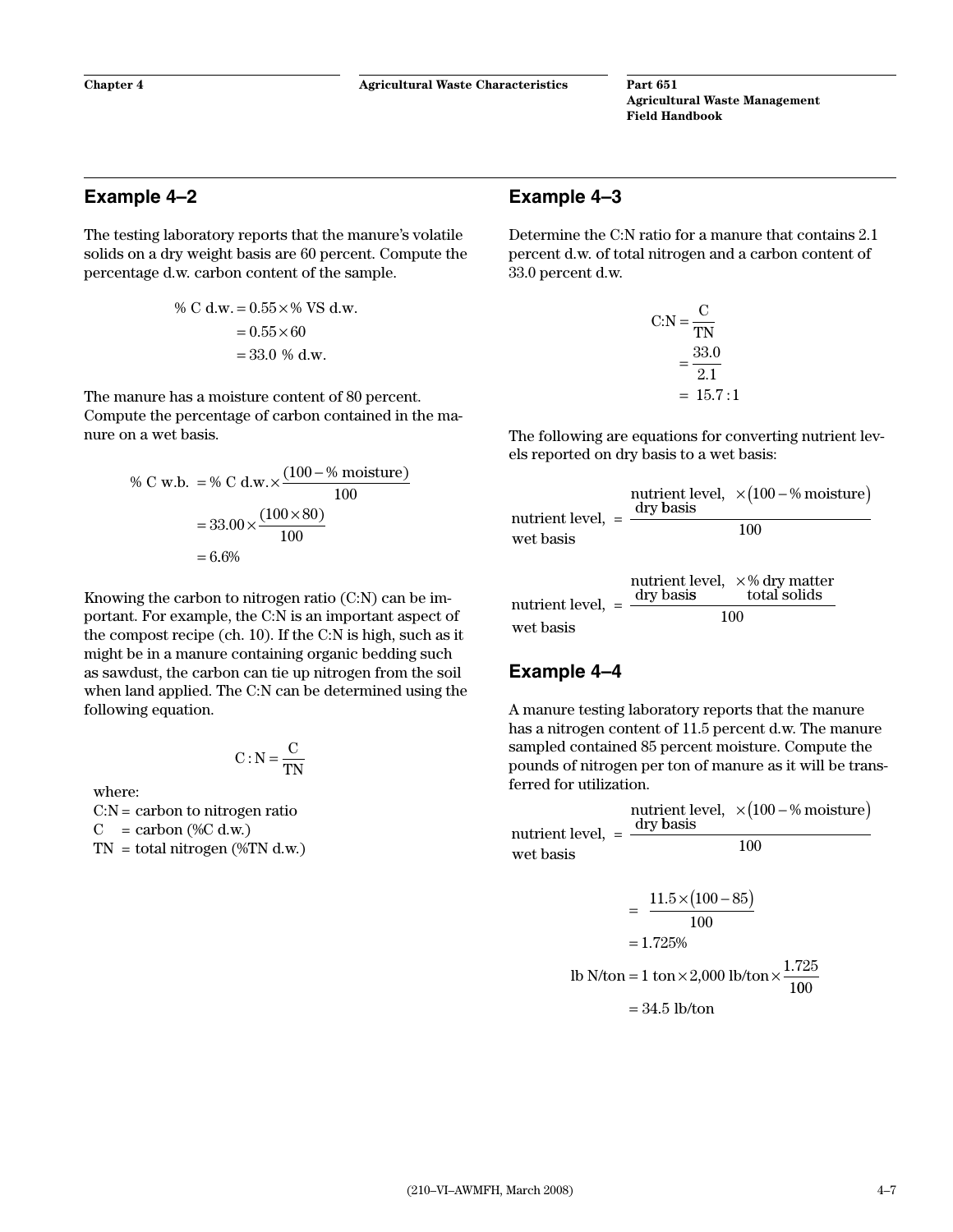# <span id="page-15-0"></span>**651.0402 Units of measure**

In this chapter, English units are used exclusively for weight, volume, and concentration data for manure, waste, and residue.

The table values for as excreted manure from livestock is expressed in three different formats. They are in terms of mass or volume per:

• day per 1,000 pounds of livestock live weight (lb/d/1000 lb)

and

- finished animal (f.a.) for meat producing animals
- or
- • day-animal (d-a) for other animals

Excreted manure table values are given in the NRCS traditional format of mass or volume per day per 1,000 pounds live weight for all livestock and poultry types and production groupings. The 1,000 pounds live weight or animal unit (AU) is often convenient because there is a commonality of expression, regardless of the species or weight of the individual species.

A 1,000-pound AU is 1,000 pounds of live weight, not an individual animal. For example, a 1,400-pound Holstein cow is 1.4 AU (1400/1000 = 1.4). A 5-pound laying hen would be  $0.005 \text{ AU}$  (5/1000 = 0.005). The challenge in using table values in this format is for young animals. Since these animals are gaining weight, an animal weight that is representative of the time period being considered must be determined.

As an alternative, table values for excreted manure from livestock and poultry being fed for an end result of meat production are given in terms of mass or volume per finished animal. The table values given in this format are the mass or volume for one animal's finishing period in the feeding facility. Manure production expressed in this manner eliminates the problems of determining a representative weight of the animal for its tenure at a facility. Breeding stock weight for beef or swine is not given in this format because the animal's weight is stable, and they are usually retained year-round.

Table values are also given in terms of mass or volume per day-animal for dairy animals, beef and swine breeding stock, and layer chickens. The young stock included in the tables with this format, such as dairy calves and heifers, are expressed as mass or volume per day-animal that is representative for the span of time when they are in this age category.

Food processing waste is recorded in cubic feet per day  $(ft<sup>3</sup>/d)$ , or the source is included such as cubic feet per 1,000 pounds of potatoes processed.

The concentration of various components in waste is commonly expressed on a milligram per liter (mg/L) basis or parts per million (ppm). One mg/L is milligrams of solute per liter of solution. One ppm is one part by weight of solute in one million parts by weight of solution. Therefore, mg/L equals ppm if a solution has a specific gravity equal to that of water (1,000,000 mg/L or 1 kg/L). Generally, substances in solution up to concentrations of about 7,000 mg/L do not materially change the specific gravity of the liquid, and mg/L and ppm are numerically interchangeable. Concentrations are sometimes expressed as mg/kg or mg/1,000g, which are the same as ppm.

Occasionally, the concentration is expressed in percent. A 1 percent concentration equals 10,000 ppm. Very low concentrations are sometimes expressed as micrograms per liter (µg/L). A microgram is one millionth of a gram.

Various solid fractions of a manure, waste, or residue, when expressed in units of pounds per day or as a concentration, can be expressed either on a wet basis (% w.b.) or on a dry weight basis (% d.w.). The percent w.b. is the "as is" or wet weight of the material, and the d.w. is with the moisture removed. The difference in these two bases for a specific material is most likely very large. Nutrient and other chemical fractions of a waste material, expressed as a concentration, may be on a wet weight or dry weight basis, or expressed as pounds per 1,000 gallons of waste.

Amounts of the major nutrients, nitrogen (N), phosphorus (P), and potassium (K), are occasionally expressed in terms of the elemental nutrient form. However, laboratory analysis reports are more commonly expressing the nutrients in manure as a common fertilizer equivalent,  $P_2O_5$  for P and  $K_2O$  for K. When comparing the nutrient content of a manure, waste, or residue with commercial fertilizer, the conversion factors listed in table 4–2 should be used, and comparisons on the basis of similar elements, ions, and/or compounds should be made. Nitrogen is always expressed as the nitrogen form such as Total N,  $NO_3$ -N, and  $NH_4$ -N).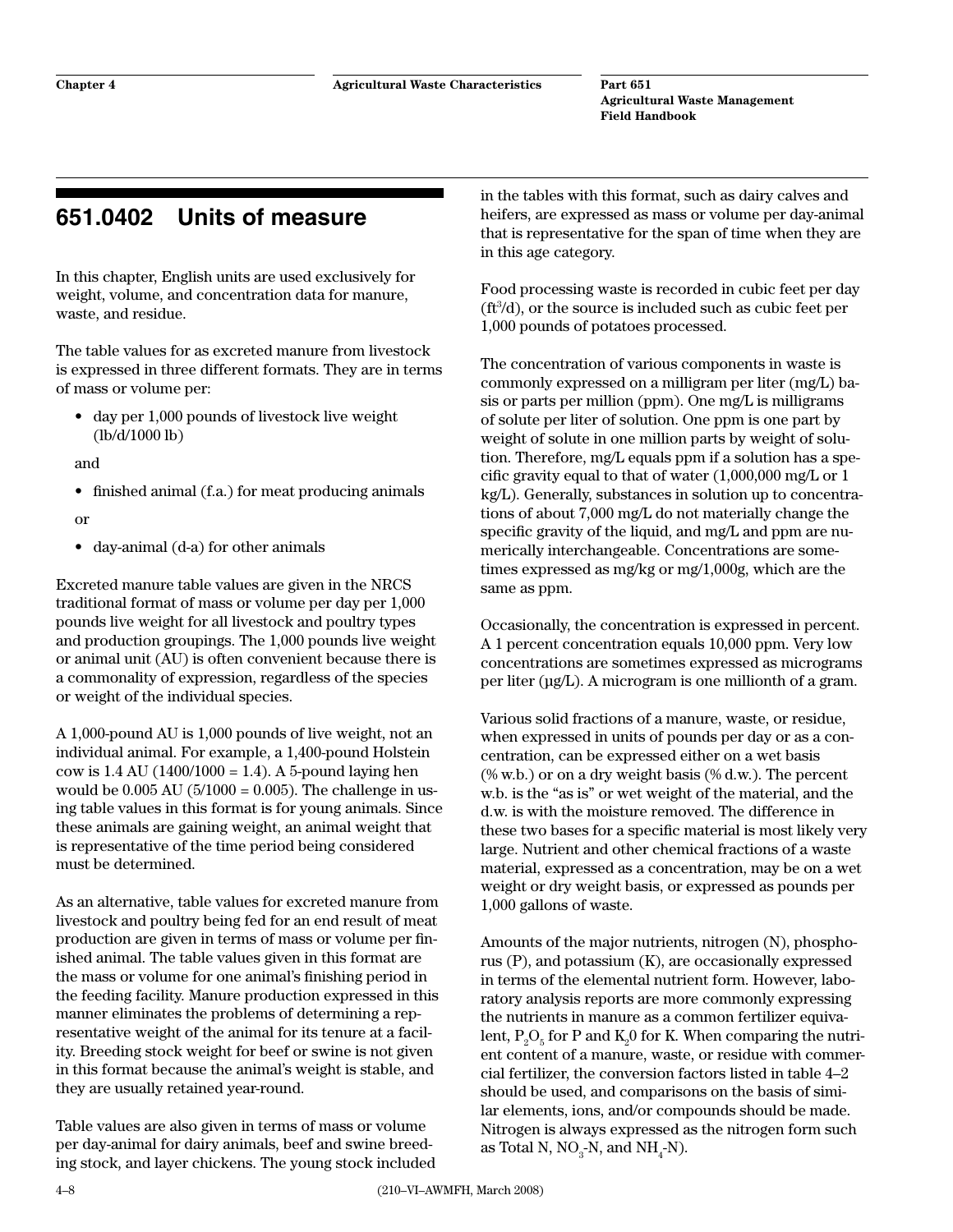| <b>Multiply</b> | By    | To get          |
|-----------------|-------|-----------------|
| NH <sub>3</sub> | 0.824 | N               |
| NH <sub>4</sub> | 0.778 | N               |
| NO3             | 0.226 | N               |
| N               | 1.216 | NH <sub>3</sub> |
| N               | 1.285 | NH <sub>4</sub> |
| N               | 4.425 | NO <sub>3</sub> |
| $\mathrm{PO}_4$ | 0.326 | P               |
| $P_2O_5$        | 0.437 | P               |
| P               | 3.067 | PO <sub>4</sub> |
| P               | 2.288 | $P_2O_5$        |
| $K_2O$          | 0.830 | K               |
| K               | 1.205 | $K_0$ O         |

#### <span id="page-16-0"></span>**Table 4–2** Factors for determining nutrient equivalency

# **651.0403 Animal waste characteristics**

Whenever locally derived values for animal waste characteristics are available, those values should be given preference over the more general data used in this chapter.

### **(a) As excreted manure**

When compared to other types of manure data, the data given for as excreted manure characteristics is the most reliable. The properties of manure and other wastes will vary widely when modified by management actions. For example, manure that has been flushed, feedlot manure, and poultry litter will have material added and/or lost from the as excreted manure. Variations in other types of manure data in this chapter and other references result largely from additions/losses due to different management practices.

The primary concern of this chapter is livestock manure and waste produced in confinement and semiconfinement facilities. Not considered is manure produced by livestock and poultry on pasture or range. Manure produced in this manner is generally not collected for further management by transfer, storage, and treatment. As such, its management is significantly different than manure produced in confinement.

To determine the as excreted production of an animal using the table values given in units per day per 1,000 pounds livestock animal unit requires that a representative weight of the animal in question be determined. This approach is quite simple for mature animals that have reached their final weight. However, for feeder livestock and other immature livestock whose weight is changing daily, the challenge in using units of mass or volume/d/1,000 lb AU is to correctly determine the weight of the animal that is representative over the period of time being considered. For example, determining representative weight for an animal that has a beginning weight of 400 pounds and an ending weight of 800 pounds is much more complicated that merely averaging the two weights. Averaging in this manner does result in a conservative assumption. However, presentation of tabular data in units per finished animal eliminates this problem because a value is given for the animal's entire finishing period.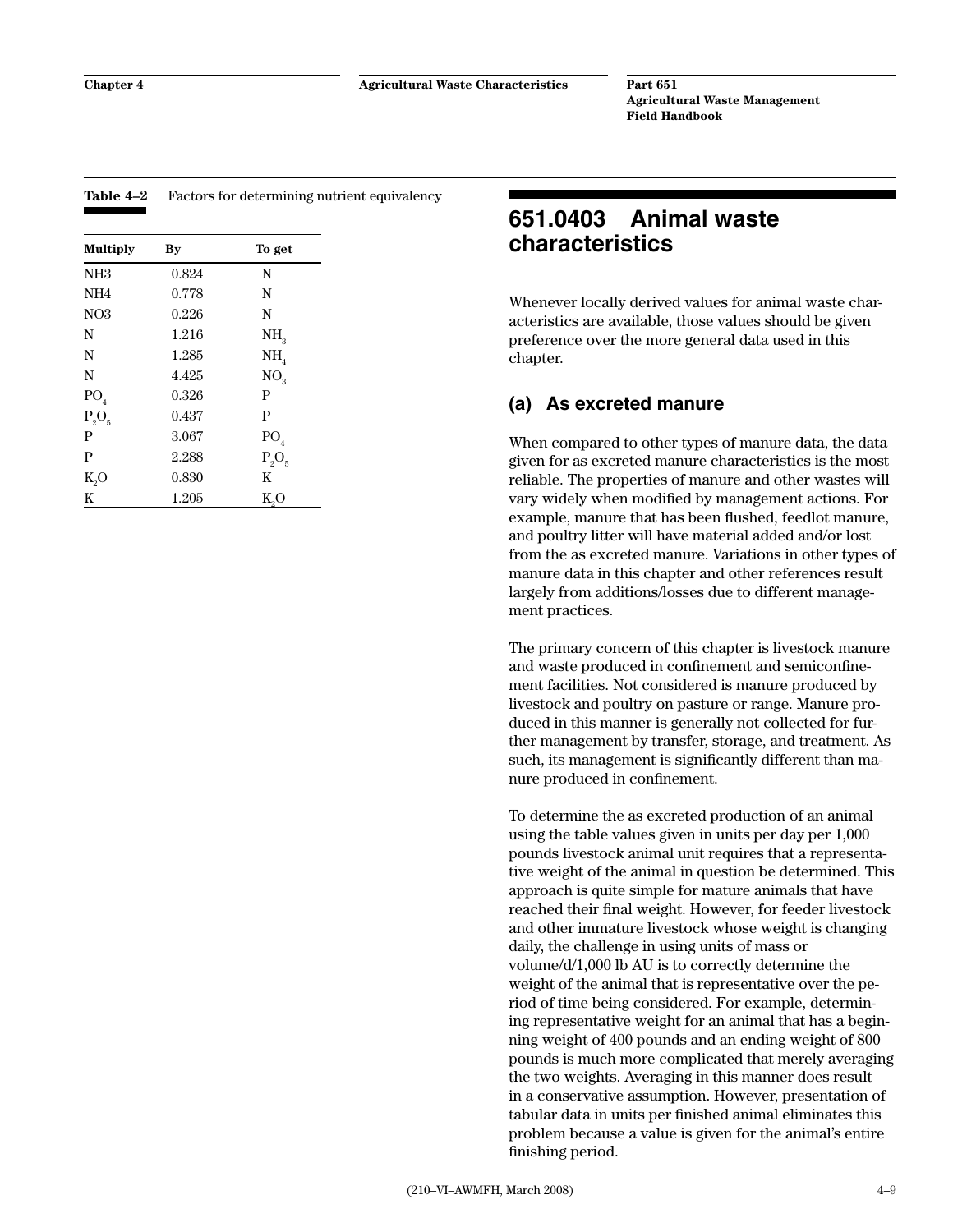<span id="page-17-0"></span>Facilities for meat-producing animals are rarely in full production 365 days per year due to uneven growth rates of animals, time required for facility cleaning after a group, and availability of animals for restocking a facility. Planning based on number of finished meat animals provides a more realistic planning estimate for annual manure volume and nutrient production.

The values given in the as excreted tables dairy, beef, swine, poultry, and equine were determined by one of the following two approaches.

- Use of a nutrient balance estimate of excretion that assumes feed intake minus animal retention equals excretion. This approach is used for all beef, swine, and poultry animal groups.
- Use of existing research data and regression analysis for dairy and equine.

Table values are estimated for dietary intake and animal performance levels common for livestock and poultry management in 2003 using the equations. Beef, poultry, and swine excretion characteristics are based on a calculation using equations that considers dietary nutrient intake minus animal nutrient retention using dietary and performance measurements typical for the industry at the time these data were published. Nutrient retention estimates followed common industry methodologies used for estimating animal nutrient requirements. Total nitrogen, total phosphorus, and dry matter excretion were estimated by these methods for all species. Available research data or models allowed additional excretion estimates for some species. Dry matter excretion is estimated to be a function of dry matter intake minus dry matter digestibility.

Dairy and equine manure characteristics were developed using existing research data and regression analysis to identify relationships between feeding programs, animal performance, and excretion. A regression analysis involves the study of relationships between variables.

For some values, particularly potassium, previously published excretion values were used instead of the equation methods used exclusively for nitrogen and phosphorus. As with most minerals, the amount of these nutrients (minerals) consumed can vary significantly due to regional differences. For example, some forages can be quite high in potassium because of high amounts of available potassium in the soil. In these situations, the amount of potassium consumed will be the major determinant in amount of potassium excreted. Development of modeling equations for estimating excretion of these

other minerals is warranted, but they are not available at this time. Until these models are available, consideration should be given to adjusting the table values to a greater value if nutrient consumptions are very high.

Where dietary intake and animal performance level based excretion estimates could not be made, current references were reviewed, including the 1992 version of the NRCS Agricultural Waste Management Field Handbook (AWMFH); the American Society of Agricultural Engineers Standard D384.2; Manure Production and Characteristics, March 2005; and Manure Characteristics in Midwest Plan Service Publication MWPS–18, Section 1.

The as excreted table values for veal and sheep are from the 1992 version of the AWMFH.

As previously stated, table values given in this chapter are based on common dietary intake for livestock and poultry. If feed rations are atypical, excreted values should be computed by use of equations or by other means to more closely reflect actual values of the operation under consideration rather than using the table values. For example, table values may not be appropriate when by-products from the ethanol industry are included in feed rations. The rapid growth of the ethanol industry primarily for production of oxygenated fuel and, to a much lesser extent, the alcohol beverage industry, has resulted in its by-products being available as a competitively priced feed ingredient for dairy, beef, and, to some extent, swine and poultry. Use of these ethanol products may increase both nitrogen and phosphorus in the excreted manure beyond the values given in the tables.

Another example of when the table values are not appropriate is when beef cattle are fed high forage diets. Since beef cattle are ruminants, they can utilize forages, which are generally lower in digestibility, as well as concentrates, which are generally higher in digestibility. Depending upon the stage of production, the roughageto-concentrate ratio can vary tremendously. When poorly digestible forages (fiber) are fed as compared to concentrates, volumes of manure produced are much greater than the values given in the tables.

# **(b) Common management modifications**

How the manure is managed following excretion will often result in changes to its basic physical and chemical characteristics. These management actions include those related to wasted feed, wasted water, flush water,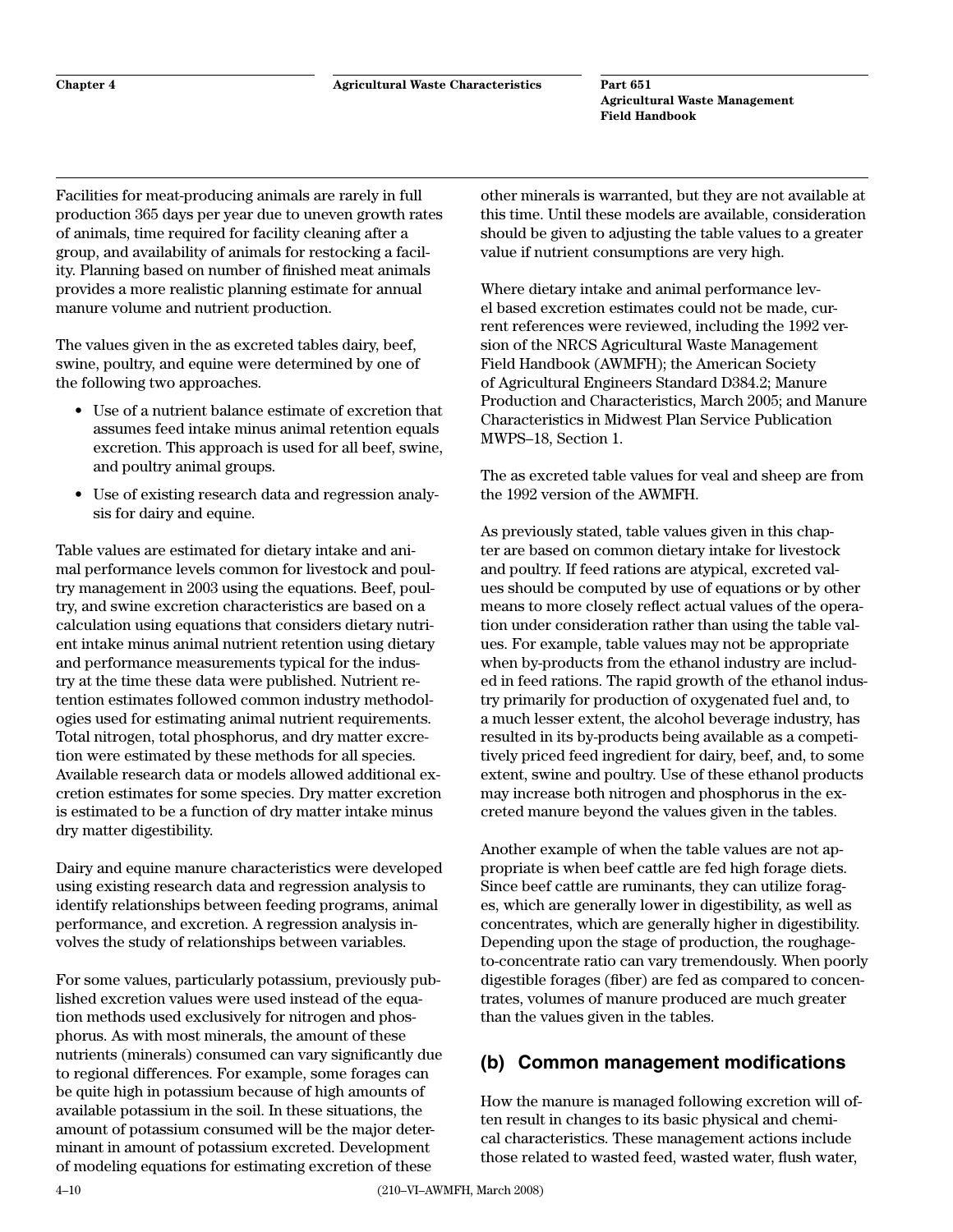<span id="page-18-0"></span>precipitation/evaporation, bedding (litter), soil, and biological activity. Management following excretion can also result in drying. For example, manure excreted in feedlots in arid parts of the country can lose substantial moisture because of evaporation. Dust, hair, and feathers from the livestock and poultry can also add to manure, but only in limited amounts.

#### **(1) Wasted feed**

Wasted feed can add nutrients and solids to the waste stream. Even though management can minimize the amount of feed wasted, a certain amount of feed that is presented to livestock and poultry will not be eaten. Correcting the excreted values to account for what could be considered normal wasted feed would usually be small compared to the range of values in the excreted manure that result from variations in diet intake and animal performance levels. However, if wasted feed appears to be excessive, the table values should be adjusted to account for it.

#### **(2) Wasted water**

Wasted water must be expected and controlled. Excess moisture content and increased waste volume can hamper equipment operation and limit the capacity of manure handling and storage facilities. Faulty waterers and leaky distribution lines cause severe limitations. Excess water from foggers and misters used for cooling stock in hot weather may also need to be accounted for in system design.

#### **(3) Flush water**

Flush water added to the waste stream will affect the consistency of the manure to the extent fresh water is added to the system. Using recycled water for flushing minimizes the amount of water added and needing to be managed.

#### **(4) Precipitation/evaporation**

Precipitation and evaporation can impact the physical characteristics of manure significantly, depending on the region. In regions of high precipitation, the added water can impact the consistency of the manure unless management excludes it. Evaporation, on the other hand can reduce the amount of water in the manure. But again, management of the manure will determine its impact. For example, allowing a crust to form on a waste storage pond will reduce evaporation.

#### **(5) Bedding**

Livestock producers use a wide range of bedding materials as influenced by availability, cost, and performance properties. Both organic and inorganic materials have been used successfully. Unit weights of materials commonly used for bedding dairy cattle are given in table 4–3.

Quantities of bedding materials used for dairy cattle are shown in table 4–4. The total weight of dairy manure and bedding is the sum of the weights of both parts. The total volume of dairy manure and bedding is the sum of the

| Table 4–3 |  | Unit weights of common bedding materials $\nu$ |
|-----------|--|------------------------------------------------|
|-----------|--|------------------------------------------------|

| <b>Material</b>  | Loose          | Chopped |
|------------------|----------------|---------|
|                  | $---1b/ft3---$ |         |
| Legume hay       | 4.3            | 6.5     |
| Non legume hay   | 4.0            | 6.0     |
| Straw            | 2.5            | 7.0     |
| Wood shavings    | 9.0            |         |
| <b>Sawdust</b>   | 12             |         |
| Soil             | 75             |         |
| Sand             | 105            |         |
| Ground limestone | 95             |         |

1/ Adapted from the 1992 version of the AWMFH

**Table 4–4** Daily bedding requirements for dairy cattle **1/**

|                         | Barn type                        |                 |                  |  |
|-------------------------|----------------------------------|-----------------|------------------|--|
| <b>Material</b>         | <b>Stanchion</b><br>stall        | Free-<br>stall  | Loose<br>housing |  |
|                         | -------- lb/d/1000 lb ---------- |                 |                  |  |
| Loose hay or straw      | 5.4                              |                 | 9.3              |  |
| Chopped hay or<br>straw | 5.7                              | 2.7             | 11               |  |
| Shavings or<br>sawdust  |                                  | 3.1             |                  |  |
| Sand, or<br>limestone   |                                  | 35 <sup>2</sup> |                  |  |

1/ Adapted from the 1992 version of the AWMFH

2/ Table 13, Manure Characteristics, Midwest Planning Service Section 1.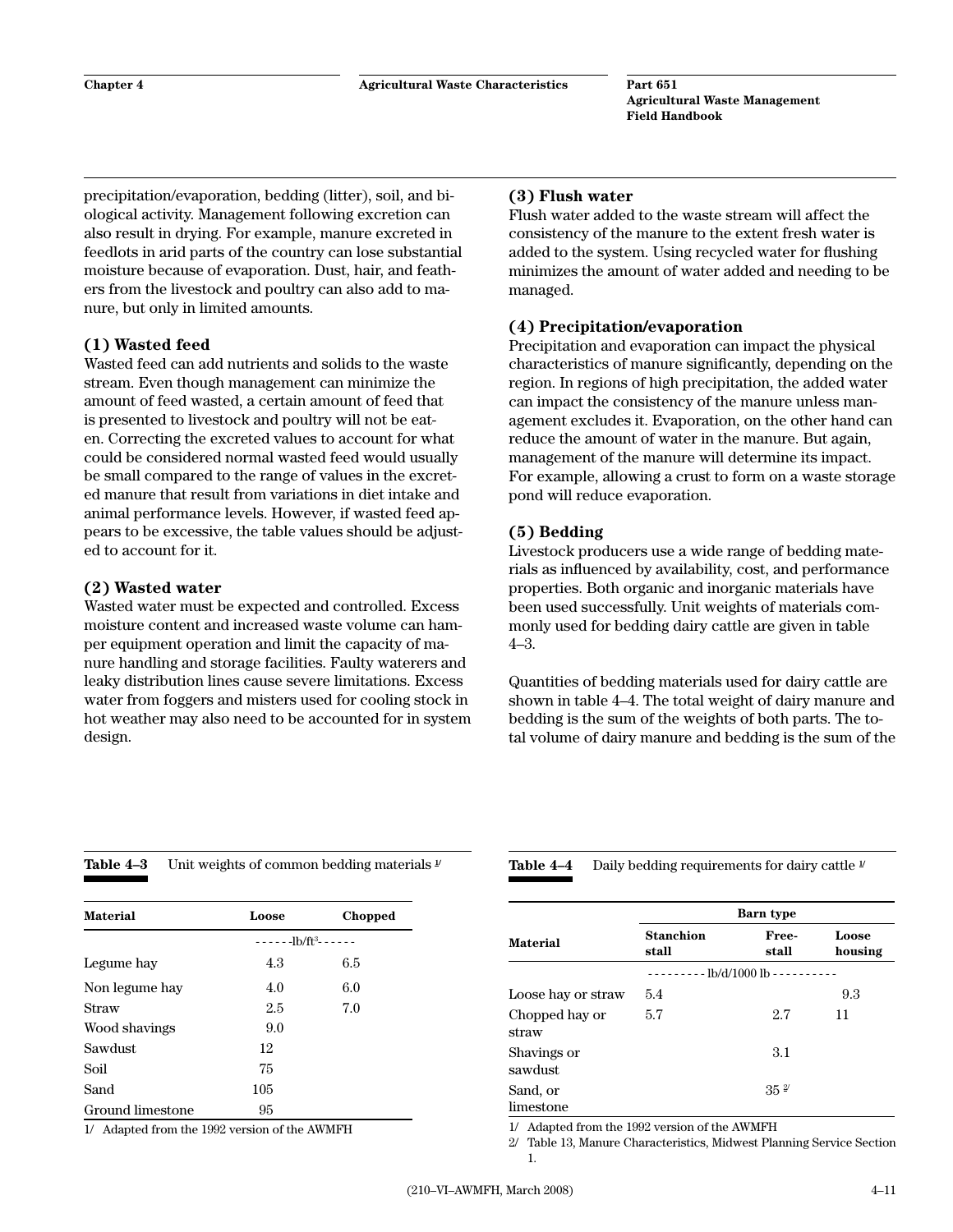<span id="page-19-0"></span>manure volume plus half of the bedding volume. Only half of the bedding volume is used to compensate for the void space in bedding materials. Typically, broiler producers replace the bedding material after three to six batches or once or twice a year. The typical 20,000-bird house requires about 10 tons of wood shavings for a bedding depth of 3 to 4 inches.

### **(6) Soil**

Soil can also be added to manure after it is excreted. Its presence is most common on dairies and beef operations where cattle are confined in earthen feedlots or are pastured as a part of their routine. Dry soil adheres to the animals' bodies in limited amounts. Wet soil or mud adheres even more, and either falls off or is washed off at the dairy barn. Soil and other inorganic materials used for freestall base and bedding are also added to the manure. Soil or other inorganic materials commonly added to manure can result in a waste that has double the fixed solids content of as excreted dairy manure.

## **(7) Biological activity**

Biological activity can begin almost immediately after manure has been excreted. This activity, of course, changes both the physical and chemical aspects of the manure. The manure can be managed to either increase or decrease biological activity. For example, manure can be treated in a waste treatment lagoon for the specific purpose of providing the environment for biological activity to reduce the pollution potential of the manure. Another example is managing the manure so that urine and feces mixes. This mixing initiates biological activity that releases ammonia resulting in a decrease in the nitrogen content of the manure. Separating urine and feces will eliminate this nutrient loss.

# **(c) Dairy**

Manure characteristics for lactating and dry cows and for calves and heifers are listed in table 4–5.

Quantities of dairy manure vary widely from small cows to large cows and between cows at low production and high production levels. Dairy feeding systems and equipment often waste feed, which in most cases is added to the manure. Dairy cow stalls are often covered with bedding materials that improve animal comfort and cleanliness. Virtually all of the organic and inorganic bedding materials used for this purpose will eventually be pushed, kicked, and carried from the stalls and added to the manure. The characteristics of these bedding materials will blend with those of the manure. Quantities of

bedding materials added to cow stalls and resting areas are shown in table 4–4.

Dairy cattle excretion varies dramatically with milk production as illustrated in table 4–5. Higher producing herds will have higher feed intake and greater total manure and manure nutrient excretion. Recognition of herd milk production is critical to making reasonable estimates of manure excretion. Concentration of nutrients fed also varies significantly between herds. Farm management decisions on degree of addition of supplemental protein and minerals can have substantial impact on the quantity of nitrogen and phosphorus that must be addressed by a nutrient management plan. The equations should be used instead of the as excreted table values to reflect this variation.

Milking centers—The amount of water used by dairies ranges widely. Since the amount used will have a significant impact on the volume that must be managed, the preferred approach is to actually measure it. Table 4–6 provides a range of water usage for various operations. Table 4–7 gives typical characterization of milking center wastewater.

# **Example 4–5**

Estimate the daily production of volume manure and pounds of N, P, and K for 500 lactating Holstein cows with an average weight of 1,400 pounds and with an average milk production of 100 pounds per day.

Using table 4–5(a), for 500 Holstein lactating cows:

Volume =  $2.6 \text{ ft}^3/\text{d-a} \times 500 = 1,300 \text{ ft}^3/\text{d}$ N  $= 1.0$  lb/d-a  $\times 500 = 500$  lb/d P  $= 0.19$  lb/d-a  $\times 500 = 95$  lb/d K =  $0.49$  lb/d-a  $\times$  500 = 245 lb/d

Using table 4–5(b), for 500 Holstein lactating cows:

|   |     | Volume = 1.9 ft <sup>3</sup> /d/1000 lb AU $\times$ 500 $\times \frac{1400}{1000}$<br>$\overline{1000}$ |
|---|-----|---------------------------------------------------------------------------------------------------------|
|   |     | $= 1,330 \text{ ft}^3/\text{d}$                                                                         |
| N | $=$ | 0.76 lb/d/1000 lb AU $\times$ 500 $\times \frac{1400}{1000}$                                            |
| P | $=$ | 532 lb/d                                                                                                |
|   | $=$ | 0.14 lb/d/1000 lb AU $\times$ 500 $\times \frac{1400}{1000}$<br>$98$ lb/d                               |
| K |     | 98 10/0<br>0.35 lb/d/1000 lb AU $\times$ 500 $\times \frac{1400}{1000}$                                 |
|   |     | $= 245$ lb/d                                                                                            |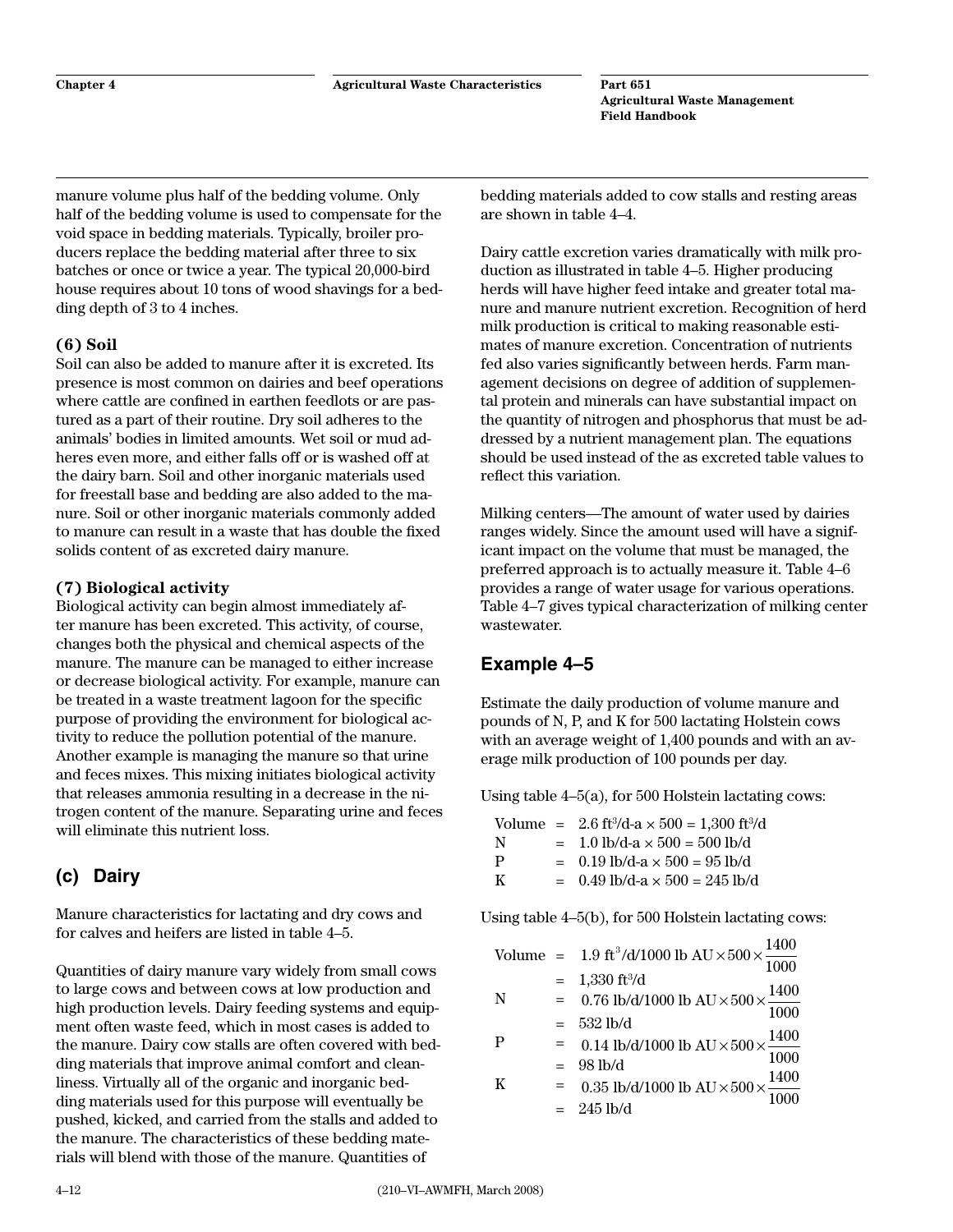#### <span id="page-20-0"></span>**Table 4–5** Dairy manure characterization—as excreted

(a) In units per day-animal  $^{\mathbb{I}\!}$ 

| <b>Components</b>         | <b>Units</b> | Lactating cow $2^{\prime}$<br>Milk production, lb/d |      |      | Milk-fed<br>calf | Calf     | <b>Heifer</b> | Dry cow $\frac{2}{3}$ |      |
|---------------------------|--------------|-----------------------------------------------------|------|------|------------------|----------|---------------|-----------------------|------|
|                           |              | 50                                                  | 75   | 100  | 125              | $125$ lb | 330 lb        | 970 lb                |      |
| Weight                    | $lb/d-a$     | 133                                                 | 148  | 164  | 179              |          | 27            | 54                    | 85   |
| Volume                    | $ft^3/d-a$   | 2.1                                                 | 2.4  | 2.6  | 2.9              |          | 0.44          | 0.87                  | 1.4  |
| Moisture                  | % wet basis  | 87                                                  | 87   | 87   | 87               |          | 83            | 83                    | 87   |
| Total solids              | $lb/d-a$     | 17                                                  | 19   | 21   | 23               |          | 3.0           | 8.3                   | 11.0 |
| $VS$ <sup>3/</sup>        | $lb/d-a$     | 14                                                  | 16   | 18   | 20               |          | $3.0\,$       | 7.1                   | 9.3  |
| <b>BOD</b>                | $lb/d-a$     | 2.9                                                 |      |      |                  |          |               | 1.2                   | 1.4  |
| N                         | $lb/d-a$     | 0.90                                                | 0.97 | 1.04 | 1.11             | 0.017    | 0.14          | 0.26                  | 0.50 |
| P <sup>a</sup>            | $lb/d-a$     | 0.15                                                | 0.17 | 0.19 | 0.21             |          | 0.02          | 0.04                  | 0.07 |
| $\mathbf{K}^{\mathrm{a}}$ | $lb/d-a$     | 0.41                                                | 0.45 | 0.49 | 0.52             |          | 0.04          | 0.11                  | 0.16 |

1/ ASAE D384.2, March 2005

2/ Assumes 1,375 lb lactating cow and 1,660 lb dry cow. Excretion values for P and K not in bold are based on the assumption that intake is equal to excretion

3/ VS based on 85% of TS

#### (b) In units per day per 1,000 lb animal unit

| Components   | <b>Units</b>        | <b>Lactating cow</b><br>milk production, lb/d |      |      | Milk-fed<br>calf | Calf              | <b>Heifer</b> | Dry cow |       |
|--------------|---------------------|-----------------------------------------------|------|------|------------------|-------------------|---------------|---------|-------|
|              |                     | 50                                            | 75   | 100  | 125              | 125 <sub>1b</sub> | 330 lb        | 970 lb  |       |
| Weight       | lb/d/1000 lb AU     | 97                                            | 108  | 119  | 130              |                   | 83            | 56      | 51    |
| Volume       | $ft^3/d/1000$ lb AU | $1.6\,$                                       | 1.7  | 1.9  | 2.1              |                   | $1.3\,$       | 0.90    | 0.84  |
| Moisture     | % wet basis         | 87                                            | 87   | 87   | 87               |                   | 83            | 83      | 87    |
| Total solids | lb/d/1000 lb AU     | 12                                            | 14   | 15   | 17               |                   | 9.2           | 8.5     | 6.6   |
| VS           | lb/d/1000 lb AU     | 9.2                                           | 11   | 12   | 13               |                   | 7.7           | 7.3     | 5.6   |
| <b>BOD</b>   | lb/d/1000 lb AU     | 2.1                                           |      |      |                  |                   |               | 1.2     | 0.84  |
| N            | lb/d/1000 lb AU     | 0.66                                          | 0.71 | 0.76 | 0.81             | 0.11              | 0.42          | 0.27    | 0.30  |
| $\mathbf{P}$ | lb/d/1000 lb AU     | 0.11                                          | 0.12 | 0.14 | 0.15             |                   | 0.05          | 0.05    | 0.042 |
| K            | lb/d/1000 lb AU     | 0.30                                          | 0.33 | 0.35 | 0.38             |                   | 0.11          | 0.12    | 0.10  |

(c) Jersey cows in units per day per 1,000-lb animal unit  $\frac{1}{2}$ 

|              |                 | Lactating cow milk production, lb/d |      |      |  |  |
|--------------|-----------------|-------------------------------------|------|------|--|--|
| Components   | Units           | 45                                  | 60   | 75   |  |  |
| Weight       | lb/d/1000 lb AU | 116                                 | 130  | 144  |  |  |
| Total solids | lb/d/1000 lb AU | 15                                  | 17   | 19   |  |  |
| N            | lb/d/1000 lb AU | 0.72                                | 0.80 | 0.88 |  |  |
| P            | lb/d/1000 lb AU | 0.12                                | 0.13 | 0.15 |  |  |
| K            | lb/d/1000 lb AU | 0.42                                | 0.46 | 0.50 |  |  |

1/ Excretion values were determined using intake based equations. Although the intake-based equations were developed for Holsteins, Blake et al. (1986) and Kauffman and St-Pierre (2001) found similar dry matter digestibility between breeds. Excretion estimates were determined using average dry matter intakes for Jersey cows (NRC 2001). Nutrient excretion estimates were based on cow consuming a diet containing 17 percent CP, 0.38 percent P, and 1.5 percent K.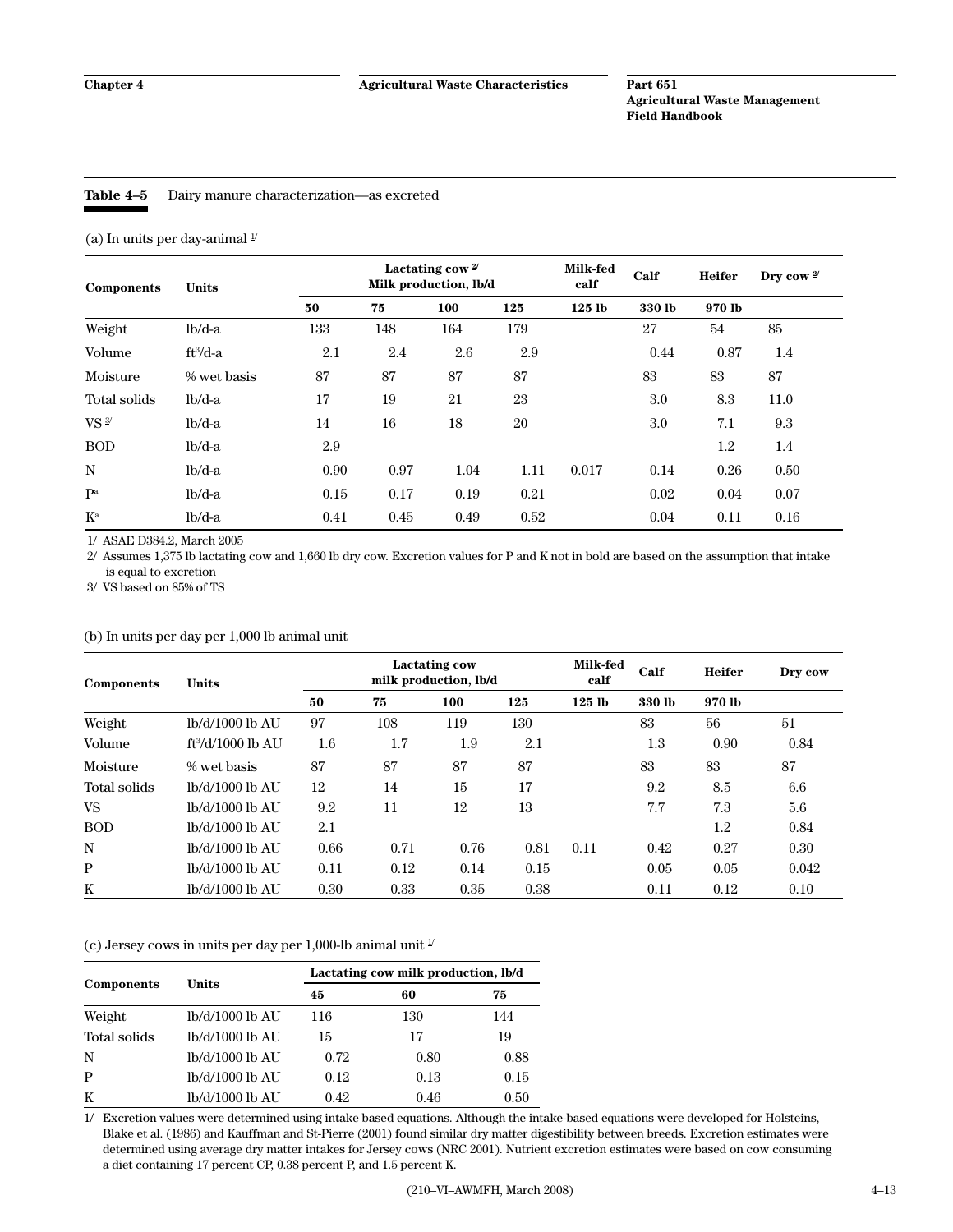#### <span id="page-21-0"></span>**Table 4–6** Dairy water use for various operations

(a) Milking center

| Operation               |                | Water use                |
|-------------------------|----------------|--------------------------|
| <b>Bulk Tank</b>        | Automatic      | $50 - 60$ gal/wash       |
|                         | Manual         | $30-40$ gal/wash         |
| Pipeline                | In parlor      | $75-125$ gal/wash        |
| Pail milkers            |                | $30-40$ gal/wash         |
| Miscellaneous equipment |                | $30$ gal/d               |
| Cow                     | Automatic      | $1-4.5$ gal/wash/cow     |
| Preparation             | Estimated avg. | 2 gal/wash/cow           |
|                         | Manual         | $0.25 - 0.5$ gal/wash/d  |
| Parlor floor            |                |                          |
| Cleaned with a hose     |                | 20–40 gal/milking        |
| Flush                   |                | $800 - 2100$ gal/milking |
| Well water pre-cooler   |                | 2 gal/gal of milk cooled |
| Milkhouse               |                | $10-20$ gal/d            |

#### (b) Alley flushing**2/**

| <b>Alley slope</b><br>(%) | <b>Flow depth</b><br>(in) | <b>Flow rate</b><br>$(gpm)^{\nu}$ | <b>Flush volume</b><br>$(gal)^{\underline{1}}$ |
|---------------------------|---------------------------|-----------------------------------|------------------------------------------------|
| 1.0                       | 7.0                       | 1,306                             | 220                                            |
| 1.5                       | 5.0                       | 933                               | 156                                            |
| 2.0                       | 4.0                       | 747                               | 125                                            |
| 2.5                       | 3.4                       | 635                               | 106                                            |
| 3.0                       | $3.0\,$                   | 560                               | 94                                             |

1/ Per foot of alley width

2/ Table adapted from the Midwest Plan Service Dairy Housing and Equipment Handbook, 2000

#### **Table 4–7** Dairy waste characterization—milking center  $\frac{1}{x}$

|              |                  | Milking center $2$ |         |      |                |  |  |
|--------------|------------------|--------------------|---------|------|----------------|--|--|
| Component    | Units            | MН                 | $MH+MP$ |      | $MH + MP + HA$ |  |  |
|              |                  |                    |         | 3/   | 4/             |  |  |
| Volume       | $ft^3/d/1000$ lb | 0.22               | 0.60    | 1.4  | 1.6            |  |  |
| Moisture     | $\frac{0}{0}$    | 100                | 99      | 100  | 99             |  |  |
| TS           | $\%$ w.b.        | 0.28               | 0.60    | 0.30 | 1.5            |  |  |
| VS           | $lb/1000$ gal    | 13                 | 35      | 18   | 100            |  |  |
| FS           | $lb/1000$ gal    | 11                 | 15      | 6.7  | 25             |  |  |
| $\rm{COD}$   | $lb/1000$ gal    | 25                 | 42      |      |                |  |  |
| <b>BOD</b>   | $lb/1000$ gal    |                    | 8.4     |      |                |  |  |
| N            | $lb/1000$ gal    | 0.72               | 1.7     | 1.0  | 7.5            |  |  |
| P            | $lb/1000$ gal    | 0.58               | 0.83    | 0.23 | 0.83           |  |  |
| K            | $lb/1000$ gal    | 1.5                | 2.5     | 0.57 | 3.3            |  |  |
| $C:$ N ratio |                  | 10                 | 12      | 10   | 7.0            |  |  |

1/ Adapted from the 1992 version of the AWMFH

2/ MH–Milk house; MP–Milking parlor; HA–Holding area

3/ Holding area scraped and flushed—manure excluded

4/ Holding area scraped and flushed—manure included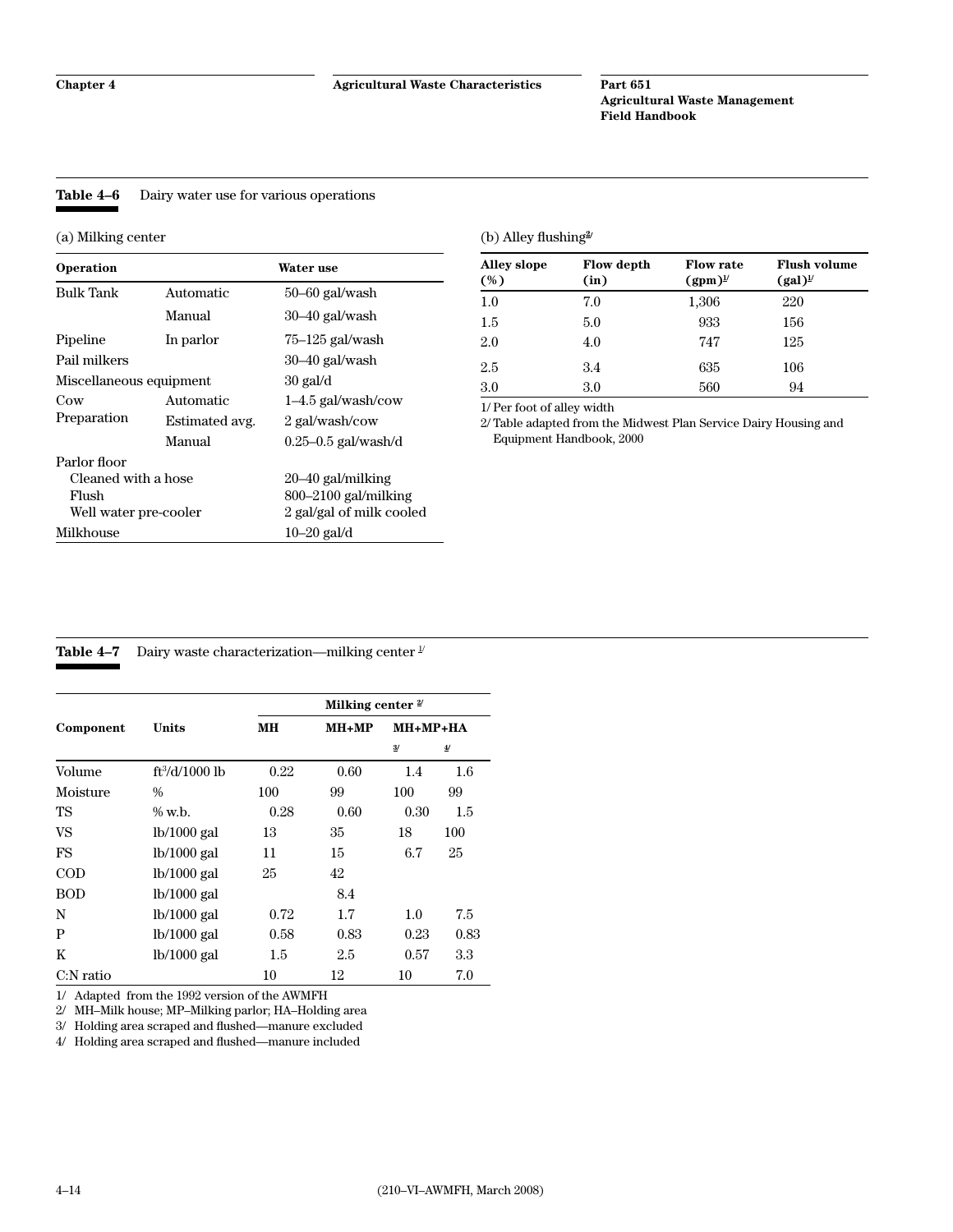# <span id="page-22-0"></span>**(d) Beef**

Table 4–8 lists characteristics of as excreted beef manure. Feedlot manure varies widely because of climate, type of feedlot surface, and management. Typical values for feedlot manure are given later in table 4–16. Nutrient loss from feedlot manure is highly influenced by management factors such as moisture control, animal density, and cleaning frequency. The type of feedlot surface, earthen or paved, has impacts, as well. The soil in unsurfaced beef feedlots is readily incorporated with the manure due the animal movement and cleaning operations. Surfaced feedlots produce more runoff than unsurfaced lots. Runoff water from beef feedlots also exhibits wide variations in nutrient content character (table 4–9).

Moisture content of beef feedlot manure drops significantly over time from its as excreted 90 percent to about 30 percent. If the feedlot surface is too dry, dust will become a problem. If it remains too wet, odor may become a concern. Feedlot surface moisture of 25 to 35 percent will generally minimize odor, fly, and dust problems. For characteristics of manure solids from a beef feedlot, see table 4–16.

Nitrogen loss from feedlots can be by runoff, leaching, and ammonia volatilization. As much as 50 percent of the nitrogen deposited on feedlots may be lost as ammonia. The major source of ammonia is urea from urine, which can easily be converted to ammonia (NH $_{\rm 3}$ ), a gas. Urea may account for 40 percent to more than 50 percent of nitrogen excreted in manure; therefore, it has a potential for rapid loss. The volatilization of nitrogen as ammonia depends on temperature, moisture content, pH, air movement, and other factors. Ammonia is soluble in water, which could be a potential threat if feedlot runoff comes in contact with surface or ground water.

Once excreted, phosphorus is fairly stable. The usual path of phosphorus loss is through runoff. As such, feedlot runoff control measures will reduce the environmental impact of phosphorus.

Feeding of by-products from the food and corn processing industries is becoming common in beef cattle production. Use of distillers grains from the production of ethanol is growing rapidly in regions with significant corn production. Cattle diets commonly contain 20 percent distillers grains on a dry matter basis and 40 percent inclusion is becoming increasingly common. The distillers by-product contains a concentrated source of both protein and phosphorus. Use of these by-products can typically results in higher intakes of protein and phosphorus, resulting in higher excretion of nitrogen and phosphorus (table 4–8). Nutrient management plans will need to reflect the impact of by-product feeding.

#### **Table 4–8** Beef waste characterization—as excreted

| Components | Units     | Beef cow in<br>confinement | Growing calf<br>confined<br>450-750 lb |
|------------|-----------|----------------------------|----------------------------------------|
| Weight     | $lb/d-a$  | 125                        | 50                                     |
| Volume     | $ft3/d-a$ | 2.0                        | 0.8                                    |
| Moisture   | $\%$ w.b. | 88                         | 88                                     |
| TS         | $lb/d-a$  | 15                         | 6.0                                    |
| VS         | $lb/d-a$  | 13                         | 5.0                                    |
| <b>BOD</b> | $lb/d-a$  | 3.0                        | 1.1                                    |
| N          | $lb/d-a$  | 0.42                       | 0.29                                   |
| P          | $lb/d-a$  | 0.097                      | 0.055                                  |
| K          | lb/d-a    | 0.30                       | 0.19                                   |

1/ Beef cow values are representative of animals during nonlactating period and first 6 months of gestation

(a) Cow and growing calf in units per day-animal  $\frac{1}{\sqrt{2}}$  (b) Cow and growing calf in units per day per 1,000 lb animal unit  $1/$ 

| Components | Units               | <b>Beef cow in</b><br>confinement $\frac{2}{3}$ | Growing calf<br>confined<br>450-750 lb $^{3/2}$ |
|------------|---------------------|-------------------------------------------------|-------------------------------------------------|
| Weight     | lb/d/1000 lb AU     | 104                                             | 77                                              |
| Volume     | $ft^3/d/1000$ lb AU | 1.7                                             | 1.2                                             |
| Moisture   | $\%$ w.b.           | 88                                              | 88                                              |
| TS         | lb/d/1000 lb AU     | 13                                              | 9.2                                             |
| VS         | lb/d/1000 lb AU     | 11                                              | 7.7                                             |
| <b>BOD</b> | 1b/d/1000 lb AU     | 2.5                                             | 1.7                                             |
| N          | lb/d/1000 lb AU     | 0.35                                            | 0.45                                            |
| P          | lb/d/1000 lb AU     | 0.08                                            | 0.08                                            |
| K          | lb/d/1000 lb AU     | 0.25                                            | 0.29                                            |

1/ Beef cow values are representative of animals during nonlactatin period and first 6 months of gestation

 $2/$  Equals table 4–8a value x (1000 lb/1200 lb wt.)

3/ Equals table 4–8a value x (1000 lb/650 lb avg. wt.)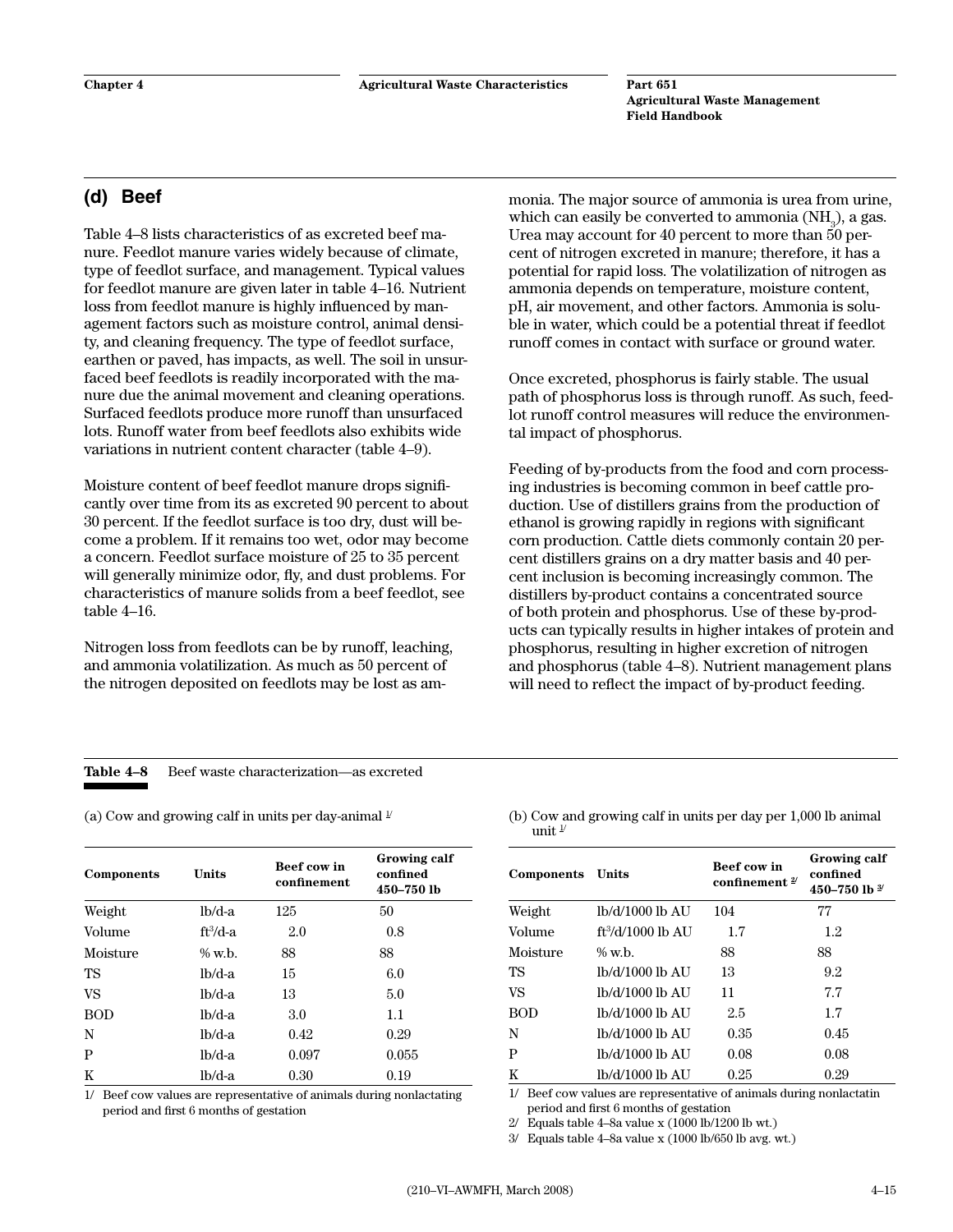#### <span id="page-23-0"></span>**Table 4–8** Beef waste characterization—as excreted—Continued

(c) Finishing cattle excretion in units per finished animal  $\frac{1}{2}$ 

|            | <b>Units</b>          |                            | <b>Finishing cattle</b>     |                                        |                                       |
|------------|-----------------------|----------------------------|-----------------------------|----------------------------------------|---------------------------------------|
| Components |                       | Corn, no<br>supplemental P | Corn with<br>supplemental P | Corn with 25% wet<br>distillers grains | Corn with 30% wet<br>corn gluten feed |
| Weight     | lb/f.a.               | 9,800                      | 9,800                       |                                        |                                       |
| Volume     | ft <sup>3</sup> /f.a. | 160                        | 160                         |                                        |                                       |
| Moisture   | $\%$ w.b.             | 92                         | 92                          |                                        |                                       |
| TS         | lb/f.a.               | 780                        | 780                         |                                        |                                       |
| VS         | lb/f.a                | 640                        | 640                         |                                        |                                       |
| <b>BOD</b> | lb/f.a.               | 150                        | 150                         |                                        |                                       |
| N          | lb/f.a.               | 53                         | 53                          | 75                                     | 66                                    |
| P          | lb/f.a.               | 6.6                        | 8.3                         | 10                                     | 11                                    |
| K          | lb/f.a.               | 38                         | 38                          |                                        |                                       |

1/ Assumes a 983 lb finishing animal fed for 153 days

(d) Finishing cattle in units per day per 1,000 lb animal unit  $\frac{1}{2}$ 

|            |                     |                            | <b>Finishing cattle</b>     |                                        |                                       |
|------------|---------------------|----------------------------|-----------------------------|----------------------------------------|---------------------------------------|
| Components | Units               | Corn, no<br>supplemental P | Corn with<br>supplemental P | Corn with 25% wet<br>distillers grains | Corn with 30% wet<br>corn gluten feed |
| Weight     | lb/d/1000 lb AU     | 65                         | 65                          |                                        |                                       |
| Volume     | $ft^3/d/1000$ lb AU | 1.1                        | 1.1                         |                                        |                                       |
| Moisture   | $\%$ w.b.           | 92                         | 92                          |                                        |                                       |
| TS         | lb/d/1000 lb AU     | 5.2                        | 5.2                         |                                        |                                       |
| <b>VS</b>  | lb/d/1000 lb AU     | 4.3                        | 4.3                         |                                        |                                       |
| <b>BOD</b> | lb/d/1000 lb AU     | 1.0                        | 1.0                         |                                        |                                       |
| N          | lb/d/1000 lb AU     | 0.36                       | 0.36                        | 0.50                                   | 0.44                                  |
| P          | lb/d/1000 lb AU     | 0.044                      | 0.056                       | 0.069                                  | 0.076                                 |
| K          | lb/d/1000 lb AU     | 0.25                       | 0.25                        |                                        |                                       |

**Table 4–9** Nitrogen content of cattle feedlot runoff (Alexander and Margheim 1974) <sup>1/2</sup>

| Annual rainfall  | <b>Below-average</b><br>conditions $\frac{3}{2}$ | Average<br>conditions $4/$ | Above-average<br>conditions $\frac{5}{2}$ |  |  |
|------------------|--------------------------------------------------|----------------------------|-------------------------------------------|--|--|
|                  | lb N/acre-in                                     |                            |                                           |  |  |
| $\epsilon$ 25 in | 360                                              | 110                        | 60                                        |  |  |
| $25$ to $35$ in  | 60                                               | 30                         | 15                                        |  |  |
| $>35$ in         | 15                                               | 10                         | h                                         |  |  |

1/ Adapted from the 1992 version of the AWMFH

2/ Applies to waste storage ponds that trap rainfall runoff from uncovered, unpaved feedlots. Cattle feeding areas make up 90 percent or more of the drainage area. Similar estimates were not made for phosphorus and potassium. Phosphorus content of the runoff will vary inversely with the amount of solids retained on the lot or in settling facilities.

3/ No settling facilities are between the feedlot and pond, or the facilities are ineffective. Feedlot topography and other characteristics are conducive to high solids transport or cause a long contact time between runoff and feedlot surface. High cattle density—more than 250 head per acre.

4/ Sediment traps, low gradient channels, or natural conditions that remove appreciable amounts of solids from runoff. Average runoff and solids transport characteristics. Average cattle density—125 to 250 head per acre.

5/ Highly effective solids removal measures such as vegetated filter strips or settling basins that drain liquid waste through a pipe to storage pond. Low cattle density—less than 120 head per acre.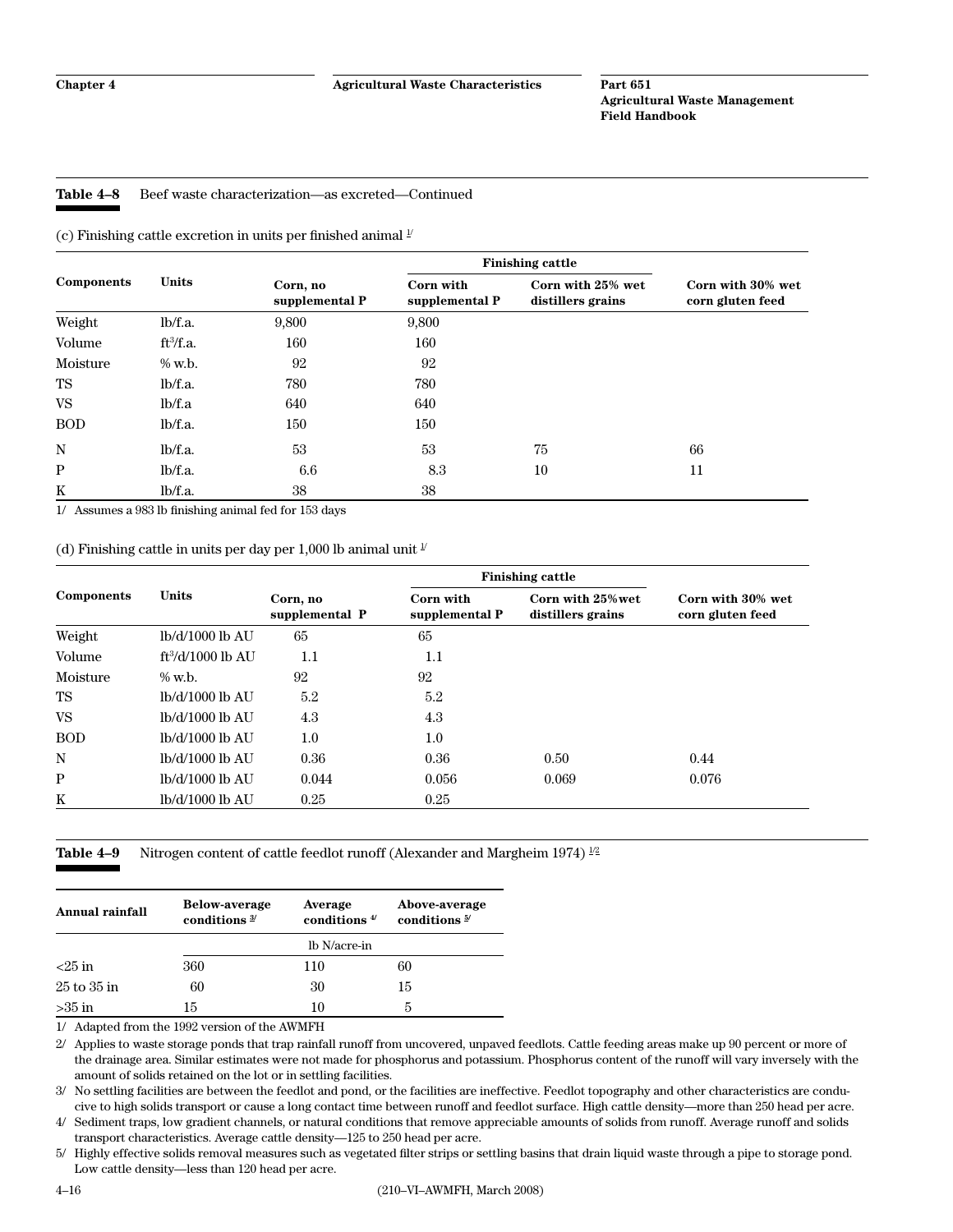# **(e) Swine**

Swine waste and waste management systems have been widely studied, and much has been reported on swine manure properties. Table 4–10 lists characteristics of as

excreted swine manure from feeding and breeding stock. Breeding stock manure characteristics, also shown in table 4–10, are subject to less variation than those for growing animals.

**Table 4–10** Swine waste characterization—as excreted

|            |           |                     | Sow                 |                       |
|------------|-----------|---------------------|---------------------|-----------------------|
| Components | Units     | Gestating<br>440 lb | Lactating<br>423 lb | <b>Boar</b><br>440 lb |
| Weight     | $lb/d-a$  | 11                  | 25                  | 8.4                   |
| Volume     | $ft3/d-a$ | 0.18                | 0.41                | 0.13                  |
| Moisture   | $\%$ w.h. | 90                  | 90                  | 90                    |
| TS         | $lb/d-a$  | 1.1                 | 2.5                 | 0.84                  |
| VS         | $1b/d-a$  | 1.0                 | 2.3                 | 0.75                  |
| <b>BOD</b> | $lb/d-a$  | 0.37                | 0.84                | 0.29                  |
| N          | $1b/d-a$  | 0.071               | 0.19                | 0.061                 |
| P          | lb/d-a    | 0.020               | 0.055               | 0.021                 |
| K          | $lb/d-a$  | 0.048               | 0.12                | 0.039                 |

1/ Table 1.b, ASAE D384.2, March 2005

| Components | Units                 | Nursery pig<br>$27.5$ lb | Grow to finish<br>154 lb |
|------------|-----------------------|--------------------------|--------------------------|
| Weight     | lb/f.a                | 87                       | 1200                     |
| Volume     | ft <sup>3</sup> /f.a. | 1.4                      | 20                       |
| Moisture   | $\%$ w.b.             | 90                       | 90                       |
| TS         | lb/f.a.               | 10                       | 120                      |
| <b>VS</b>  | lb/f.a.               | 8.7                      | 99                       |
| <b>BOD</b> | lb/f.a.               | 3.4                      | 38                       |
| N          | lb/f.a.               | 0.91                     | 10                       |
| P          | lb/f.a.               | 0.15                     | 1.7                      |
| K          | lb/f.a.               | 0.35                     | 4.4                      |

(a) Mature swine in units per day-animal  $\frac{1}{2}$  (c) Mature swine in units per day per 1,000 lb animal unit

|            |              |      | Sow                                             |                    |
|------------|--------------|------|-------------------------------------------------|--------------------|
| Components | Units        |      | Gestating $\frac{1}{2}$ Lactating $\frac{2}{2}$ | Boar $\frac{3}{2}$ |
| Weight     | lb/d-1000 AU | 25   | 59                                              | 19                 |
| Volume     | lb/d-1000 AU | 0.41 | 0.97                                            | 0.30               |
| Moisture   | $\%$ w.h.    | 90   | 90                                              | 90                 |
| TS         | lb/d-1000 AU | 2.5  | 5.9                                             | 1.9                |
| VS         | lb/d-1000 AU | 2.3  | 5.4                                             | 1.7                |
| <b>BOD</b> | lb/d-1000 AU | 0.84 | 2.0                                             | 0.66               |
| N          | lb/d-1000 AU | 0.16 | 0.45                                            | 0.14               |
| P          | lb/d-1000 AU | 0.05 | 0.13                                            | 0.05               |
| K          | lb/d-1000 AU | 0.11 | 0.28                                            | 0.09               |

1/ Table 4–10(a) value  $\times$  (1000 lb/440 lb avg. wt.)

 $2/$  Table 4–10(a) value  $\times$  (1000 lb/423 lb avg. wt.)

 $\frac{3}{2}$  Table 4–10(a) value  $\times$  (1000 lb/440 lb avg. wt.)

(b) Immature swine in units of per finished animal (d) Immature swine in units of per day per 1,000 lb animal unit

| Components | Units               | Nursery $\frac{1}{2}$ | Grow to finish $2^{\prime}$ |
|------------|---------------------|-----------------------|-----------------------------|
| Weight     | lb/d/1000 lb AU     | 88                    | 65                          |
| Volume     | $ft^3/d/1000$ lb AU | 1.4                   | 1.1                         |
| Moisture   | $\%$ w.b.           | 90                    | 90                          |
| TS         | lb/d/1000 lb AU     | 10                    | 6.5                         |
| VS         | lb/d/1000 lb AU     | 8.8                   | 5.4                         |
| <b>BOD</b> | lb/d/1000 lb AU     | 3.4                   | 2.1                         |
| N          | lb/d/1000 lb AU     | 0.92                  | 0.54                        |
| P          | lb/d/1000 lb AU     | 0.15                  | 0.09                        |
| K          | lb/d/1000 lb AU     | 0.35                  | 0.24                        |

1/ Table 4–10(c) value  $\times$  (1000 lb/27.5 lb avg. wt.)/36 days fed

2/ Table 4–10(c) value  $\times$  (1000 lb/154 lb avg. wt.)/120 days fed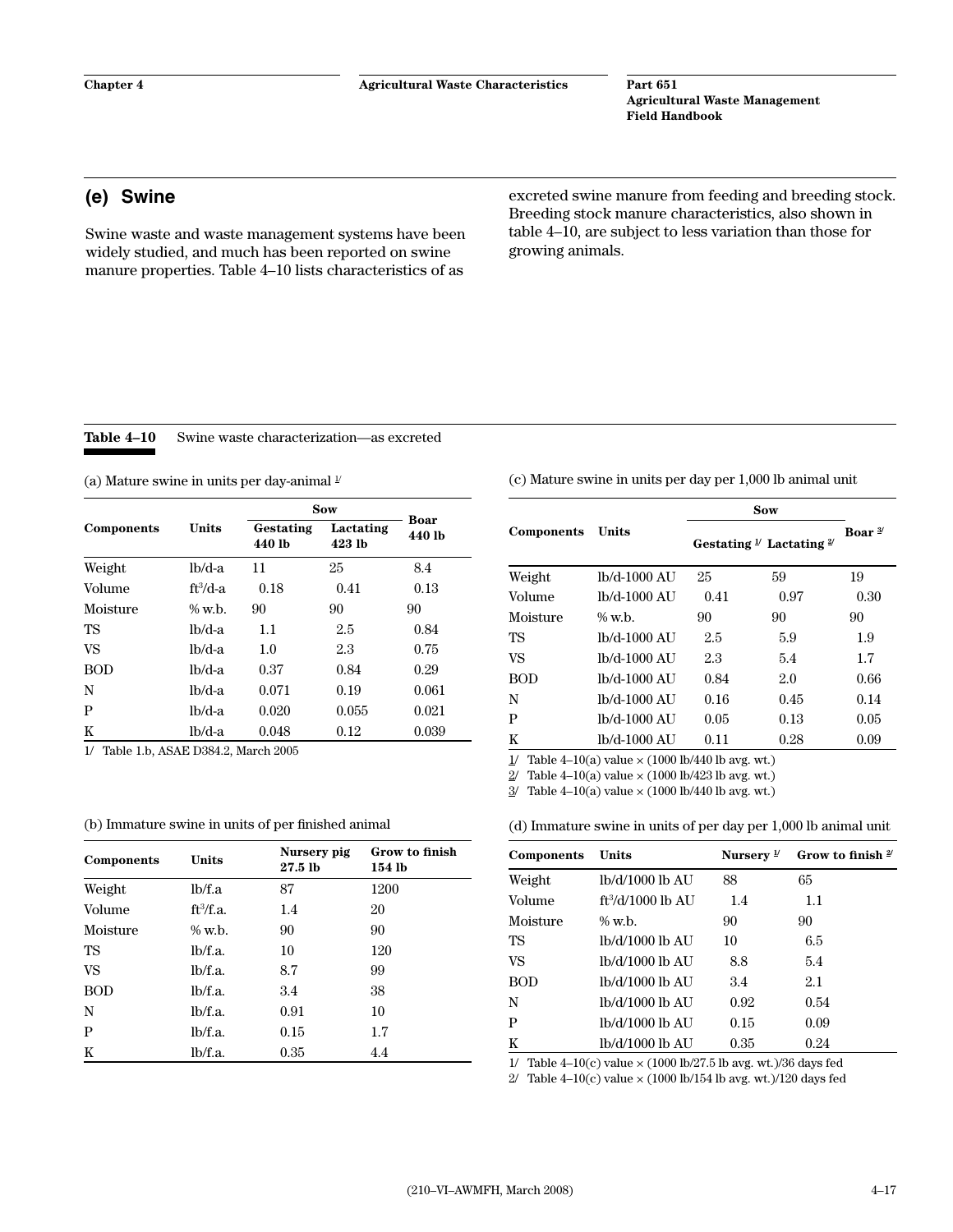## <span id="page-25-0"></span>**Example 4–6**

Estimate the total volatile and fixed solids produced daily in the manure of a grow-to-finish pig with an average weight of 154 pounds with a 120-day feeding period.

From table 4–10(b), in terms of mass per finished animal, read TS = 120 lb per finished animal and VS = 99 lb per finished animal.

To calculate the daily total solid production per day, divide the per finished animal VS value by the tenure of the animal in the feeding period.

lb VS/d = 
$$
\frac{99}{120}
$$
 = 0.82 lb VS/d

To calculate FS daily production, the fixed solids per finished animal must be first determined.

$$
FS = TS - VS
$$

$$
= 120 - 99
$$

$$
= 21 lb
$$

The daily FS production is calculated by dividing the per finished animal FS production by the animal's tenure in the feeding period.

lb FS/d = 
$$
\frac{21}{120}
$$
 = 0.18 lb FS/d

# **Example 4–7**

Estimate the average daily volatile solids production in the manure of 1,000 grow-to-finish pigs with an average weight of 154 pounds over the 120 days feeding period.

Using table 4–10(b), select

VS = 99.00 lb/f.a.

VS production for 1,000 animals = 99.00 lb/f.a.  $\times$  1000 f.a. = 99.000 lb VS daily production =  $99,000$  lb/120 d =  $825$  lb/d

Using table 4–10d, select

VS = 5.4 lb/d/1000 lb AU

VS  $lb/d = 5.36 lb/d/1000 AU \times 1000 animals \times 154 lb/animal$ = 832 lb/d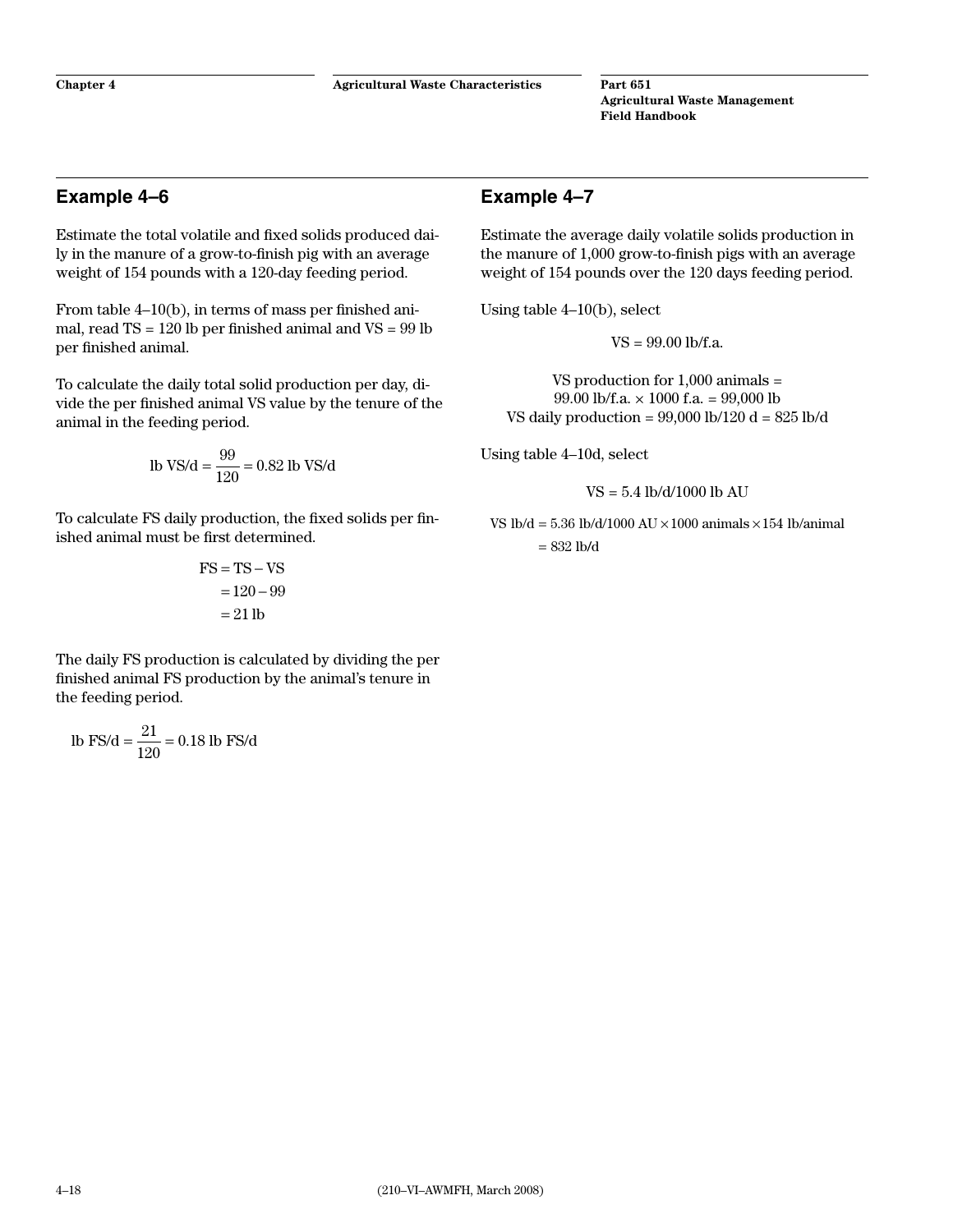# <span id="page-26-0"></span>**(f) Poultry**

Because of the high degree of industry integration, standardized rations, and complete confinement, layer and broiler manure characteristics vary less than those of other species. Turkey production is approaching the same status. Table 4–11 presents waste characteristics for as excreted poultry manure.

Table 4–16 lists data for poultry flocks that use a litter (floor) system. Bedding materials, whether wood, crop, or other residue, are largely organic matter that has little nutrient component. Litter moisture in a well-managed house generally is in the range of 25 to 35 percent. Higher moisture levels in the litter result in greater weight and reduced mass concentration of nitrogen.

Most broiler houses are now cleaned out one or two times a year. Growers generally have five or six flocks of broilers each year, and it is fairly common to take the "cake" out after each flock. The cake generally consists of the surface crust and wet spots that have clumped together. About 1 or 2 inches of new bedding is placed on the floor before the next flock.

When a grower manages for a more frequent, complete cleanout, the data in table 4–16 will require adjustment. The birds still produce the same amount of N, P, and K per day. However, the density and moisture content of the litter is different with a more frequent cleanout. The nutrient concentrations may also be lower since there is less time for the nutrients to accumulate, and the ratio of bedding to manure may be higher. A further complication is that nitrogen is lost to the atmosphere during storage while fresh manure is being continually deposited. This can create significant variations based on litter management.

# Table 4-11 Poultry waste characterization—as excreted

|  | (a) Layer waste characterization in units of per day animal $\frac{1}{2}$ |  |  |  |
|--|---------------------------------------------------------------------------|--|--|--|
|  |                                                                           |  |  |  |

| Components | <b>Units</b> | Layers |  |
|------------|--------------|--------|--|
| Weight     | $lb/d-a$     | 0.19   |  |
| Volume     | $ft^3/d-a$   | 0.0031 |  |
| Moisture   | $\%$ w.b.    | 75     |  |
| TS         | $lb/d-a$     | 0.049  |  |
| <b>VS</b>  | $lb/d-a$     | 0.036  |  |
| <b>BOD</b> | $lb/d-a$     | 0.011  |  |
| N          | $lb/d-a$     | 0.0035 |  |
| P          | $lb/d-a$     | 0.0011 |  |
| K          | $lb/d-a$     | 0.0013 |  |

1/ Table 12(a) ASAE D384.2, March 2005

(b) Layer in units of per day per 1,000 lb animal unit

| Components | Units               | Layers $\frac{1}{2}$ |
|------------|---------------------|----------------------|
| Weight     | lb/d/1000 lb AU     | 57                   |
| Volume     | $ft^3/d/1000$ lb AU | 0.93                 |
| Moisture   | $\%$ w.b.           | 75                   |
| TS         | lb/d/1000 lb AU     | 15                   |
| VS         | lb/d/1000 lb AU     | 11                   |
| <b>BOD</b> | lb/d/1000 lb AU     | 3.3                  |
| N          | lb/d/1000 lb AU     | 1.1                  |
| P          | lb/d/1000 lb AU     | 0.33                 |
| K          | lb/d/1000 lb AU     | 0.39                 |

1/ Table 4–11(a) value  $\times$  (1000 lb/3 lb avg. wt.)  $\times$  (0.90)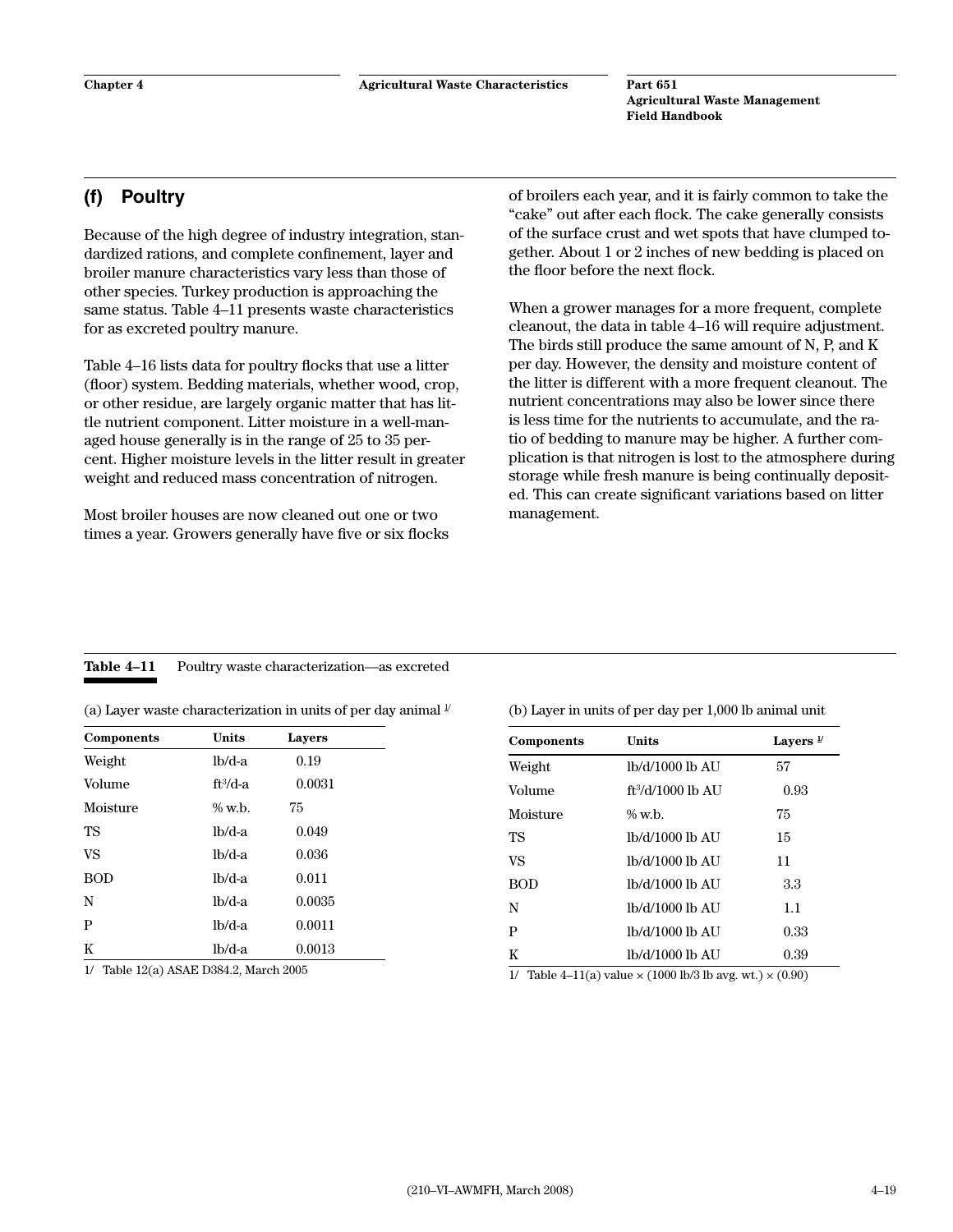#### <span id="page-27-0"></span>**Table 4–11** Poultry waste characterization—as excreted—Continued

(c) Meat production poultry in units per finished animal  $^{\mathcal{Y}}$ 

| Components | <b>Units</b> | <b>Broiler</b> | <b>Turkey</b><br>(toms) | <b>Turkey</b><br>(hens) | <b>Duck</b> |
|------------|--------------|----------------|-------------------------|-------------------------|-------------|
| Weight     | lb/f.a.      | 11             | 78                      | 38                      | 14          |
| Volume     | $ft^3/f.a.$  | 0.17           | $1.3\,$                 | 0.61                    | 0.23        |
| Moisture   | $\%$ w.b.    | 74             | 74                      | 74                      | 74          |
| TS         | lb/f.a.      | 2.8            | 20                      | 9.8                     | 3.7         |
| VS         | lb/f.a.      | 2.1            | 16                      | 7.8                     | 2.2         |
| <b>BOD</b> | lb/f.a.      | 0.66           | 5.2                     | 2.4                     | 0.61        |
| N          | lb/f.a.      | 0.12           | $1.2\,$                 | 0.57                    | 0.14        |
| P          | lb/f.a.      | 0.035          | 0.36                    | 0.16                    | 0.048       |
| K          | lb/f.a.      | 0.068          | 0.57                    | 0.25                    | 0.068       |

1/ Table 12(a) ASAE D384.2, March 2005

#### (d) Meat production poultry in units per day per 1,000 lb animal unit

| Components | <b>Units</b>        | Broiler $\frac{1}{2}$ | <b>Turkey</b><br>(toms) $\frac{2}{3}$ | <b>Turkey</b><br>(hens) $\frac{3}{2}$ | Duck $\frac{4}{3}$ |
|------------|---------------------|-----------------------|---------------------------------------|---------------------------------------|--------------------|
| Weight     | lb/d/1000 lb AU     | 88                    | 34                                    | 48                                    | 102                |
| Volume     | $ft^3/d/1000$ lb AU | 1.4                   | 0.57                                  | 0.77                                  | 1.7                |
| Moisture   | $\%$ w.b.           | 74                    | 74                                    | 74                                    | 74                 |
| TS         | lb/d/1000 lb AU     | 22                    | 8.8                                   | 12                                    | 27                 |
| VS.        | lb/d/1000 lb AU     | 17                    | 7.1                                   | 9.8                                   | 16                 |
| <b>BOD</b> | lb/d/1000 lb AU     | 5.3                   | 2.3                                   | 3.0                                   | 4.5                |
| N          | lb/d/1000 lb AU     | 0.96                  | 0.53                                  | 0.72                                  | 1                  |
| P          | lb/d/1000 lb AU     | 0.28                  | 0.16                                  | 0.20                                  | 0.35               |
| K          | lb/d/1000 lb AU     | 0.54                  | 0.25                                  | 0.31                                  | 0.50               |

1/ Table 4–11(c) value  $\times$  (1000 lb /2.6 lb avg. wt.) / 48 days on feed

 $2/$  Table 4–11(c) value  $\times$  (1000 lb /17.03 lb avg. wt.) / 133 days on feed

 $3/$  Table 4–11(c) value  $\times$  (1000 lb /7.57 lb avg. wt.) / 105 days on feed

 $4/$  Table  $4-11(c)$  value  $\times$  (1000 lb /3.51 lb avg. wt.) / 39 days on feed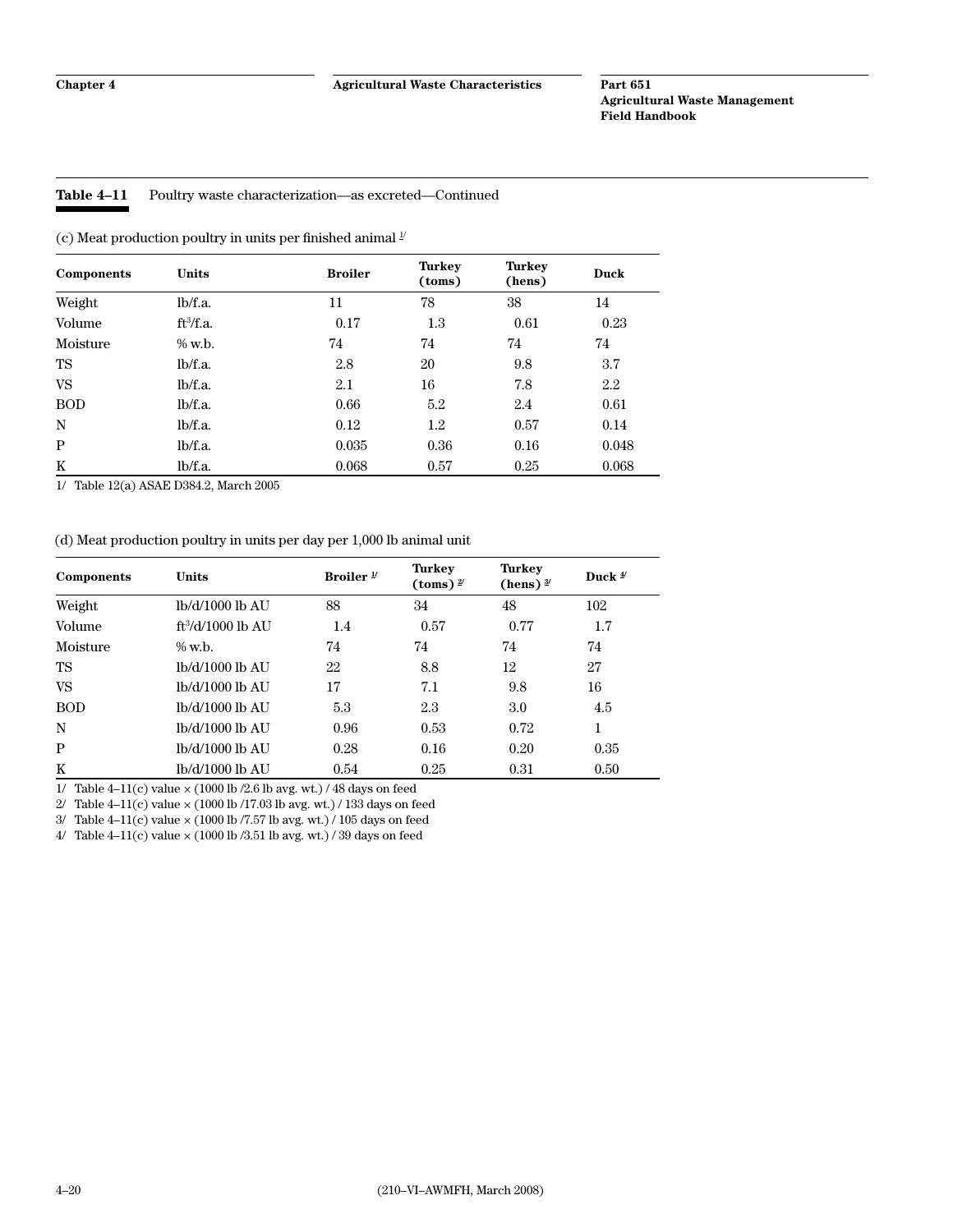# <span id="page-28-0"></span>**Example 4–8**

Determine the volume of litter and the amount N, P, and K produced for a 20,000-bird broiler house for six flocks between cleanouts. Assume the house is initially bedded with 10 tons of sawdust and that it is top-dressed with 5 tons between each flock.

Using table  $4-11(c)$ , select for broilers

Volume  $= 0.17$  ft $^3$ /f.a.  $N = 0.12$  lb/f.a.  $P = 0.035$  lb/f.a.  $K = 0.068$  lb/f.a.

For six 20,000-bird flocks the excreted amounts are:

- Volume =  $0.17$  ft<sup>3</sup>/f.a.  $\times$  6 flocks  $\times$  20,000 f.a./flock = 20,400 ft3
- $N = 0.12$  lb/f.a.  $\times$  6 flocks  $\times$  20,000 f.a./flock = 14,400 lb
- $P = 0.035$  lb/fa  $\times$  6 flocks  $\times$  20,000 fa/flock = 4,200 lb
- $K = 0.068$  lb/f.a.  $\times$  6 flocks  $\times$  20,000 f.a./flock = 8,160 lb

The sawdust used does not add nutrients, but it adds to the volume of the litter.

From table 4–3, select for sawdust  $12 \text{ lb/ft}^3$ 

Volume of sawdust placed =  $(10 \text{ tons} + 5 \text{ top-dressings} \times 5 \text{ ton} \text{ each})$  $= 35$  tons  $(35 \text{ tons} \times 2000 \text{ lb/ton}) / 12 \text{ lb/ft}^3 = 5,833 \text{ ft}^3$ 

As a rule of thumb, the volume of the sawdust will be reduced by approximately half due to volatilization of carbon, removal of cake, and consolidation and filling of voids with poultry excrement.

> Volume of sawdust added to manure = 5,833 ft<sup>3</sup>  $\times$  0.5 = 2,916 ft<sup>3</sup>

Total volume of litter = excreted volume  $+$  volume of sawdust  $=$  $20,400$  ft<sup>3</sup> + 2,916 ft<sup>3</sup> = 23,317 ft<sup>3</sup>

Layer lagoon sludge is much denser than pullet lagoon sludge because of its high grit or limestone content. Layer lagoon sludge accumulates at the rate of about 0.0294 cubic foot per pound of total solids added to the lagoon, and pullet lagoon sludge accumulates at the rate of 0.0454 cubic foot per pound total solids. This is equivalent to about 0.6 cubic foot per layer and 0.3 cubic foot per pullet annually.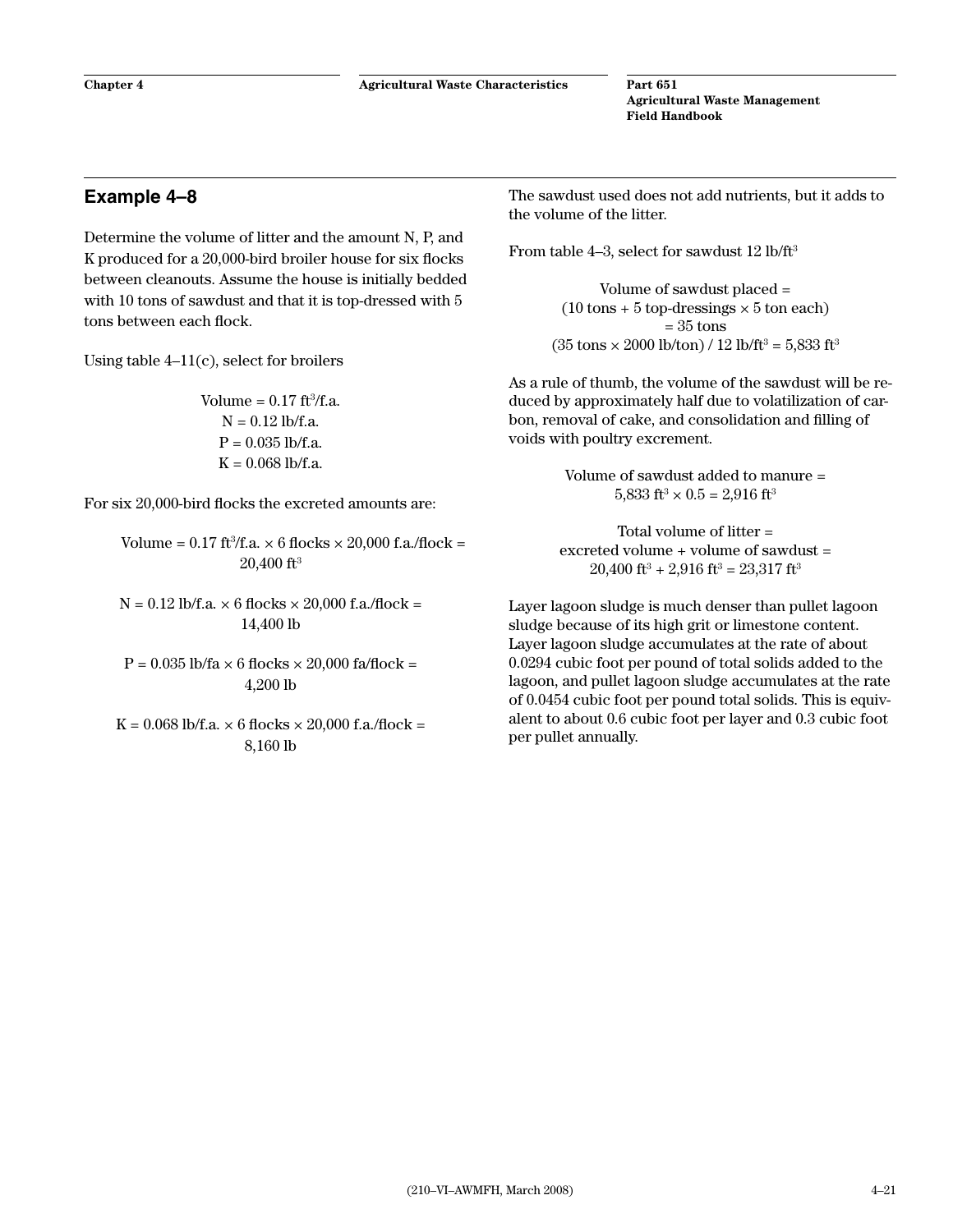**(i) Horse**

**Agricultural Waste Management Field Handbook**

# <span id="page-29-0"></span>**(g) Veal**

Data on manure characteristics from veal production are shown in table 4–12. Sanitation in veal production is an extremely important factor, and waste management facilities should be planned for handling as much as 3 gallons of wash water per day per calf.

# **(h) Sheep**

As excreted manure characteristics for sheep are limited to those for the feeder lamb (table 4–13). In some cases, bedding may be a significant component of sheep waste.

| Table 4-12    | Veal waste characterization—as excreted $^{\text{\tiny{\it{l}}}}$ |                    |  |
|---------------|-------------------------------------------------------------------|--------------------|--|
| Component     | <b>Units</b>                                                      | <b>Veal feeder</b> |  |
| Weight        | lb/d/1000 lb AU                                                   | 60                 |  |
| Volume        | ft <sup>3</sup> /d/1000 lb AU                                     | 0.96               |  |
| Moisture      | $\frac{0}{0}$                                                     | 98                 |  |
| TS            | $\%$ w.h.                                                         | 2.5                |  |
|               | lb/d/1000 lb AU                                                   | 1.5                |  |
| VS            | lb/d/1000 lb AU                                                   | 0.85               |  |
| FS            | lb/d/1000 lb AU                                                   | 0.65               |  |
| $\rm{COD}$    | lb/d/1000 lb AU                                                   | 1.5                |  |
| $BOD\epsilon$ | lb/d/1000 lb AU                                                   | 0.37               |  |
| N             | lb/d/1000 lb AU                                                   | 0.20               |  |
| P             | lb/d/1000 lb AU                                                   | 0.03               |  |
| K             | lb/d/1000 lb AU                                                   | 0.25               |  |
| C:N ratio     |                                                                   | 2.0                |  |

1/ Adapted from the 1992 version of the AWMFH

#### **Table 4–14** Horse waste characterization—as excreted

(a) Horse in units/day-animal

| Components | <b>Units</b> | Sedentary<br>$(1,100 \text{ lb})$ | Exercised<br>$(1,100)$ lb | Components                           | <b>Units</b>                            | Sedentary <sup>1</sup> | <b>Exercise</b> |
|------------|--------------|-----------------------------------|---------------------------|--------------------------------------|-----------------------------------------|------------------------|-----------------|
| Weight     | $lb/d-a$     | 56                                | 57                        | Weight                               | lb/d/1000 lb AU                         | 51                     | 52              |
|            |              |                                   |                           | <b>Volume</b>                        | $ft^3/d/1000$ lb AU                     | 0.82                   | 0.84            |
| Volume     | $ft^3/d-a$   | 0.90                              | 0.92                      | Moisture                             | $%$ w.b.                                | 85                     | 85              |
| Moisture   | $%$ w.b.     | 85                                | 85                        | TS                                   | lb/d/1000 lb AU                         | 7.6                    | 7.8             |
| <b>TS</b>  | $lb/d-a$     | 8.4                               | 8.6                       | VS                                   | lb/d/1000 lb AU                         | 6.0                    | 6.2             |
| VS         | $lb/d-a$     | 6.6                               | 6.8                       |                                      |                                         |                        |                 |
| <b>BOD</b> | $lb/d-a$     | 1.1                               | 1.1                       | <b>BOD</b>                           | lb/d/1000 lb AU                         | $1.0\,$                | $1.0\,$         |
| N          | $lb/d-a$     | 0.20                              | 0.34                      | N                                    | lb/d/1000 lb AU                         | 0.18                   | 0.31            |
| P          | $lb/d-a$     | 0.029                             | 0.073                     | P                                    | lb/d/1000 lb AU                         | 0.026                  | 0.066           |
| K          | $lb/d-a$     | 0.060                             | 0.21                      | K                                    | lb/d/1000 lb AU                         | 0.05                   | 0.19            |
|            |              |                                   |                           | $1/22$ $1/2$ $1/2$ $1/2$ $1/2$ $1/2$ | $(1000 \text{ N} + 1100 \text{ N} + 2)$ |                        |                 |

1/ Table 4–14(a) value  $\times$  (1000 lb/1100 lb avg. wt.)

Table 4–14 lists characteristics of as excreted horse manure. Because large amounts of bedding are used in the stables of most horses, qualities and quantities of wastes from these stables generally are dominated by the kind and volume of bedding used.

Table 4–14 values apply to horses 18 months of age or older that are not pregnant or lactating. The representative number applies to 1,100-pound horses, and the range represents horses from 880 to 1,320 pounds. Sedentary would apply to horses not receiving any imposed ex-

**Table 4–13** Lamb waste characterization—as excreted  $\frac{1}{2}$ 

| Component        | Units                         | Lamb |
|------------------|-------------------------------|------|
| Weight           | lb/d/1000 lb AU               | 40   |
| Volume           | ft <sup>3</sup> /d/1000 lb AU | 0.63 |
| Moisture         | $\frac{0}{0}$                 | 75   |
| TS               | $\%$ w.b.                     | 25   |
|                  | lb/d/1000 lb AU               | 10   |
| VS               | lb/d/1000 lb AU               | 8.3  |
| <b>FS</b>        | lb/d/1000 lb AU               | 1.8  |
| COD              | lb/d/1000 lb AU               | 11   |
| BOD <sup>5</sup> | lb/d/1000 lb AU               | 1.0  |
| N                | lb/d/1000 lb AU               | 0.45 |
| P                | lb/d/1000 lb AU               | 0.07 |
| K                | lb/d/1000 lb AU               | 0.30 |
| $C:$ N ratio     |                               | 10   |

 $Sedentary<sup>1/</sup>$  **Exercised<sup>1/</sup>** 

1/ Adapted from the 1992 version of the AWMFH

#### (b) Horse in units/d/1,000 lb animal unit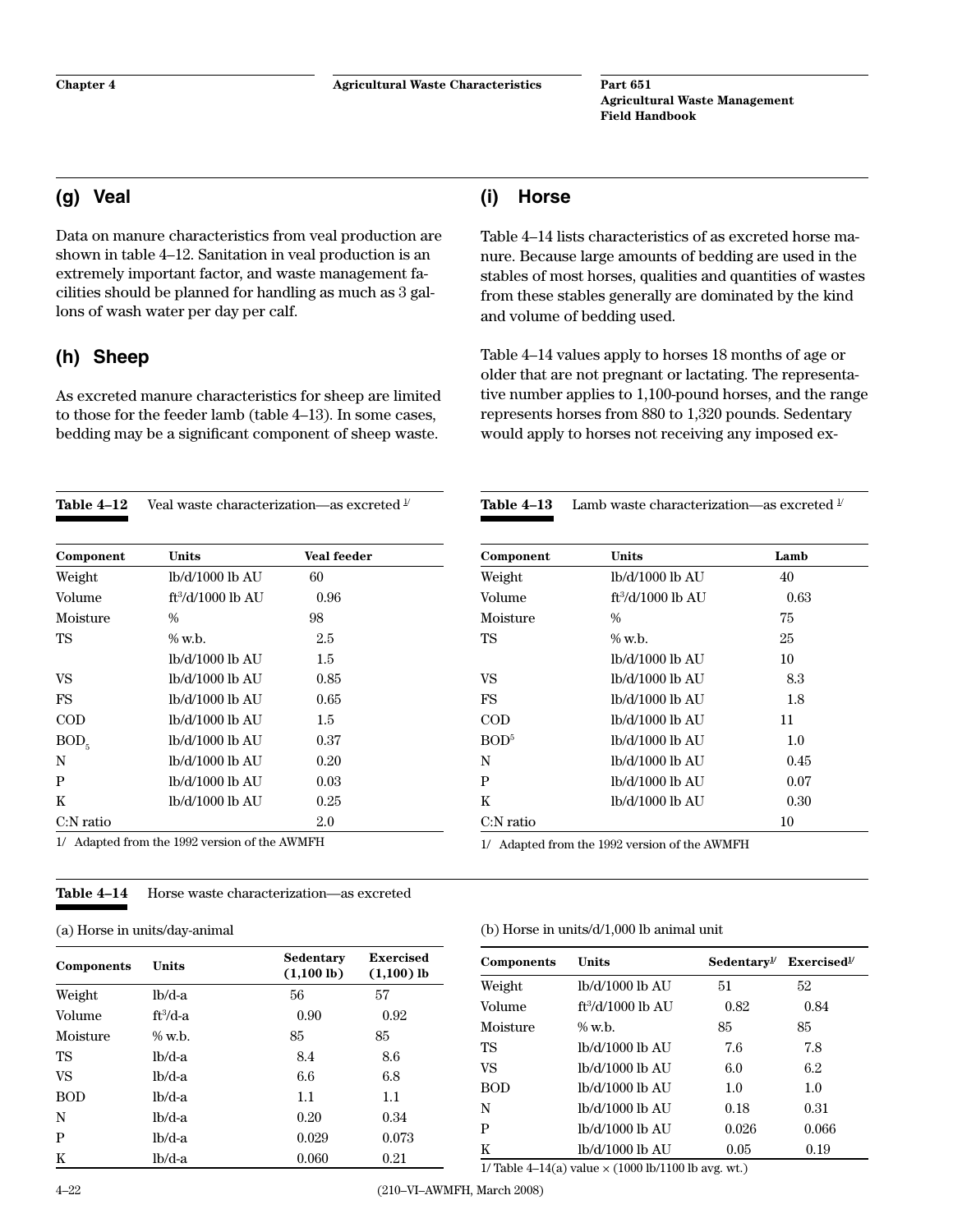<span id="page-30-0"></span>ercise. Dietary inputs are based on minimum nutrient requirements specified in Nutrient Requirements of Horses (NRCS 1989). Intense represents horses used for competitive activities such as racing. Dietary inputs are based on a survey of race horse feeding practices (Gallagher et al. 1992) and typical feed compositions (forage= $50\%$  alfalfa,  $50\%$  timothy; concentrate =  $30\%$ oats, 70% mixed performance horse concentrate).

# **(j) Rabbit**

Some properties of rabbit manure are listed in table 4–15. The properties refer only to the feces; no urine has been included. Reliable information on daily production of rabbit manure, feces, or urine is not available.

|              | <b>Table 4–15</b> Rabbit waste characterization—as excreted $\frac{1}{2}$ |        |  |  |  |  |
|--------------|---------------------------------------------------------------------------|--------|--|--|--|--|
| Components   | Units                                                                     | Rabbit |  |  |  |  |
| <b>VS</b>    | % d.b.                                                                    | 0.86   |  |  |  |  |
| FS           | $%$ d.b.                                                                  | 0.14   |  |  |  |  |
| $\rm{COD}$   | $%$ d.b.                                                                  | 1.0    |  |  |  |  |
| N            | $%$ d.b.                                                                  | 0.03   |  |  |  |  |
| P            | $%$ d.b.                                                                  | 0.02   |  |  |  |  |
| K            | $%$ d.b.                                                                  | 0.03   |  |  |  |  |
| $C:$ N ratio |                                                                           | 16     |  |  |  |  |

1/ Adapted from the 1992 version of the AWMFH

# **651.0404 Manure as transferred for utilization**

Many physical, chemical, and biological processes can alter manure characteristics from its original as-excreted form. The as transferred for utilization production and characteristics values reported in table 4–16 allow for common modifications to excreted manure resulting from water addition or removal, bedding addition, and/ or treatment processes. These estimates may be helpful for individual farm long-term planning prior to any samples being available and for planning estimates addressing regional issues. Whenever possible, site-specific samples or other more localized estimates should be used in lieu of national tabular estimates. To use table 4–16 to develop individual year nutrient management plans for defining field-specific application rates would be a misuse of the data. Where site-specific data are unavailable, this table may provide initial estimates for planning purposes until site-specific values are available. Chapter 11 of this handbook also presents another method of calculating as transferred for utilization values. The nutrient accounting methodology presented in chapter 11 adjusts as excreted nutrient values utilizing nutrient loss factors based on the type of management system in place.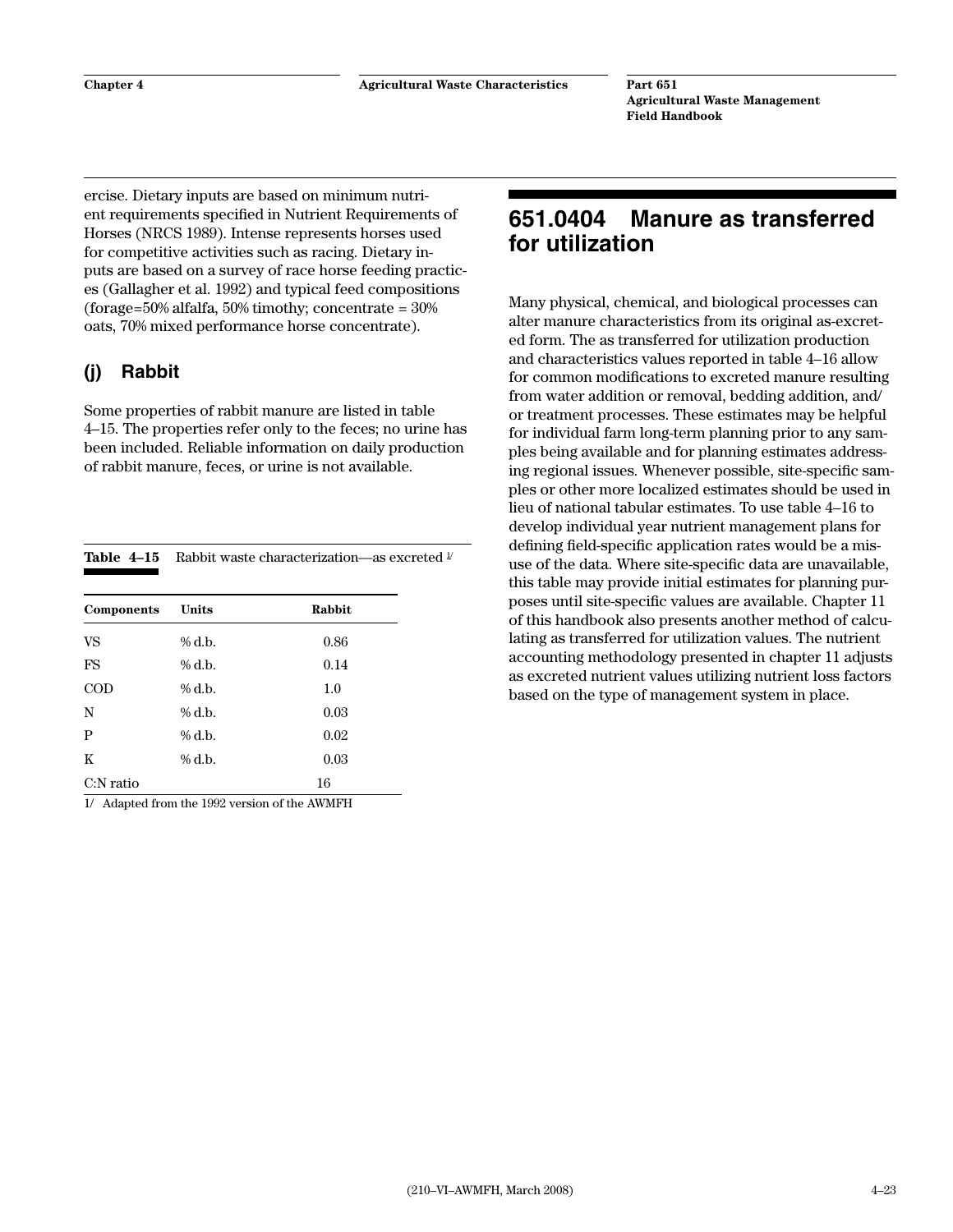#### <span id="page-31-0"></span>**Table 4–16** Manure as transferred for utilization

(a) Values  $\sqrt{1}$ 

|                                           | <b>Mass</b><br>(lb/hd/d) | <b>Moisture</b><br>$(% \mathbf{w}\mathbf{b})$ | <b>TS</b><br>$(% \mathbf{A})$ (% wb) | <b>VS</b><br>$(% \mathbf{S}^{\prime }\mathbf{A})$ | <b>TKN</b><br>$(% \mathbf{A})$ (% wb) | $NH3-N$<br>$(% \mathbf{w}\mathbf{b})$ | ${\bf P}$<br>$(% \mathbf{A})$ (% wb) | $\mathbf K$<br>$(%$ wb) |
|-------------------------------------------|--------------------------|-----------------------------------------------|--------------------------------------|---------------------------------------------------|---------------------------------------|---------------------------------------|--------------------------------------|-------------------------|
| <b>Beef</b>                               |                          |                                               |                                      |                                                   |                                       |                                       |                                      |                         |
| Earthen lot                               | 17                       | 33                                            | 67                                   | 30                                                | $1.2\,$                               | 0.10                                  | 0.50                                 | 1.3                     |
| Poultry                                   |                          |                                               |                                      |                                                   |                                       |                                       |                                      |                         |
| Leghorn pullets                           | No data                  | 65                                            | 40                                   |                                                   | 2.1                                   | 0.85                                  | 1.0                                  | 1.1                     |
| Leghorn hen                               | 0.066                    | 59                                            | 40                                   |                                                   | 1.9                                   | 0.88                                  | 1.2                                  | 1.3                     |
| <b>Broiler litter</b>                     | 0.044                    | 31                                            | 70                                   | 70                                                | 3.7                                   | 0.75                                  | 0.60                                 | 1.4                     |
| Turkey litter                             | 0.24                     | 30                                            |                                      |                                                   | 2.2                                   |                                       | 0.33                                 | $1.2\,$                 |
| <b>Dairy</b>                              |                          |                                               |                                      |                                                   |                                       |                                       |                                      |                         |
| Scraped earthen lots                      | 77                       | 54                                            | 46                                   |                                                   | 0.70                                  |                                       | 0.25                                 | 0.67                    |
| Scraped concrete lots                     | 88                       | 72                                            | 25                                   |                                                   | 0.53                                  |                                       | 0.13                                 | 0.40                    |
| Lagoon effluent                           | 234                      | 98                                            | $\overline{2}$                       | 52                                                | 0.073                                 | 0.08                                  | 0.016                                | 0.11                    |
| Slurry (liquid)                           | 148                      | 92                                            | 8                                    | 66                                                | 0.30                                  | 0.14                                  | 0.13                                 | 0.40                    |
| Equine                                    |                          |                                               |                                      |                                                   |                                       |                                       |                                      |                         |
| Solid manure<br>Residential<br>Commercial | 71<br>101                | 43                                            | 65                                   | 26                                                | 0.76                                  |                                       | 0.24                                 | 0.99                    |
| <b>Swine</b>                              |                          |                                               |                                      |                                                   |                                       |                                       |                                      |                         |
| Finisher-Slurry,<br>wet-dry feeders       | $6.6 - 8.8$              | 91                                            | 9.0                                  |                                                   | 0.70                                  | $0.50\,$                              | 0.21                                 | 0.24                    |
| Slurry storage-<br>dry feeders            | 9.9                      | 94                                            | 6.1                                  |                                                   | 0.47                                  | $\rm 0.34$                            | 0.18                                 | 0.24                    |
| Flush building                            | 35                       | 98                                            | 2.0                                  |                                                   | 0.20                                  | 0.14                                  | 0.07                                 | 0.17                    |
| Agitated solids and water                 |                          | 98                                            | 2.2                                  |                                                   | 0.10                                  | 0.05                                  | 0.06                                 | 0.06                    |
| Lagoon surface water                      |                          | 99.6                                          | 0.40                                 |                                                   | 0.06                                  | 0.04                                  | 0.02                                 | 0.07                    |
| Lagoon sludge                             |                          | 90                                            | 10                                   |                                                   | 0.26                                  | 0.07                                  | 0.25                                 | 0.07                    |

1/ Adapted from ASAE D384.2, table 19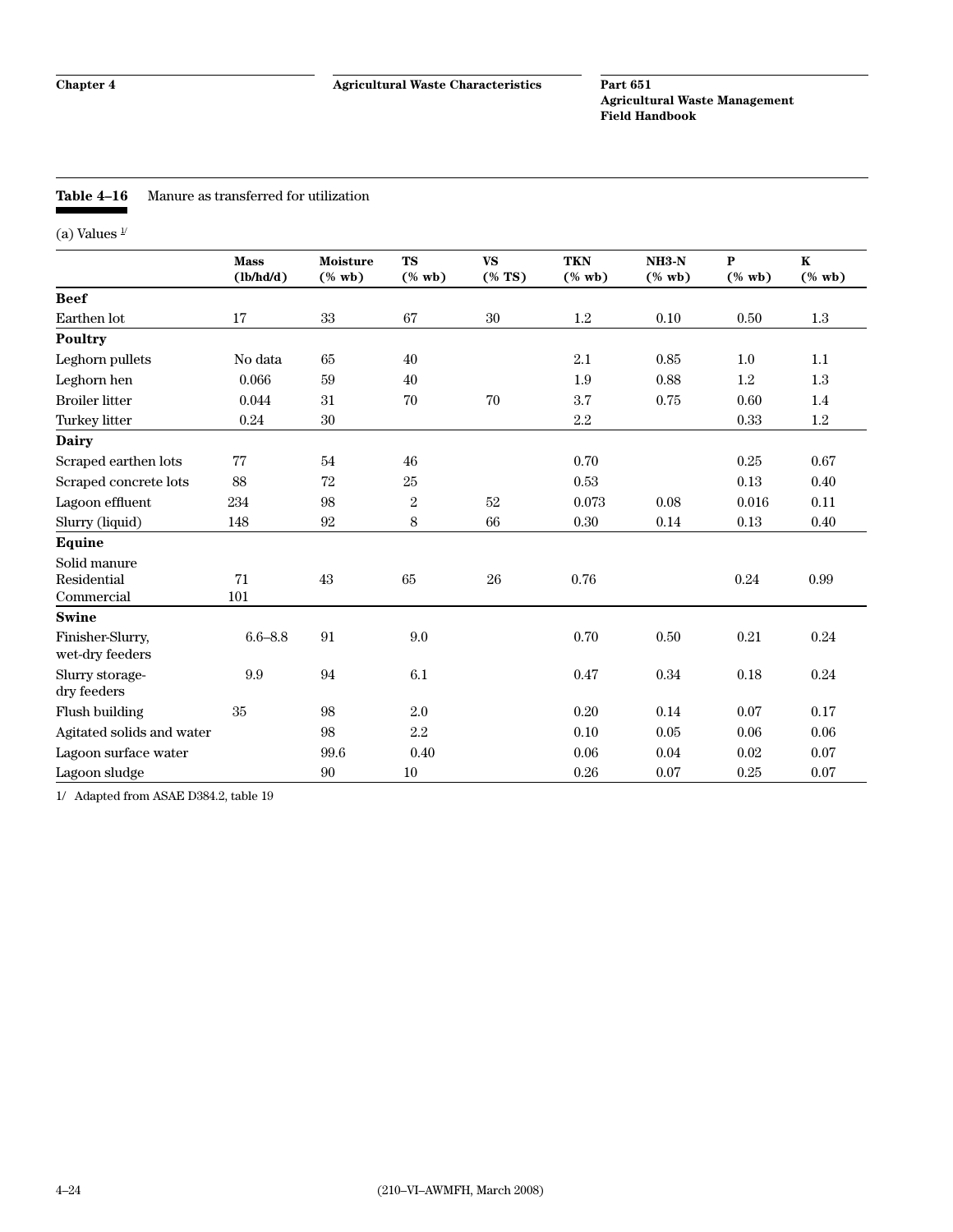Manure as transferred for utilization-Continued **Table 4–16** Manure as transferred for utilization—Continued Table 4-16

as 1 000-lb animal units (b) Expressed as 1,000-lb animal units  $\overline{A}$ 

| 0.054<br>0.26<br>0.14<br>0.38<br>0.19<br>0.64<br>0.12<br>0.23<br>0.29<br>0.43<br>0.22<br>0.21<br>0.99%<br>0.24%<br>0.17%<br>1.31%<br>1.37%<br>1.23%<br>0.67%<br>0.40%<br>$0.11\%$<br>0.40%<br>0.24%<br>1.25%<br>0.056<br>0.077<br>0.084<br>0.034<br>0.041<br>0.084<br>0.10<br>0.14<br>0.20<br>0.14<br>0.15<br>0.11<br>0.07%<br>0.33%<br>0.18%<br>1.21%<br>0.25%<br>0.13%<br>0.02%<br>0.13%<br>0.24%<br>0.21%<br>0.50%<br>0.60%<br>0.017<br>0.077<br>0.15<br>0.13<br>0.15<br>0.25<br>0.14<br>0.11<br>0.14%<br>0.08%<br>0.50%<br>0.34%<br>0.10%<br>0.88%<br>0.75%<br>0.14%<br>0.20<br>0.40<br>0.16<br>0.34<br>0.12<br>0.32<br>0.49<br>0.35<br>0.63<br>0.51<br>0.31<br>0.11<br>1.18%<br>2.18%<br>1.85%<br>3.73%<br>0.70%<br>0.53%<br>0.07%<br>0.30%<br>0.76%<br>0.70%<br>0.47%<br>0.20%<br>5.7<br>83<br>1.8<br>3.4<br>$\Box$<br>70.0%<br>30.2%<br>52.0%<br>66.0%<br>26.3%<br>6.6<br>3.4<br>8.7<br>4.5<br>$\vec{=}$<br>42<br>$\Box$<br>$^{12}$<br>26<br>$\frac{6}{1}$<br>2%<br>$8\%$<br>65%<br>9%<br>$6%$<br>2%<br>40%<br>46%<br>25%<br>67%<br>70%<br>94%<br>98%<br>33%<br>59%<br>31%<br>30%<br>54%<br>72%<br>92%<br>43%<br>91%<br>98%<br>$23^{\mathrm{\scriptscriptstyle U}}$<br>108<br>171<br>24<br>$\mathbb{S}^2$<br>17<br>89<br>$\mathfrak{A}$<br>δŚ<br>$80\,$<br>$\overline{11}$<br>17<br>Beef earthen lot<br>Poultry leghorn<br>Poultry broiler<br>feeders (sows)<br>Swine finisher,<br>Poultry turkey<br>storage w/dry<br>Dairy scraped<br>Dairy scraped<br>slurry w/wet<br>concrete lots<br>Dairy lagoon<br>Swine slurry<br>Equine solid<br>earthen lots<br>Dairy slurry<br>Swine flush<br>dry feeders<br>building<br>effluent<br>manure<br>(liquid)<br>(sows)<br>litter<br>litter<br>hen | production<br>Type of | wet basis<br>Ib/AU/d,<br>Mass in | Moisture, | % wet basis $^{22}$ % wet basis $^{2}$<br><b>Total solids</b> | Total solids,<br><b>IMAU/d</b> | % of TS<br>Volatile<br>solids, | Volatile<br><b>ID/AU/d</b><br>solids, | $\%$ wet basis<br>Kjehldahl<br>Nitrogen,<br>Total | ÷,<br>in lb/AU/d<br>Kjehldahl<br>Nitrogen,<br>Total | % wet<br>$\mathbf{NH}_{3}$ N<br>basis | <b>Ib/AU/d</b><br>NH, N | $\%$ wet<br>basis<br>д | <b>ID/AU/d</b><br>$\mathbf{r}$ | $\%$ wet<br>basis<br>× | <b>Ib/AU/d</b><br>ĸ |
|-----------------------------------------------------------------------------------------------------------------------------------------------------------------------------------------------------------------------------------------------------------------------------------------------------------------------------------------------------------------------------------------------------------------------------------------------------------------------------------------------------------------------------------------------------------------------------------------------------------------------------------------------------------------------------------------------------------------------------------------------------------------------------------------------------------------------------------------------------------------------------------------------------------------------------------------------------------------------------------------------------------------------------------------------------------------------------------------------------------------------------------------------------------------------------------------------------------------------------------------------------------------------------------------------------------------------------------------------------------------------------------------------------------------------------------------------------------------------------------------------------------------------------------------------------------------------------------------------------------------------------------------------------------------------------------------------|-----------------------|----------------------------------|-----------|---------------------------------------------------------------|--------------------------------|--------------------------------|---------------------------------------|---------------------------------------------------|-----------------------------------------------------|---------------------------------------|-------------------------|------------------------|--------------------------------|------------------------|---------------------|
|                                                                                                                                                                                                                                                                                                                                                                                                                                                                                                                                                                                                                                                                                                                                                                                                                                                                                                                                                                                                                                                                                                                                                                                                                                                                                                                                                                                                                                                                                                                                                                                                                                                                                               |                       |                                  |           |                                                               |                                |                                |                                       |                                                   |                                                     |                                       |                         |                        |                                |                        |                     |
|                                                                                                                                                                                                                                                                                                                                                                                                                                                                                                                                                                                                                                                                                                                                                                                                                                                                                                                                                                                                                                                                                                                                                                                                                                                                                                                                                                                                                                                                                                                                                                                                                                                                                               |                       |                                  |           |                                                               |                                |                                |                                       |                                                   |                                                     |                                       |                         |                        |                                |                        |                     |
| (210-VI-AWMFH, March 2008)                                                                                                                                                                                                                                                                                                                                                                                                                                                                                                                                                                                                                                                                                                                                                                                                                                                                                                                                                                                                                                                                                                                                                                                                                                                                                                                                                                                                                                                                                                                                                                                                                                                                    |                       |                                  |           |                                                               |                                |                                |                                       |                                                   |                                                     |                                       |                         |                        |                                |                        |                     |
|                                                                                                                                                                                                                                                                                                                                                                                                                                                                                                                                                                                                                                                                                                                                                                                                                                                                                                                                                                                                                                                                                                                                                                                                                                                                                                                                                                                                                                                                                                                                                                                                                                                                                               |                       |                                  |           |                                                               |                                |                                |                                       |                                                   |                                                     |                                       |                         |                        |                                |                        |                     |
|                                                                                                                                                                                                                                                                                                                                                                                                                                                                                                                                                                                                                                                                                                                                                                                                                                                                                                                                                                                                                                                                                                                                                                                                                                                                                                                                                                                                                                                                                                                                                                                                                                                                                               |                       |                                  |           |                                                               |                                |                                |                                       |                                                   |                                                     |                                       |                         |                        |                                |                        |                     |
|                                                                                                                                                                                                                                                                                                                                                                                                                                                                                                                                                                                                                                                                                                                                                                                                                                                                                                                                                                                                                                                                                                                                                                                                                                                                                                                                                                                                                                                                                                                                                                                                                                                                                               |                       |                                  |           |                                                               |                                |                                |                                       |                                                   |                                                     |                                       |                         |                        |                                |                        |                     |
|                                                                                                                                                                                                                                                                                                                                                                                                                                                                                                                                                                                                                                                                                                                                                                                                                                                                                                                                                                                                                                                                                                                                                                                                                                                                                                                                                                                                                                                                                                                                                                                                                                                                                               |                       |                                  |           |                                                               |                                |                                |                                       |                                                   |                                                     |                                       |                         |                        |                                |                        |                     |
|                                                                                                                                                                                                                                                                                                                                                                                                                                                                                                                                                                                                                                                                                                                                                                                                                                                                                                                                                                                                                                                                                                                                                                                                                                                                                                                                                                                                                                                                                                                                                                                                                                                                                               |                       |                                  |           |                                                               |                                |                                |                                       |                                                   |                                                     |                                       |                         |                        |                                |                        |                     |
|                                                                                                                                                                                                                                                                                                                                                                                                                                                                                                                                                                                                                                                                                                                                                                                                                                                                                                                                                                                                                                                                                                                                                                                                                                                                                                                                                                                                                                                                                                                                                                                                                                                                                               |                       |                                  |           |                                                               |                                |                                |                                       |                                                   |                                                     |                                       |                         |                        |                                |                        |                     |
|                                                                                                                                                                                                                                                                                                                                                                                                                                                                                                                                                                                                                                                                                                                                                                                                                                                                                                                                                                                                                                                                                                                                                                                                                                                                                                                                                                                                                                                                                                                                                                                                                                                                                               |                       |                                  |           |                                                               |                                |                                |                                       |                                                   |                                                     |                                       |                         |                        |                                |                        |                     |
|                                                                                                                                                                                                                                                                                                                                                                                                                                                                                                                                                                                                                                                                                                                                                                                                                                                                                                                                                                                                                                                                                                                                                                                                                                                                                                                                                                                                                                                                                                                                                                                                                                                                                               |                       |                                  |           |                                                               |                                |                                |                                       |                                                   |                                                     |                                       |                         |                        |                                |                        |                     |
|                                                                                                                                                                                                                                                                                                                                                                                                                                                                                                                                                                                                                                                                                                                                                                                                                                                                                                                                                                                                                                                                                                                                                                                                                                                                                                                                                                                                                                                                                                                                                                                                                                                                                               |                       |                                  |           |                                                               |                                |                                |                                       |                                                   |                                                     |                                       |                         |                        |                                |                        |                     |
|                                                                                                                                                                                                                                                                                                                                                                                                                                                                                                                                                                                                                                                                                                                                                                                                                                                                                                                                                                                                                                                                                                                                                                                                                                                                                                                                                                                                                                                                                                                                                                                                                                                                                               | $4 - 25$              |                                  |           |                                                               |                                |                                |                                       |                                                   |                                                     |                                       |                         |                        |                                |                        |                     |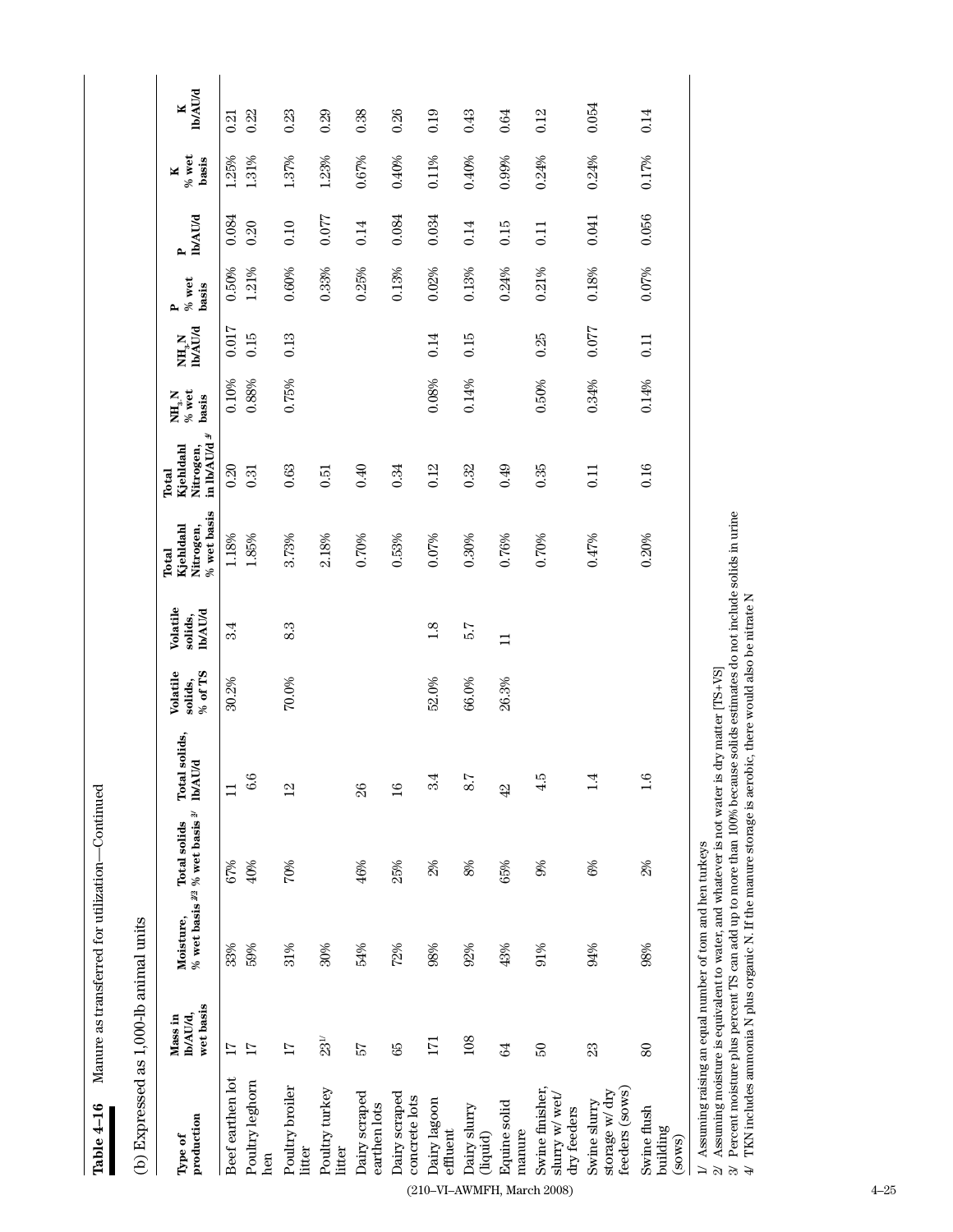# **651.0405 Other wastes**

# **(a) Residential waste**

NRCS is seldom called on to provide assistance to municipalities; however, the information provided here may be useful in area-wide planning. Rural residential waste components are identified in tables 4–17 and 4–18. Table 4–17 lists the characteristics of human excrement. Household wastewater (table 4–18) can be categorized as graywater (no sanitary wastes included) and blackwater (sanitary wastewater). In most cases, a composite of both of these components will be treated in a septic tank. The liquid effluent from the septic tank generally is treated in a soil absorption field.

Municipal wastewater of residential origin is usually categorized into raw (untreated) and treated types (table 4–19). Secondary (biological) treatment is common for wastewater that is to be applied to agricultural land. Municipal wastewater sludge may also be in the raw, untreated form or in the treated (digested) form. Municipal compost is usually based on dewatered, digested sludge and refuse, but can contain other waste materials, as well.

Table 4–17 Human waste characterization—as excreted  $\frac{1}{2}$ 

Liquid and solid wastes of residential origin generally are not a source of toxic materials. Some industrial waste, however, may contain toxic components requiring careful handling and controlled distribution. Planning of land application systems for industrial waste must include thorough analyses of the waste materials.

# **(b) Food wastes and wastewater**

Food processing can result in considerable quantities of solid waste and wastewater. Processing of some fruits and vegetables results in more than 50 percent waste. Many of these wastes, however, can be used in by-product recovery procedures, and not all of the waste must be sent to disposal facilities. Food processing wastewater may be a dilute material that has a low concentration of some of the components of the raw product. On the other hand, solid waste from food processing may contain a high percentage of the raw product and exhibit characteristics of that raw product.

Tables 4–20 and 4–21 present characteristics of wastewater and sludge from the processing of milk and milk products.

Characteristics of wastewater and sludge from the meat and poultry processing industries are listed in tables 4–22 and 4–23.

Table 4-18 Residential waste characterization—household

| Component        | Units            | Adult |
|------------------|------------------|-------|
| Weight           | lb/d/1000 lb     | 30    |
| Volume           | $ft^3/d/1000$ lb | 0.55  |
| Moisture         | $\frac{0}{0}$    | 89    |
| TS               | $\%$ w.h.        | 11    |
|                  | lb/d/1000 lb     | 3.3   |
| VS               | lb/d/1000 lb     | 1.9   |
| FS               | lb/d/1000 lb     | 1.4   |
| COD              | lb/d/1000 lb     | 3.0   |
| BOD <sub>5</sub> | lb/d/1000 lb     | 1.3   |
| N                | lb/d/1000 lb     | 0.20  |
| P                | lb/d/1000 lb     | 0.02  |
| K                | lb/d/1000 lb     | 0.07  |

1/ Adapted from the 1992 version of the AWMFH

wastewater  $\frac{1}{2}$ **Component Units Graywater Composite 2/ Septage** Volume ft<sup>3</sup>/d/1000 lb of people 27 38 35 Moisture % 99.92 99.65 99.75 TS % w.b. 0.08 0.35 0.25 lb/d/1000 lb of people 1.3 7.7 5.5 VS % w.b. 0.024 0.20 0.14 FS lb/d/1000 lb 0.056 0.15 0.11 N lb/d/1000 lb 0.0012 0.007 0.0075 NH4-N lb/d/1000 lb 0.0018 P lb/d/1000 lb 0.0004 0.003 0.0019 K lb/d/1000 lb 0.003 0.0025

1/ Adapted from 1992 version of the AWMFH

2/ Graywater plus blackwater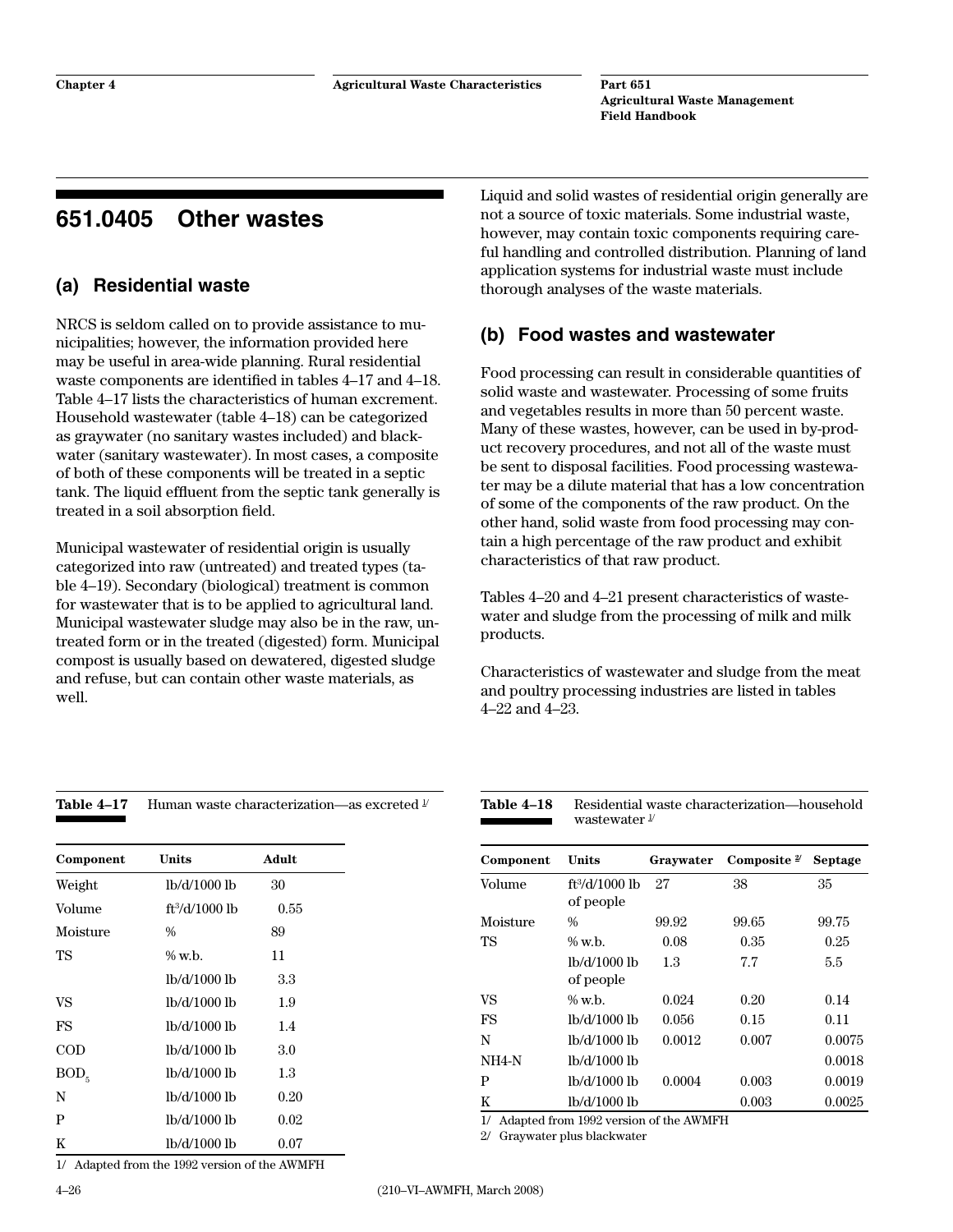| Table 4–19 |  | Municipal waste characterization—residential <sup>1</sup> |  |
|------------|--|-----------------------------------------------------------|--|
|------------|--|-----------------------------------------------------------|--|

|                  |                               |                    | Wastewater       |         | Sludge          |                      |
|------------------|-------------------------------|--------------------|------------------|---------|-----------------|----------------------|
| Component        | Units                         | Raw                | <b>Secondary</b> | Raw     | <b>Digested</b> | Compost <sup>2</sup> |
| Volume           | $ft^3/d/1000$ lb<br>of people | 90                 | 85               |         |                 |                      |
| Moisture         | $\%$                          | 99.95              | 99.95            |         |                 | 40                   |
| TS               | % w.b.                        | 0.05 <sup>37</sup> | 0.054            | 4.0     | 4.0             | 60                   |
| <b>VS</b>        | $\sf H$                       | 0.035              |                  | 3.0     | 2.1             |                      |
| <b>FS</b>        | $\pmb{\mathsf{H}}$            | 0.015              |                  | $1.0\,$ | 0.90            |                      |
| $\rm{COD}$       | $\pmb{\mathsf{H}}$            | 0.045              |                  |         |                 |                      |
| BOD <sub>5</sub> | $\pmb{\mathsf{H}}$            | 0.020              | 0.0025           |         |                 |                      |
| N                | $\pmb{\mathsf{H}}$            | 0.003              | 0.002            | 0.32    | 0.15            | 0.78                 |
| $NH_{4}N$        | $\pmb{\mathsf{H}}$            |                    | 0.001            |         | 0.08            |                      |
| P                | $\pmb{\mathsf{H}}$            | 0.001              | 0.001            | 0.036   | 0.067           | 0.20                 |
| K                | $\pmb{\mathsf{H}}$            | 0.001              | 0.0012           |         | 0.010           | 0.17                 |

### Table 4–20 Dairy food processing waste characterization<sup>1/</sup>

|                                        |                                | Wastewater                                      |
|----------------------------------------|--------------------------------|-------------------------------------------------|
| <b>Product/operation</b>               | Weight lb/lb<br>milk processed | BOD <sub>z</sub><br>lb/1000 lb<br>milk received |
| Bulk milk handling                     | 6.1                            | 1.0                                             |
| Milk processing                        | 4.9                            | $5.2\,$                                         |
| <b>Butter</b>                          | 4.9                            | 1.5                                             |
| Cheese                                 | 2.1                            | 1.8                                             |
| Condensed milk                         | 1.9                            | 4.5                                             |
| Milk powder                            | 2.8                            | 3.9                                             |
| Milk, ice cream, and<br>cottage cheese | 2.5                            | 6.4                                             |
| Cottage cheese                         | 6.0                            | 34                                              |
| Ice cream                              | 2.8                            | 5.8                                             |
| Milk and cottage cheese                | 1.8                            | 3.5                                             |
| Mixed products                         | 1.8                            | 2.5                                             |

1/ Adapted from 1992 version of the AWMFH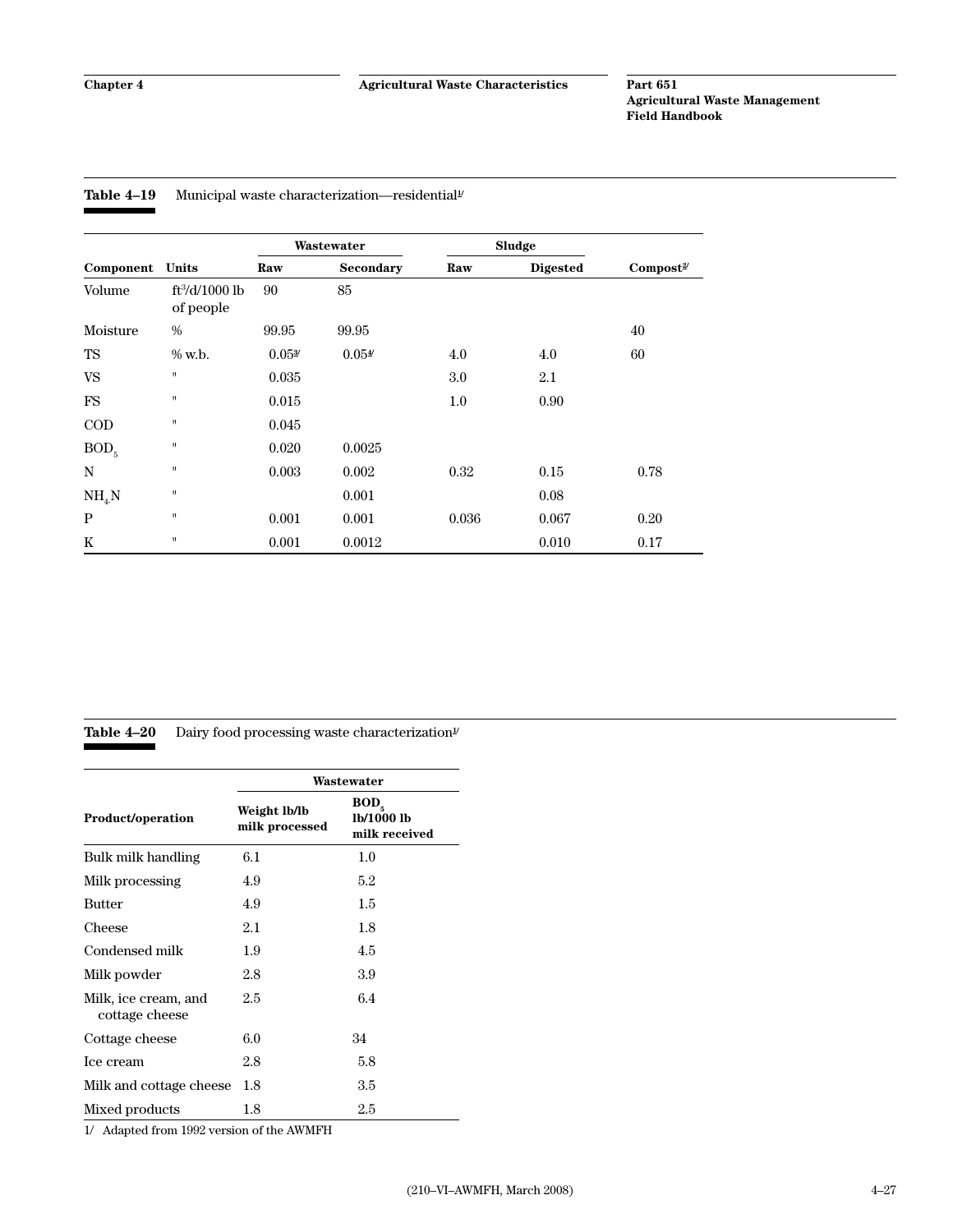#### Table 4-21 Dairy food waste characterization—processing wastewater<sup>y</sup>

| Component        | Units     | <b>Industry wide</b> | $---$ Whey - - - -  |                    | <b>Cheese</b><br>wastewater |
|------------------|-----------|----------------------|---------------------|--------------------|-----------------------------|
|                  |           |                      | <b>Sweet cheese</b> | <b>Acid cheese</b> | sludge                      |
| Moisture         | $\%$      | 98                   | 93                  | 93                 | 98                          |
| TS               | $\%$ w.b. | 2.4                  | 6.9                 | 6.6                | 2.5                         |
| <b>VS</b>        | $\%$ w.b. | 1.5                  | 6.4                 | 6.0                |                             |
| <b>FS</b>        | $\%$ w.b. | 0.91                 | 0.55                | 0.60               |                             |
| $\rm{COD}$       | $\%$ w.b. |                      | 1.3                 |                    |                             |
| BOD <sub>5</sub> | $%$ w.b.  | 2.0                  |                     |                    |                             |
| N                | $%$ w.b.  | 0.077                | 7.5                 |                    | 0.18                        |
| $\, {\bf P}$     | $\%$ w.b. | 0.050                |                     |                    | 0.12                        |
| K                | $\%$ w.b. | 0.067                |                     |                    | 0.05                        |

1/ Adapted from 1992 version of the AWMFH

| Table 4–22 | Meat processing waste characterization—wastewater $\frac{1}{2}$ |
|------------|-----------------------------------------------------------------|
|            |                                                                 |

|                  |                                    |                 | <b>Red meat</b>       |                          |                       |                       |
|------------------|------------------------------------|-----------------|-----------------------|--------------------------|-----------------------|-----------------------|
| Component        | <b>Units</b>                       | Harvesting $2/$ | Packing $\frac{3}{2}$ | Processing $\frac{4}{3}$ | Poultry $\frac{5}{2}$ | Broiler <sup>6/</sup> |
| Volume           | $\text{gal}/1000 \text{ lb}^{\pi}$ | 700             | 1,000                 | 1,300                    | 2,500                 |                       |
| Moisture         | $\frac{0}{0}$                      |                 |                       |                          |                       | 95                    |
| TS               | $%$ w.b.                           |                 |                       |                          |                       | 5.0                   |
|                  | lb/1000 lb                         | 4.7             | 8.7                   | 2.7                      | 6.0                   |                       |
| VS               | lb/1000 lb                         |                 |                       |                          |                       | 4.3                   |
| FS               | lb/1000 lb                         |                 |                       |                          |                       | 0.65                  |
| BOD <sup>5</sup> | lb/1000 lb                         | 5.8             | 12                    | 5.7                      | 8.5                   |                       |
| N                | lb/1000 lb                         |                 |                       |                          |                       | 0.30                  |
| P                | lb/1000 lb                         |                 |                       |                          |                       | 0.084                 |
| K                | lb/1000 lb                         |                 |                       |                          |                       | 0.012                 |

1/ Adapted from 1992 version of the AWMFH

2/ Harvesting—Euthanizing and preparing the carcass for processing

3/ Packing—Euthanizing, preparing the carcass for processing, and processing

4/ Processing—Sectioning carcass into retail cuts, grinding, packaging

5/ Quantities per 1,000 lb product

6/ All values % w.b.

7/ Per 1,000 lb live weight harvested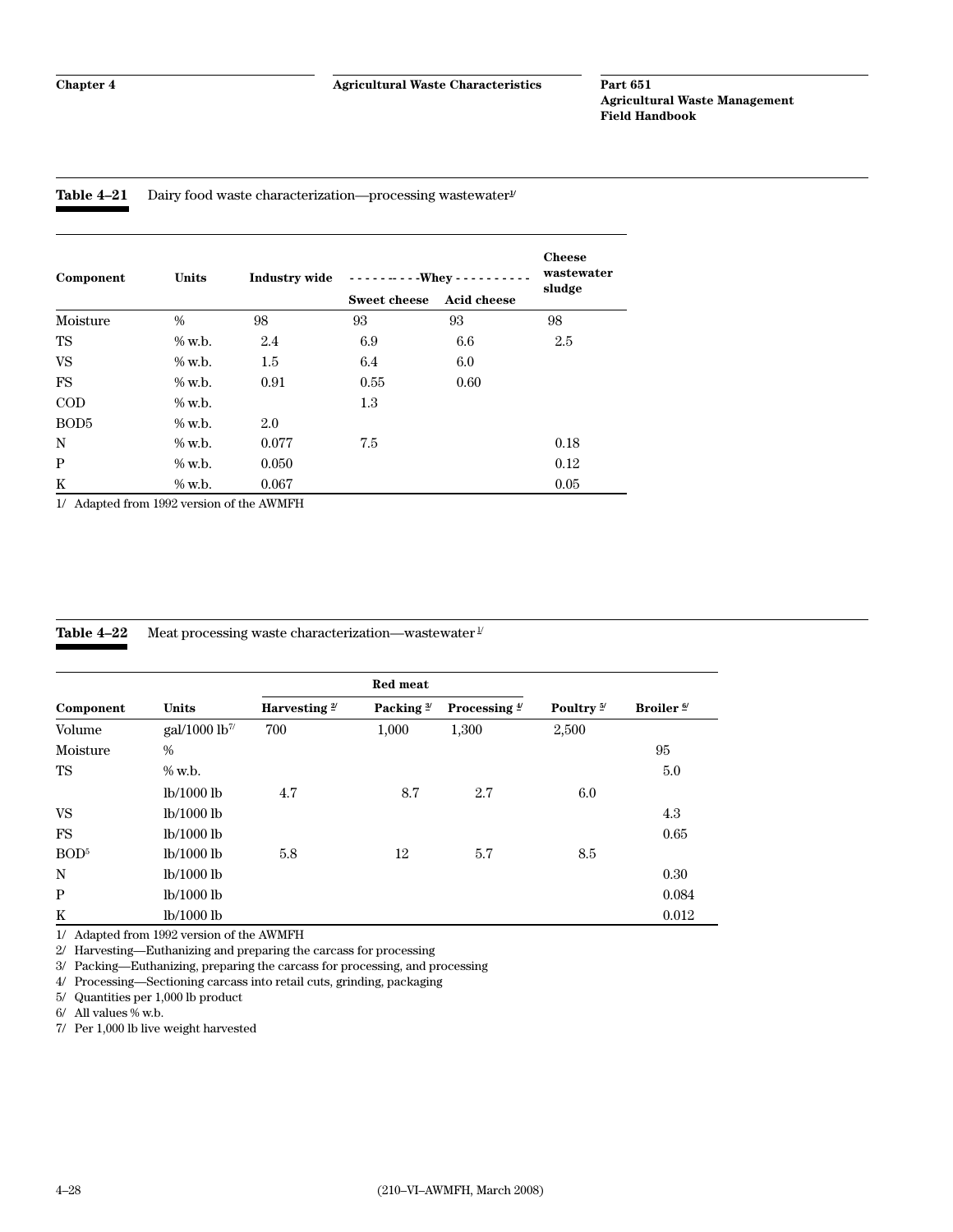Table 4–22 presents data on raw wastewater discharges from red meat and poultry processing plants. Table 4–23 describes various sludges. Dissolved air flotation sludge is a raw sludge resulting from a separation procedure that incorporates dissolved air in the wastewater. The data on wastewater sludge is for sludge from secondary treatment of wastewater from meat processing.

Table 4–24 presents raw wastewater qualities for several common vegetable crops on the basis of the amount of the fresh product processed. Characteristics of solid fruit and vegetable wastes, such as might be collected at packing houses and processing plants, are listed in table 4–25.

### **(c) Silage leachate**

Silage leachate, a liquid by-product resulting from silage production typically from whole corn plants or sorghums, that drains from the storage unit must be considered in the planning and design of an AWMS. Silage is a forage-type livestock feed that is produced by fermentation at relatively high moisture contents and stored in airtight conditions. Oxygen depletion of surface water is the major environmental concern associated with silage leachate because of its high biological oxygen demand. This oxygen depletion is exacerbated because silage is usually produced in the late summer and early fall when streams are already low in total dissolved oxygen due to

Table 4–23 Meat processing waste characterization—wastewater sludge  $\frac{1}{2}$ 

|            |              |         | Dissolved air flotation sludge |        |                      |
|------------|--------------|---------|--------------------------------|--------|----------------------|
| Component  | <b>Units</b> | Poultry | <b>Swine</b>                   | Cattle | Wastewater<br>sludge |
| Moisture   | $\%$         | 94      | 93                             | 95     | 96                   |
| TS         | % w.b.       | 5.8     | 7.5                            | 5.5    | 4.0                  |
| <b>VS</b>  | $%$ w.b.     | 4.8     | 5.9                            | 4.4    | 3.4                  |
| <b>FS</b>  | $\%$ w.b.    | 1.0     | 1.6                            | 1.1    | 0.60                 |
| $\rm{COD}$ | $%$ w.b.     | 7.8     |                                |        |                      |
| N          | $\%$ w.b.    | 0.41    | 0.53                           | 0.40   | 0.20                 |
| $NH_{4}N$  | $\%$ w.b.    | 0.17    |                                |        |                      |
| P          | % w.b.       | 0.12    |                                |        | 0.04                 |

1/ Adapted from the 1992 version of the AWMFH

**Table 4–24** Vegetable processing waste characterization—wastewater<sup>*y*</sup>

| Component        | Units                    | Cut<br>bean | <b>French-style</b><br>bean | Pea | Potato            | <b>Tomato</b> |
|------------------|--------------------------|-------------|-----------------------------|-----|-------------------|---------------|
| Volume           | $ft\frac{3}{d}$ 1000     |             |                             |     | 270 <sup>37</sup> |               |
| TS               | lb/1000 lb $2$           | 15          | 43                          | 39  | $53 \frac{4}{3}$  | 130           |
| <b>VS</b>        | lb/1000 lb $\frac{2}{7}$ | 9           | 29                          | 20  | $50 \frac{4}{3}$  |               |
| FS               | lb/1000 lb $\frac{2}{7}$ | 6           | 14                          | 19  | 3 <sup>4</sup>    |               |
| $\rm{COD}$       | lb/1000 lb $\frac{2}{7}$ | 14          | 35                          | 37  | 71 <sup>5</sup>   | 96            |
| BOD <sub>5</sub> | lb/1000 lb $\frac{2}{7}$ | 7           | 17                          | 21  | 32                | 55            |

1/ Adapted from 1992 version of the AWMFH

2/ lb/1000 lb raw product

3/ ft3 /lb processed

4/ Total suspended solids

5/ Percent of TSS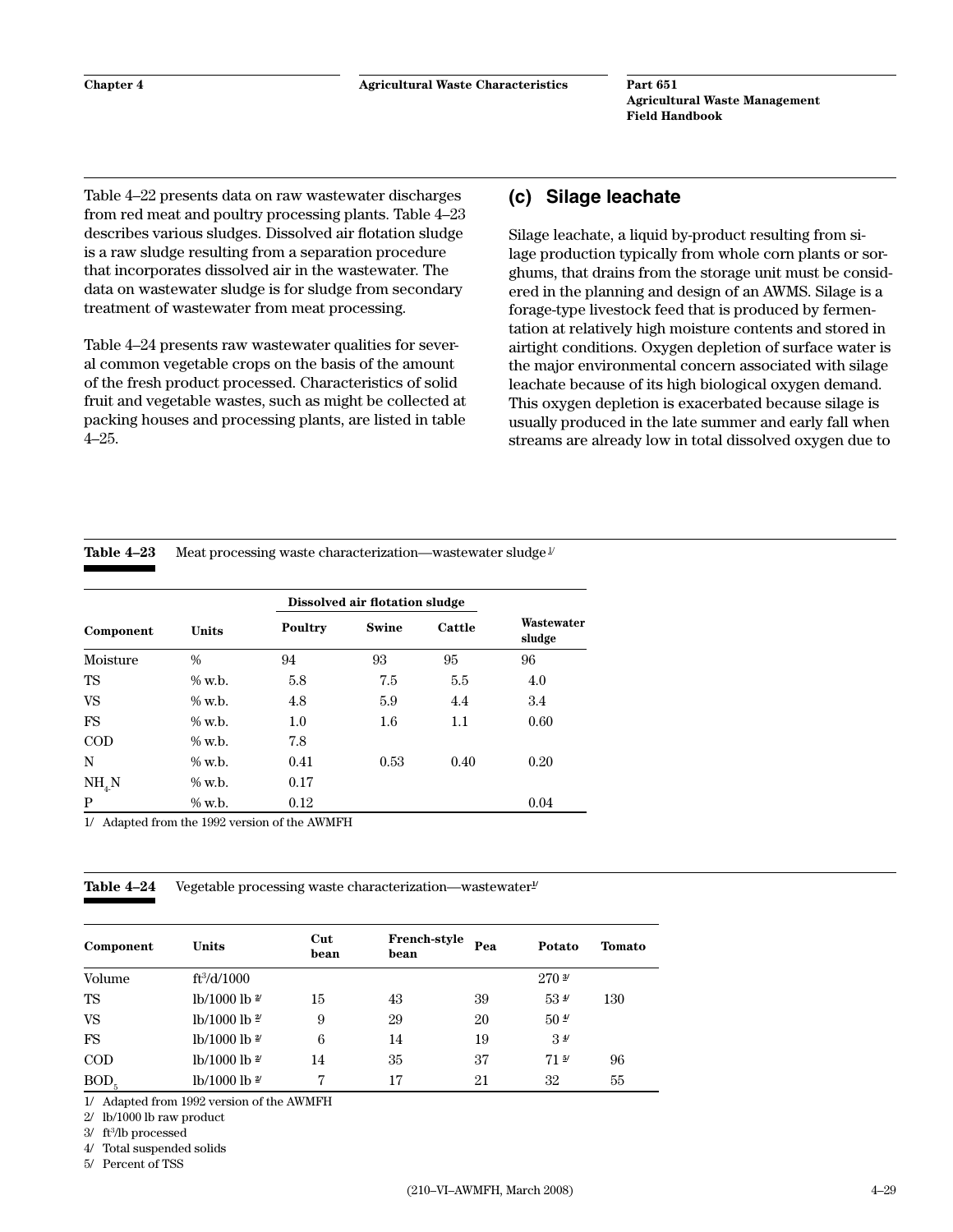**Table 4–25** Fruit and vegetable waste characterization—solid waste  $\frac{1}{x}$ 

| Fruit/vegetable     | <b>Moisture</b><br>content | <b>Total</b><br>solids | <b>Volatile</b><br>solids | <b>Fixed</b><br>solids | ${\bf N}$ | ${\bf P}$ | K     |
|---------------------|----------------------------|------------------------|---------------------------|------------------------|-----------|-----------|-------|
| Banana, fresh       | 84                         | 16                     | 14                        | 2.1                    | 0.53      |           |       |
| Broccoli, leaf      | 87                         | 14                     |                           |                        | 0.30      |           |       |
| Cabbage, leaf       | 90                         | 9.6                    | $\!\!\!\!\!8.6$           | $1.0\,$                | 0.14      | 0.034     |       |
| Cabbage core        | 90                         | 10                     |                           |                        | 0.38      |           |       |
| Carrot, top         | 84                         | 16                     | 14                        | 2.4                    | 0.42      | 0.03      |       |
| Carrot root         | 87                         | 13                     | 11                        | $1.3\,$                | 0.25      | 0.04      |       |
| Cassava, root       | 68                         | 32                     | 31                        | 1.3                    | 1.7       | 0.039     |       |
| Corn, sweet, top    | 80                         | 20                     | 19                        | 1.2                    | 0.7       |           |       |
| Kale, top           | 88                         | 12                     | $\rm 9.7$                 | 1.9                    | 0.22      | 0.06      |       |
| Lettuce, top        | 95                         | 5.4                    | 4.5                       | 0.9                    | 0.05      | 0.027     |       |
| Onion top, mature   | 8.6                        | 91                     | 85                        | 6.7                    | 1.4       | 0.02      |       |
| Orange, flesh       | 87                         | 13                     | 12                        | 0.6                    | 0.26      |           |       |
| Orange pulp         | 84                         | 16                     | 15                        | $1.0\,$                | 0.24      |           |       |
| Parsnip, root       | 76                         | 24                     |                           |                        | 0.47      |           |       |
| Potato, top, mature | 13                         | 87                     | 72                        | 16                     | 1.2       |           |       |
| Potato tuber        |                            |                        |                           |                        | 1.6       | 0.25      | 1.9   |
| Pumpkin, flesh      | 91                         | 8.7                    | 7.9                       | 0.8                    | 0.12      | 0.037     |       |
| Rhubarb, leaf       | 89                         | 11                     |                           |                        | 0.20      |           |       |
| Rutabaga, top       | 90                         | 10                     |                           |                        | 0.35      |           |       |
| Rutabaga root       | 90                         | 11                     |                           |                        | 0.20      |           |       |
| Spinach, stems      | 94                         | 6.5                    |                           |                        | 0.07      |           |       |
| Tomato, fresh       | 94                         | 5.8                    | 5.2                       | 0.6                    | 0.15      | 0.03      | 0.30  |
| Tomato, solid waste | 89                         | 11                     | 10                        | 0.9                    | 0.22      | 0.044     | 0.089 |
| Turnip, top         | 92                         | 7.8                    |                           |                        |           | 0.20      |       |
| Turnip root         | 91                         |                        |                           |                        | $0.34\,$  |           |       |

1/ Adapted from the 1992 version of the AWMFH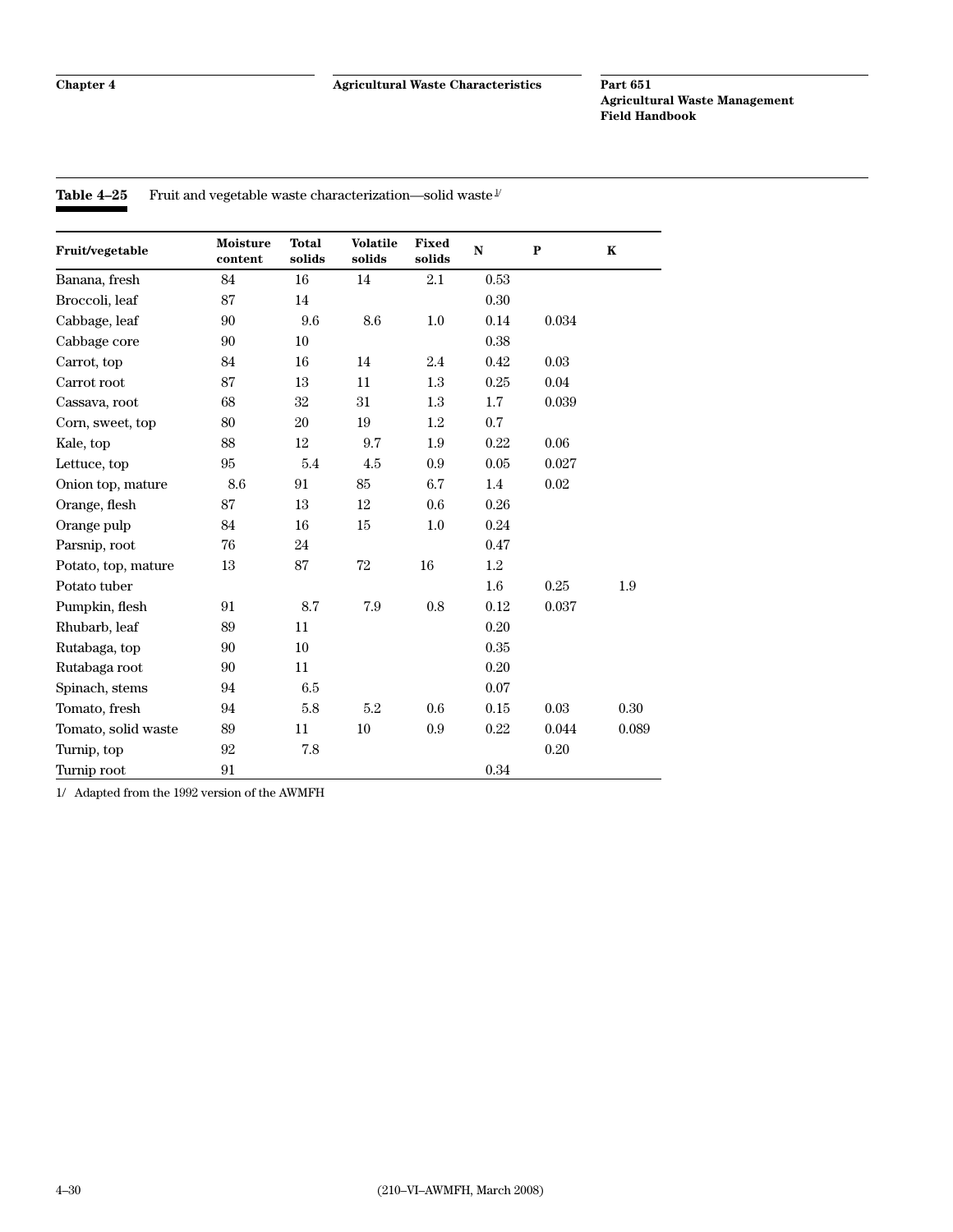seasonally high temperatures and low flow rates. Since 20 to 25 percent of the total nitrogen in silage leachate is in the form of nitrate, it is also has the potential of being a ground water contaminant.

Generally, the amount of leachate produced is directly influenced by the moisture content of the forage ensiled and the degree of compaction to which the forage is subjected. Silage leachate is typically 95 percent water. It has a pH that can range from 5.5 to 3.6. Table 4–26 lists the range for typical nutrient concentrations in silage leachate.

The range of uncertainty in nutrient content reflects the differences that can occur from year to year and from site to site. Management decisions based on these nutrient concentrations should also consider the associated volumes of leachate that are usually relatively small. In most instances, a practical design and plan for environmental containment should be based on a reasonably high concentration assumption. Operation and management decisions should be based on the results of timely sampling and testing at a specific site.

The factors that influence leachate production from silage include the degree to which the silage crop has been chopped and the amount of pressure applied to the leachate in the silo, but the greatest single factor is the percent of dry matter in the silage. The peak rate of silage leachate production has been measured with silage at 18 percent moisture as 0.5 cubic feet per ton of silage per day. The peak time of leachate production will usually be from 3 to 5 days following ensilage. Leachate production as a function of percent dry matter is given in table 4–27.

This variation in production can make a significant difference in the planning and design of systems to manage this effluent. The actual production rate used for a specific design should be a reasonable conservative estimate that is based on these numbers, local data, and the experience of the managers of the silos.

| Table 4–26 | Typical range of nutrient concentrations in |
|------------|---------------------------------------------|
|            | silage leachate <sup><math>\nu</math></sup> |
|            |                                             |

| Constituent    | Concentration<br>1 <sub>b</sub> /ft <sup>3</sup> |
|----------------|--------------------------------------------------|
| Total nitrogen | $0.09 - 0.27$                                    |
| Phosphorus     | $0.02 - 0.04$                                    |
| Potassium      | $0.21 - 0.32$                                    |

1/ Adapted from Stewart and McCullough

| Table 4–27 | Leachate production based on percent dry     |
|------------|----------------------------------------------|
|            | matter of silage <sup><math>\nu</math></sup> |

| Dry matter content of silage<br>% | Leachate produced of silage<br>gal/ton |  |  |  |
|-----------------------------------|----------------------------------------|--|--|--|
| <15                               | $100 - 50$                             |  |  |  |
| $15 - 20$                         | $50 - 30$                              |  |  |  |
| $20 - 25$                         | $30 - 5$                               |  |  |  |
| >25                               | 5–0                                    |  |  |  |

1/ Adapted from Stewart and McCullough